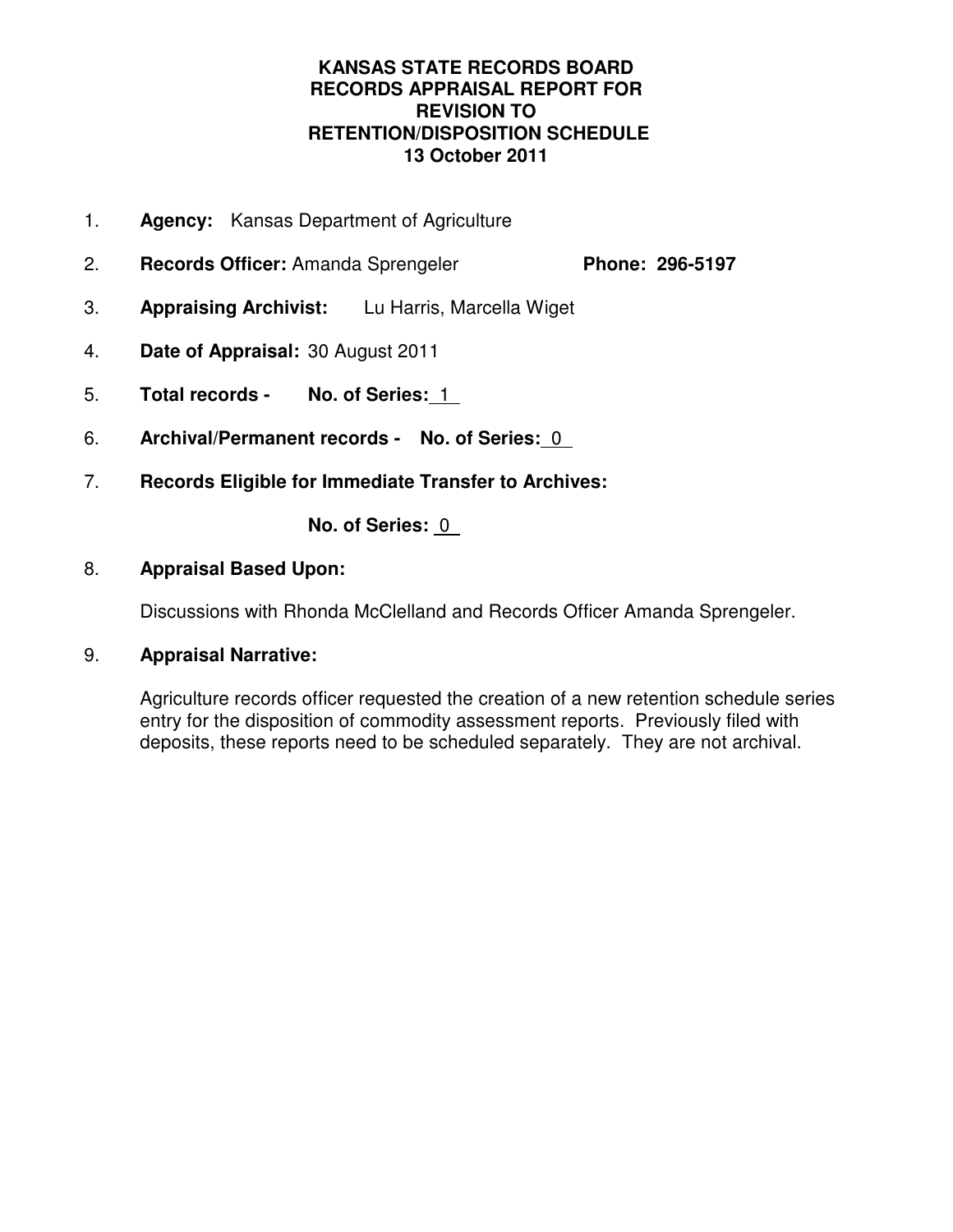## **Retention/Disposition Schedule Entries**

## **046-010 Department of Agriculture Agricultural Commodities Assurance Program**

#### **Commodity Assessment Reports** (Series Unknown)

Commodity assessment reports from first purchasers including grain elevators and feed lots on monthly grain purchases based on tonnage or bushels related to the fees due to commodity commissions. **Entry Status:** Ready for SRB **Retention Period:** 005 calendar years **Disposition:** Destroy **Restrictions:** None **Comments:** Retain in office 3 fiscal years, transfer to the State Records Center for 2 fiscal years, then destroy. **Schedule Authority:** Agency schedule **Last Surveyed** 30 August 2011 **Record Copy:** Paper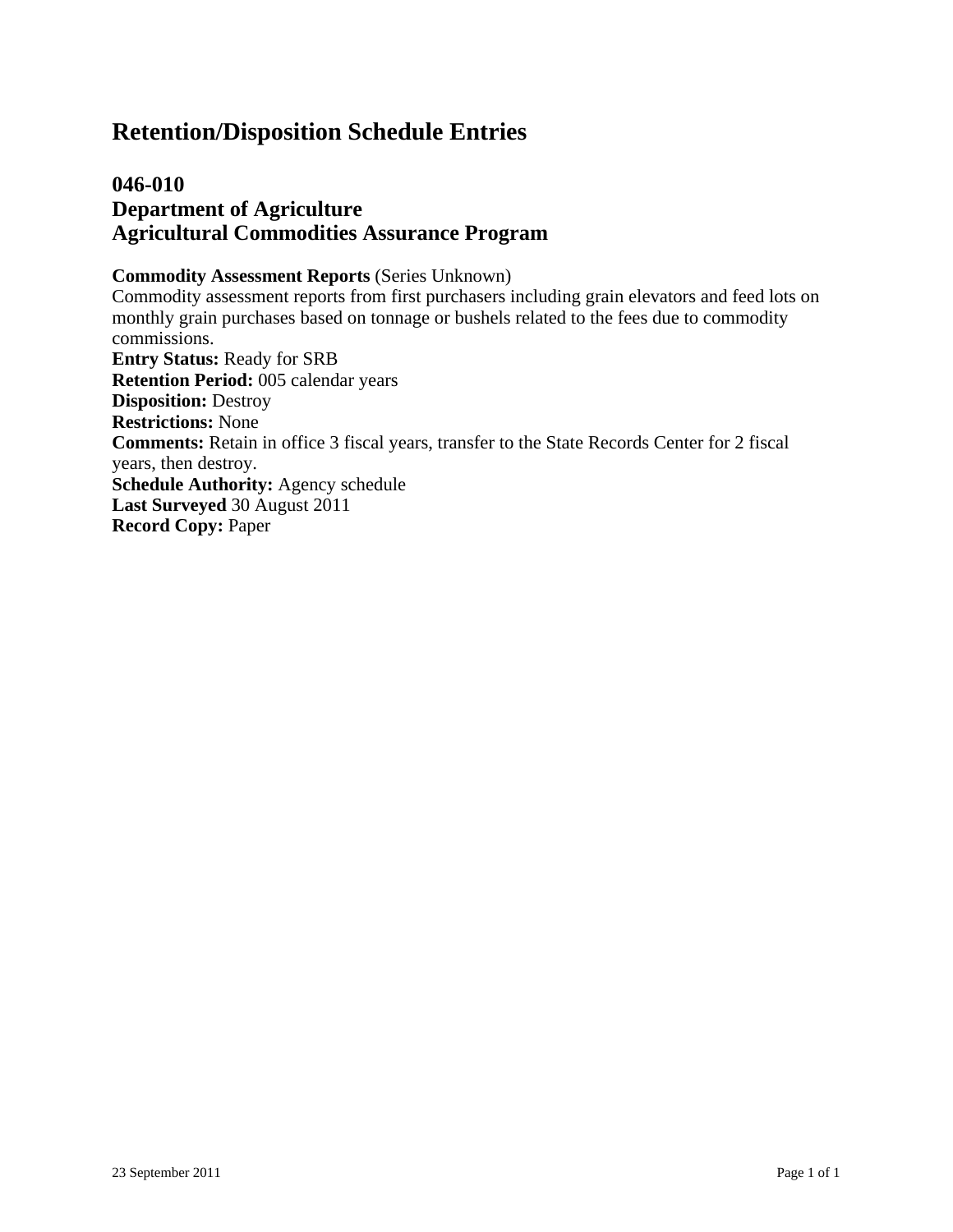## **KANSAS STATE RECORDS BOARD RECORDS APPRAISAL REPORT FOR REVISION TO RETENTION/DISPOSITION SCHEDULE 13 October 2011**

- 1. **Agency:** Kansas Department on Aging
- 2. **Records Officer:** Kathleen Dudney **Phone:** 296-2917
- 3. **Appraising Archivist:** Marcella Wiget, Lu Harris
- 4. **Date of Appraisal:** 14 Sept. 2011
- 5. **Total records No. of Series:** 51
- 6. **Archival/Permanent records No. of Series:** 20
- 7. **Records Eligible for Immediate Transfer to Archives:**

**No. of Series:** 4

## 8. **Appraisal Based Upon:**

Discussions with Patsy Samson at the Department on Aging.

## 9. **Appraisal Narrative:**

Continuation of retention schedule overhaul for the Department on Aging as begun at the previous State Records Board meeting. Most of these record series have been superseded by the general schedule or are obsolete and no longer being created or maintained using the same filing practices. Some series retentions have been reappraised from Archives to Destroy, and some have only had minor adjustments made to descriptions or other portions of the series entry.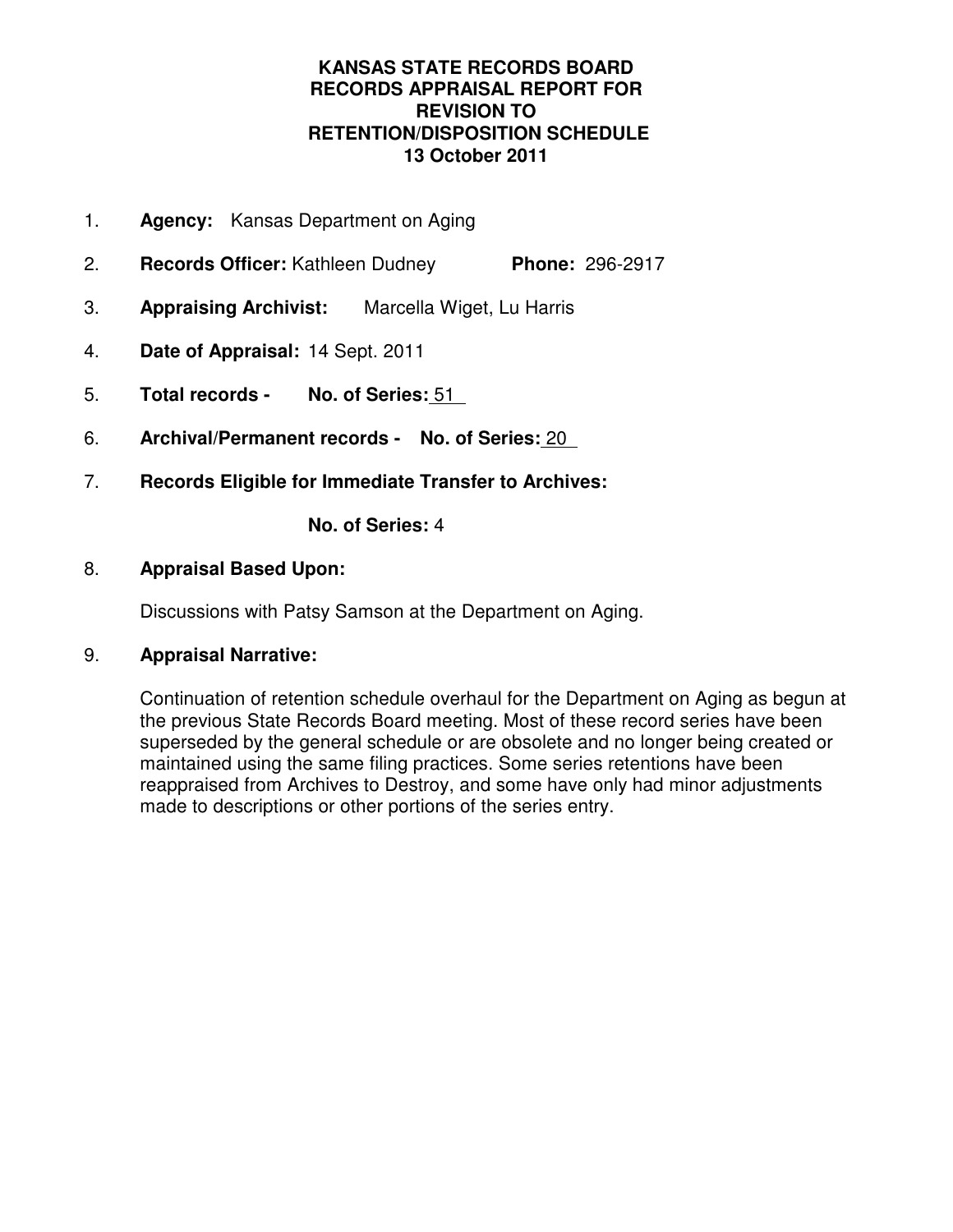## **Retention/Disposition Schedule Entries**

## **039-000 Department on Aging All Divisions**

#### **Correspondence - Area Agencies on Aging (Central File)** (Series 0011-039)

Incoming and outgoing letters relating to requests for information, the administration of grant funded aging programs, and all other agency activities. **Entry Status:** Ready for SRB **Retention Period:** See Comments **Disposition:** Archives **Restrictions:** None **Comments:** Retain in office 2 years after the end of the grant period, transfer to the records center for 3 years, then transfer to the archives. Supersedes general schedule retention requirements for "Grant Files." **Schedule Authority:** Agency Schedule **KAR Number** 53-2-100 **Last Surveyed** 14 September 2011 **Record Copy:** Unknown **Remarks:** Series superseded by 0028-000 on the general schedule, Correspondence - routine. Changes disposition to Destroy from Archives.

## **Correspondence - Constituent Concerns** (Series 0036-039)

Correspondence and other documents pertaining to concerns expressed by individuals on aging related issues and the agency's responses to the complaints.

**Entry Status:** Ready for SRB **Retention Period:** See Comments

**Disposition:** Archives

**Restrictions:** KSA 45-221(a)(14)

**Comments:** Retain until no longer useful, then transfer to the archives. Supersedes general schedule retention requirements for "Correspondence." Such correspondence may be filed with program or grant records; if so, it should not be purged but should be transferred to the archives.

**Schedule Authority:** Agency Schedule **KAR Number** 53-2-100 **Last Surveyed** 30 June 1993 **Record Copy:** Unknown

## **Correspondence - Department of Administration** (Series 0012-039)

Incoming and outgoing letters and memoranda relating to purchasing and other support services provided to the agency by the Department of Administration. **Entry Status:** Ready for SRB **Retention Period:** See Comments **Disposition:** See Comments **Restrictions:** None **Comments:** Retain purchasing records in accordance with general schedule entry for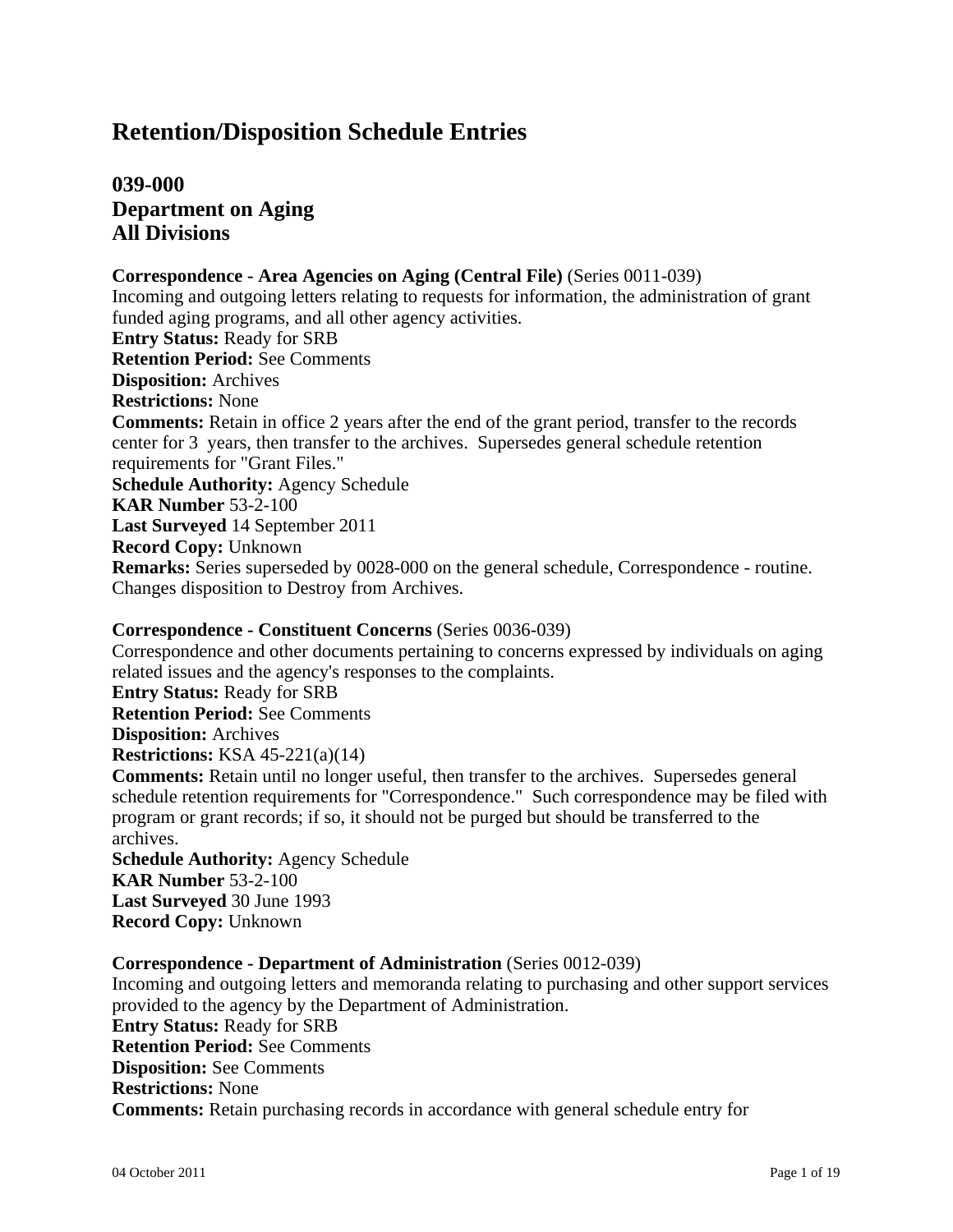"Purchasing Records." Retain remainder until no longer useful, then destroy. Supersedes general schedule retention requirements for "Correspondence." **Schedule Authority:** Agency Schedule **KAR Number** 53-2-100 **Last Surveyed** 14 September 2011 **Record Copy:** Unknown **Remarks:** Superseded series. Correspondence is no longer maintained this way by the agency, but is instead filed with appropriate program/project/unit/etc. and therefore general retention schedule requirements for each type of record should be followed.

#### **Correspondence - Federal Administration on Aging** (Series 0013-039)

Incoming and outgoing letters and memoranda between the Dept. on Aging and the Dept. of Health and Human Services' Administration on Aging Regional Office. **Entry Status:** Ready for SRB **Retention Period:** See Comments **Disposition:** Archives **Restrictions:** None **Comments:** Retain until no longer useful, then transfer to the archives for purging. Supersedes general schedule retention requirements for "Correspondence." **Schedule Authority:** Agency Schedule **KAR Number** 53-2-100 **Last Surveyed** 14 September 2011 **Record Copy:** Unknown **Remarks:** 09/14/2011: Records are either maintained by the federal Administration on Aging

or are maintained as part of a specific program/project/unit's records (no longer centrally filed). General retention requirements should be followed instead; these records will therefore generally be destroyed.

#### **Correspondence - Information Requests** (Series 0014-039)

Incoming and outgoing letters and memoranda relating to requests for information or publications received by the Dept. on Aging and agency responses to the requests. **Entry Status:** Ready for SRB **Retention Period:** See Comments **Disposition:** Destroy **Restrictions:** KSA 45-221(a)(14) **Comments:** Retain until no longer useful, then destroy. Supersedes general schedule retention requirements for "Correspondence." **Schedule Authority:** Agency Schedule **KAR Number** 53-2-100 **Last Surveyed** 14 September 2011 **Record Copy:** Unknown **Remarks:** 09/14/2011: Series superseded by general schedule entry 0028-000, Correspondence - Routine.

**Correspondence - Internal** (Series 0015-039) Internal memoranda exchanged by Department on Aging staff relating to agency policies, activities, and concerns. **Entry Status:** Ready for SRB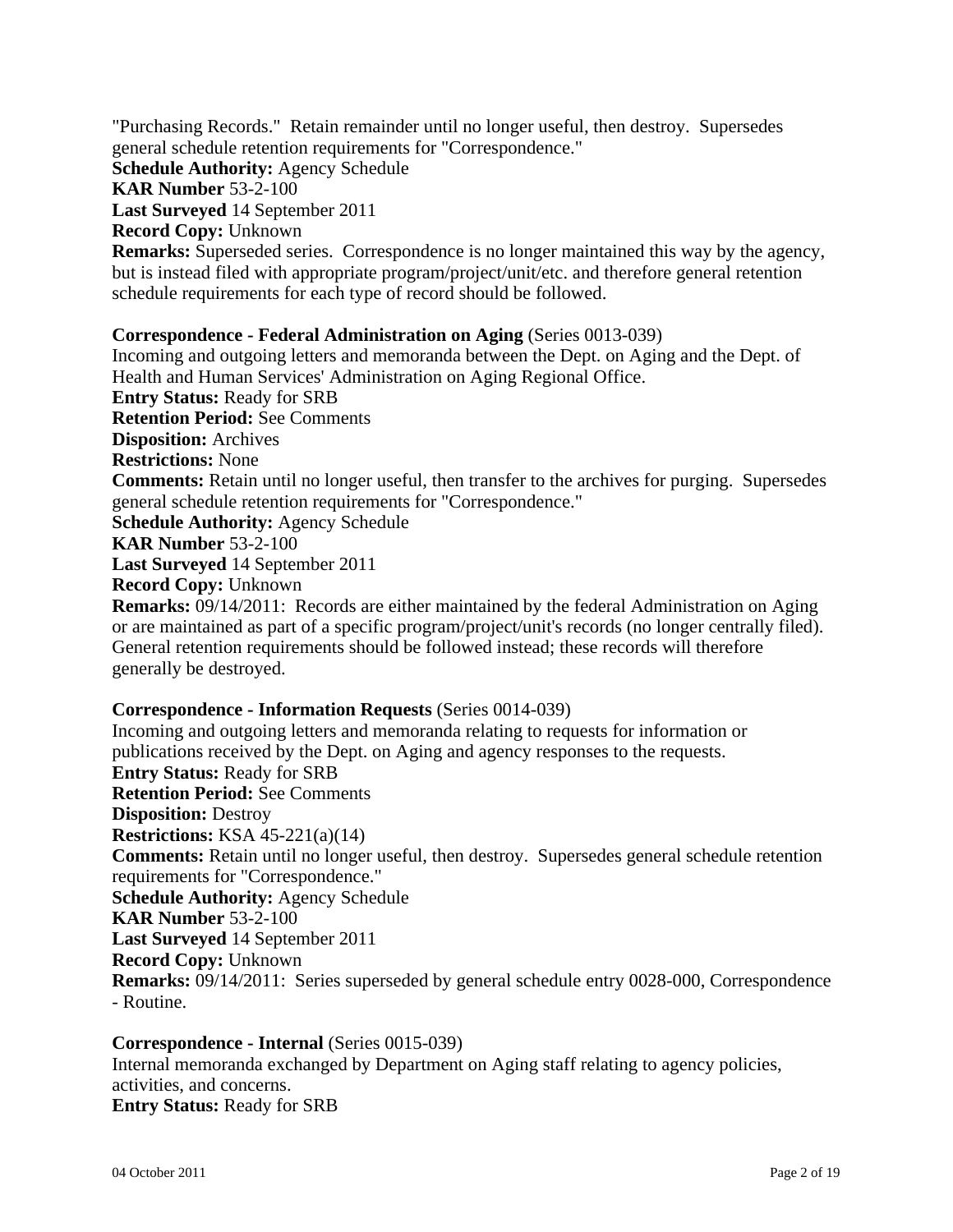**Retention Period:** See Comments **Disposition:** Archives **Restrictions:** None **Comments:** Retain until no longer useful, then transfer to the archives for purging. Supersedes general schedule retention requirements for "Correspondence." **Schedule Authority:** Agency Schedule **KAR Number** 53-2-100 **Last Surveyed** 14 September 2011 **Record Copy:** Unknown **Remarks:** Important information is being retained elsewhere; truly is routine correspondence that can be destroyed and should be superseded by general schedule 0059-000.

#### **Correspondence - Miscellaneous Organizations** (Series 0016-039)

Incoming and outgoing letters and memoranda between the Dept. on Aging and various public and private organizations with an interest in aging issues. **Entry Status:** Ready for SRB **Retention Period:** See Comments **Disposition:** Archives **Restrictions:** None **Comments:** Retain until no longer useful, then transfer to the archives for purging. Supersedes general schedule retention requirements for "Correspondence." **Schedule Authority:** Agency Schedule **KAR Number** 53-2-100 **Last Surveyed** 14 September 2011 **Record Copy:** Unknown **Remarks:** 09/14/2011: No longer centrally filed; truly is routine material that should be superseded by general schedule series 0028-000 (Destroy).

#### **Correspondence - State Agencies** (Series 0017-039)

Incoming and outgoing letters and memoranda between the Department on Aging and other Kansas state agencies. **Entry Status:** Ready for SRB **Retention Period:** See Comments **Disposition:** Archives **Restrictions:** None **Comments:** Retain until no longer useful, then transfer to the archives for purging. Supersedes general schedule retention requirements for "Correspondence." **Schedule Authority:** Agency Schedule **KAR Number** 53-2-100 **Last Surveyed** 14 September 2011 **Record Copy:** Unknown **Remarks:** 09/14/2011: Obsolete series - no longer centrally filed; documentation typically consists of either memorandum of understanding and retained as such, or filed with specific program/project/unit's records/etc. Records will therefore be destroyed or sent to Archives.

#### **Food Service Contracts** (Series 0018-039)

Copies of agreements, submitted for Department on Aging approval, between area agencies on aging and private food service caterers providing meals to the elderly as part of nutrition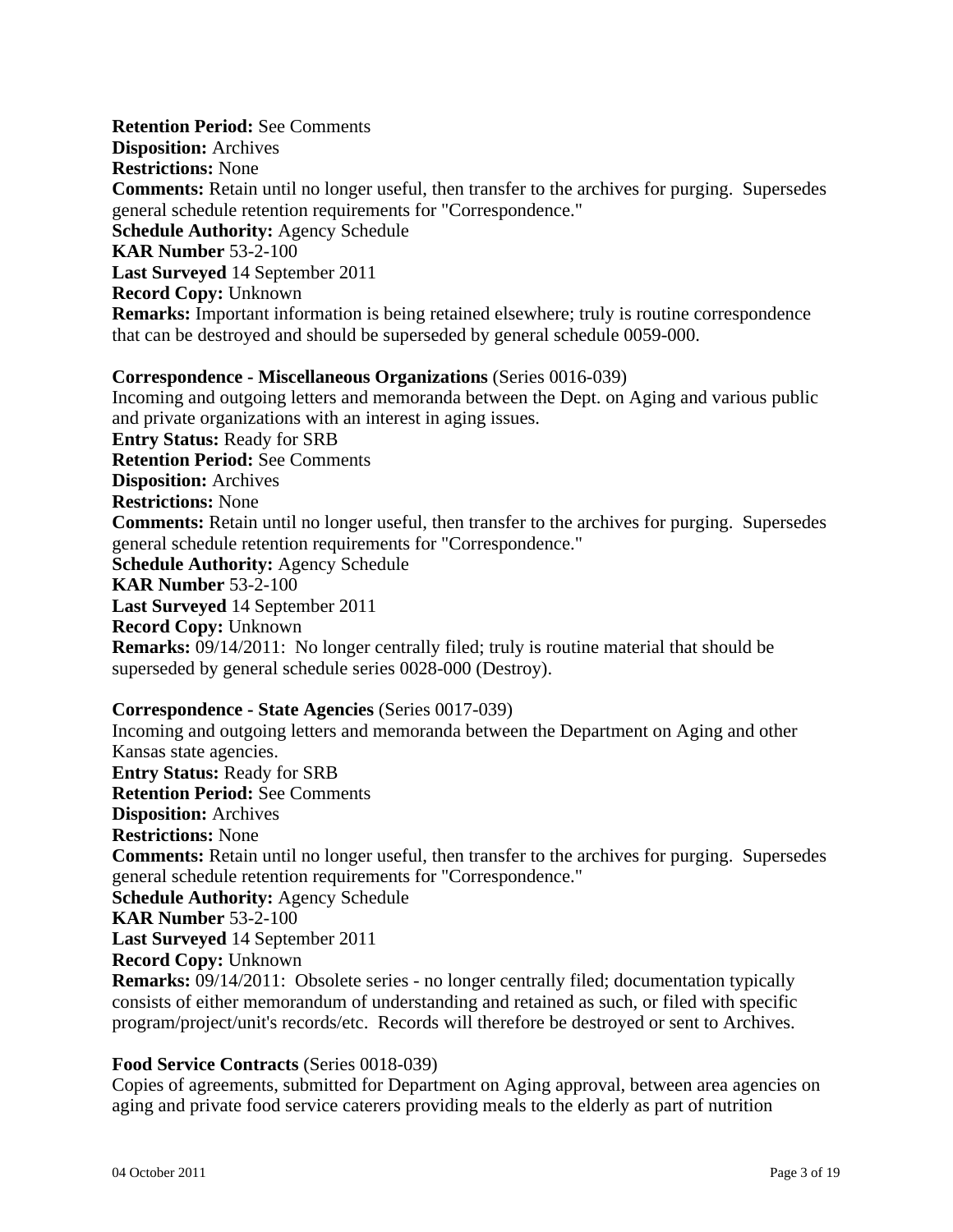programs. **Entry Status:** Ready for SRB **Retention Period:** 005 fisc yrs **Disposition:** Destroy **Restrictions:** None **Schedule Authority:** Agency Schedule **KAR Number** 53-2-100 **Last Surveyed** 14 September 2011 **Record Copy:** Unknown **Remarks:** Obsolete series; no longer submitted.

## **Kansas State Advisory Council on Aging Files** (Series 0021-039)

Minutes, correspondence, reports, and other documents related to the activities of the Advisory Council on Aging which reviews and comments upon Dept. on Aging programs, policies, and operations.

**Entry Status:** Ready for SRB **Retention Period:** See Comments **Disposition:** Archives **Restrictions:** None **Comments:** Retain until no longer useful, then transfer to the archives for purging. **Schedule Authority:** Agency Schedule **KAR Number** 53-2-100 **Last Surveyed** 14 September 2011 **Record Copy:** Paper **Remarks:** 9/14/2011- Series SUPERSEDED by General schedule entry: 0022-000-Committee files.

## **Nutrition Plans** (Series 0024-039)

Plans submitted by local area agencies, used as the basis for grant funding decisions, that contain information on nutrition program characteristics, objectives, coordination, and service levels. **Entry Status:** Ready for SRB **Retention Period:** See Comments **Disposition:** Archives **Restrictions:** None **Comments:** Retain in office 2 fiscal years after the end of the grant period, transfer to the records center for 3 fiscal years, then transfer to the archives. Supersedes general schedule retention requirements for "Grant Files." **Schedule Authority:** Agency Schedule **KAR Number** 53-2-100 **Last Surveyed** 14 September 2011 **Record Copy:** Paper **Remarks:** 9/14/2011- Series SUPERSEDED by agency schedule: 0004-039 - Area Plans.

## **Retired Senior Volunteer Program Files** (Series 0028-039)

Applications, correspondence, reports, and other documents relating to the Dept. on Aging's administration of grants for programs to encourage elderly Kansans to participate in volunteer activities.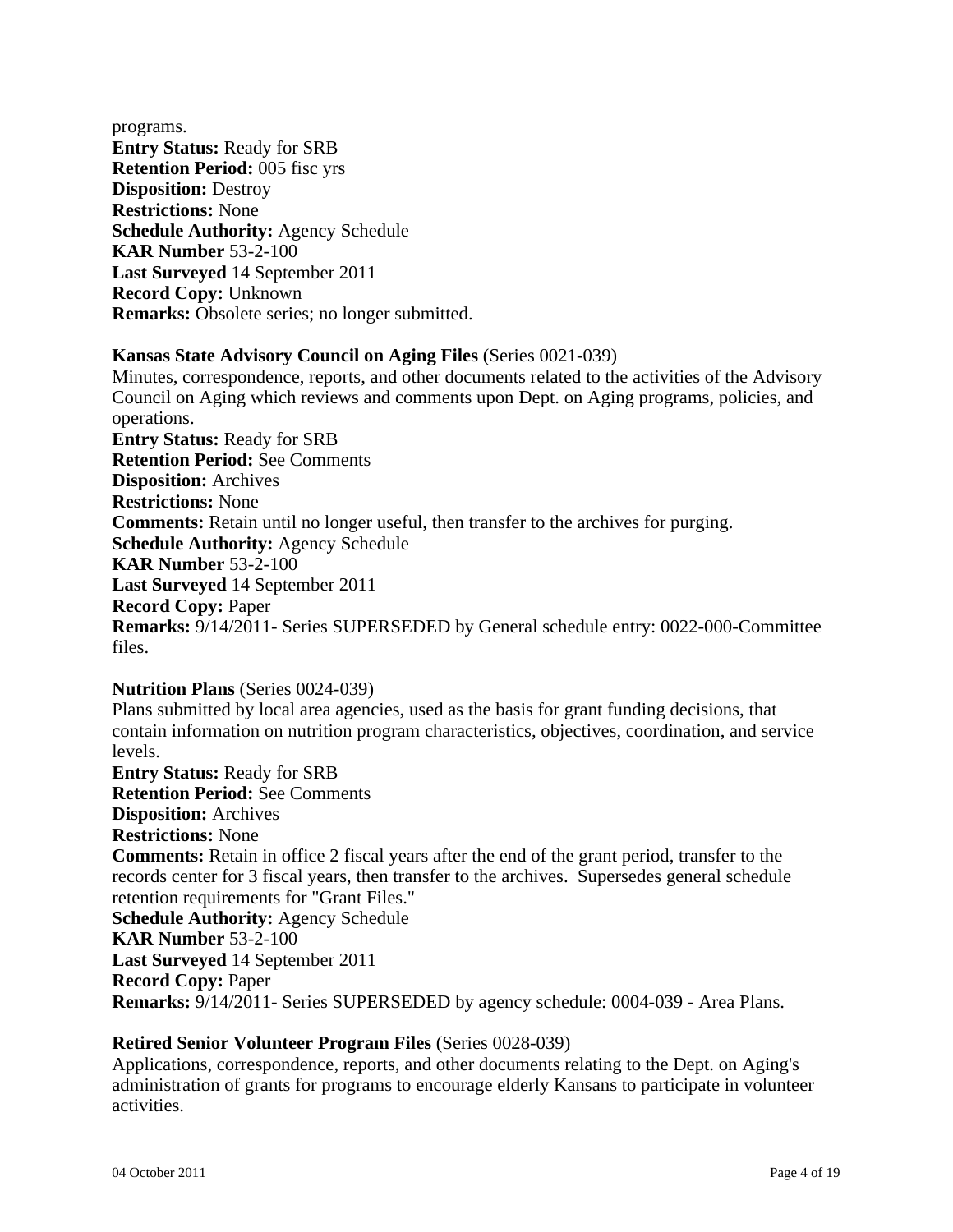## **Entry Status:** Ready for SRB **Retention Period:** See Comments **Disposition:** Archives **Restrictions:** None **Comments:** Retain in office 2 fiscal years after the end of the grant period, transfer to the records center for 3 fiscal years, then transfer to the archives for purging. Supersedes general schedule retention requirements for "Grant Files." **Schedule Authority:** Agency Schedule **KAR Number** 53-2-100 **Last Surveyed** 14 September 2011 **Record Copy:** Paper **Remarks:** 9/14/2011 - Series SUPERSEDED by General schedule: 0040-000 - Grant files-Funded.

## **Rules and Regulations Working files** (Series 0001-039)

Notes, staff suggestions, copies of regulations, and other documents relating to the process of revising the agency's administrative regulations. **Entry Status:** Ready for SRB **Retention Period:** See Comments **Disposition:** Archives **Restrictions:** None **Comments:** Retain until no longer useful, then transfer to the archives for purging. **Schedule Authority:** Agency Schedule **KAR Number** 53-2-100 **Last Surveyed** 14 September 2011 **Record Copy:** Unknown **Remarks:** 09/14/2011: Slightly revised series title and description in order to incorporate language from 0130-039, which will be superseded by this series.

## **State Program Reports - Title III Older Americans Act** (Series 0030-039)

Annual report submitted by the Dept. on Aging to the federal Administration on Aging providing aggregate statistical data on services provided to older Kansans under OAA Title III. **Entry Status:** Ready for SRB **Retention Period:** See comments **Disposition:** See comments **Restrictions:** None **Comments:** Retain working files for five calendar years, then destroy. Send copy of final State Plan to archives. **Schedule Authority:** Agency Schedule **KAR Number** 53-2-100 **Last Surveyed** 14 September 2011 **Record Copy:** Unknown **Remarks:** 09/14/2011: Changed comments from "Retain in office 2 fiscal years, send to records center for 3 years, then send to archives for purging"; also required that a finalized copy of the plan is sent to archives.

#### **Subaward Files** (Series 0031-039)

Documents relating to Department on Aging efforts to monitor by area agencies on aging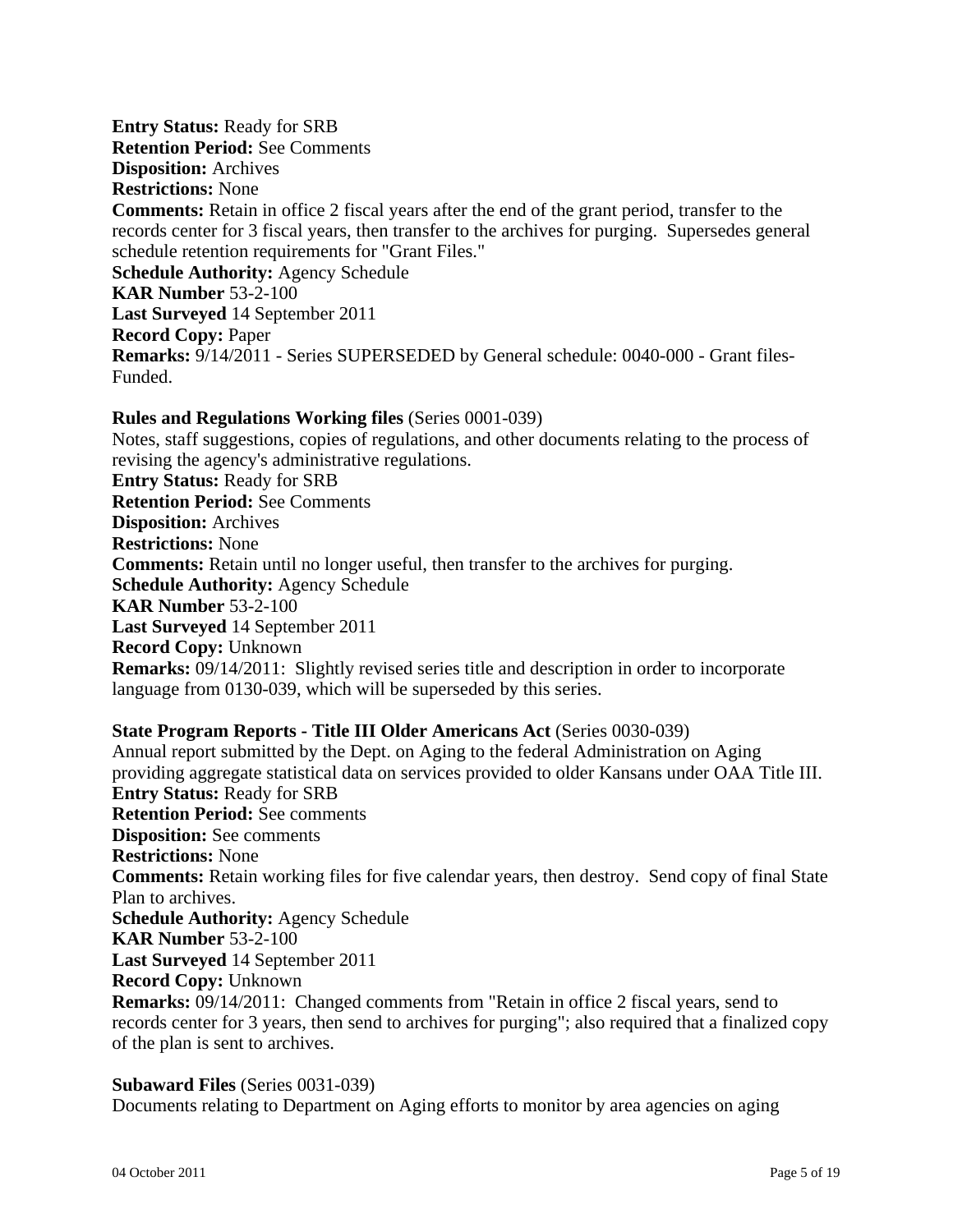disbursement of grant funds to local subgrantees operating specific programs for the elderly. **Entry Status:** Ready for SRB **Retention Period:** See Comments **Disposition:** Archives **Restrictions:** None **Comments:** Retain in office 2 fiscal years after the end of the grant period, transfer to the records center for 3 fiscal years, then transfer to the archives for purging. Supersedes general schedule retention requirements for "Grant Files." **Schedule Authority:** Agency Schedule **KAR Number** 53-2-100 **Last Surveyed** 14 September 2011 **Record Copy:** Paper **Remarks:** 9/14/2011 - Series SUPERSEDED by General schedule: 0049-000 - Grant Files-Funded

**Subject Files - Central** (Series 0032-039) Variety of documents related to specific agency activities and concerns and to general issues affecting the elderly. **Entry Status:** Ready for SRB **Retention Period:** See Comments **Disposition:** Archives **Restrictions:** None **Comments:** Retain until no longer useful, then transfer to the archives for purging. **Schedule Authority:** Agency Schedule **KAR Number** 53-2-100 **Last Surveyed** 14 September 2011 **Record Copy:** Unknown **Remarks:** 9/14/2011 - Series OBSOLETE - Central office filing system no longer maintained. Transfer all remaining records to the Archives.

## **Subject Files - Federal Government** (Series 0033-039)

Correspondence, reports, publications, and other documents relating to the Department on Aging's interaction with the legislative and administrative branches of the federal government. **Entry Status:** Ready for SRB **Retention Period:** See Comments **Disposition:** Archives **Restrictions:** None **Comments:** Retain until no longer useful, then transfer to the archives for purging. **Schedule Authority:** Agency Schedule **KAR Number** 53-2-100 **Last Surveyed** 14 September 2011 **Record Copy:** Unknown **Remarks:** Obsolete series. No longer maintained as a subject file; all information is either found online or is filed with specific program/project/etc. records.

#### **Training Grants Files - Title IV-A Older Americans Act** (Series 0034-039)

Applications, reports, correspondence and other documents related to Dept. on Aging applications for and implementation of federal grants to fund training programs for personnel in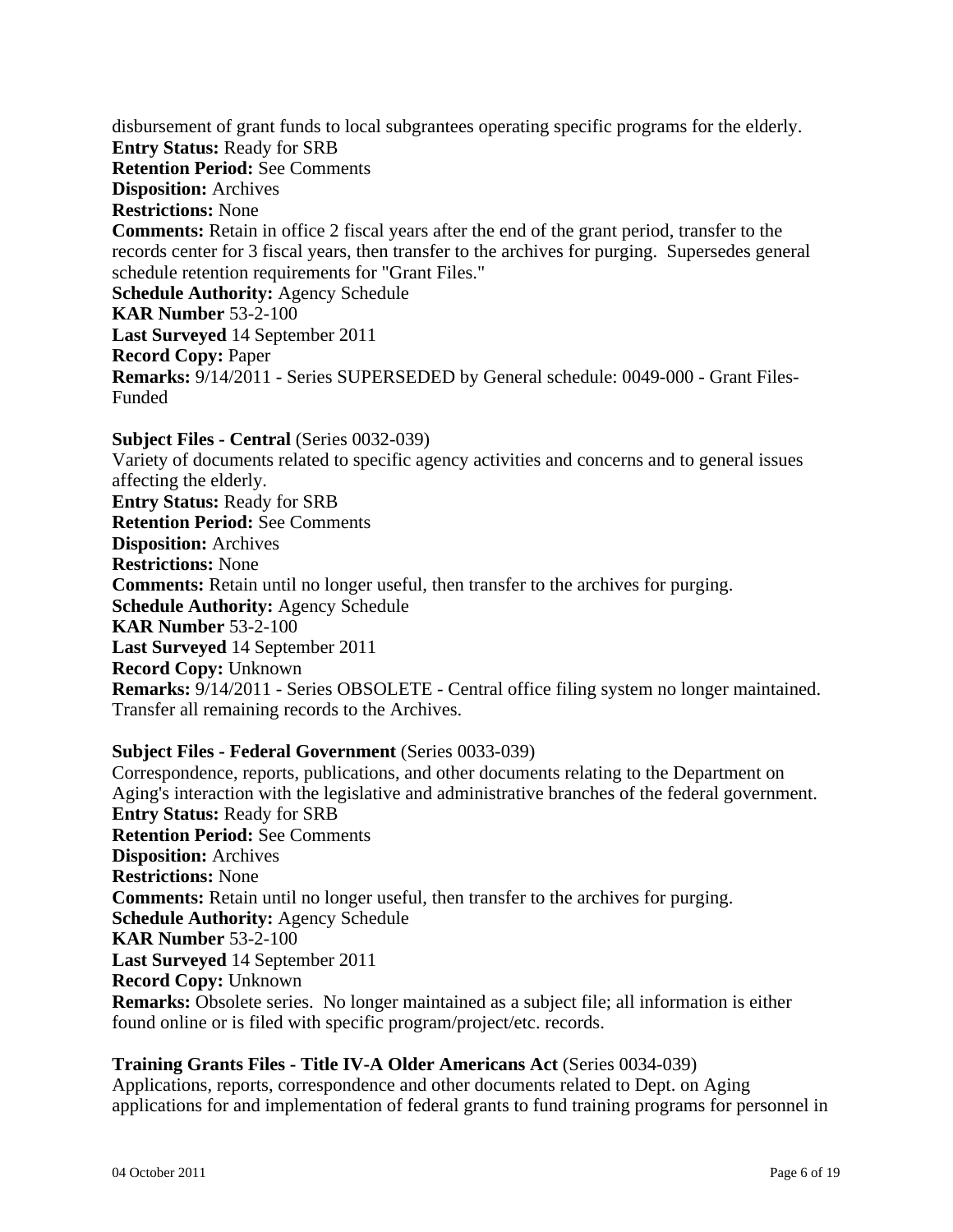the aging field. **Entry Status:** Ready for SRB **Retention Period:** See Comments **Disposition:** Archives **Restrictions:** None **Comments:** Retain in office 2 fiscal years after the end of the grant period, transfer to the records center for 3 fiscal years, then transfer to the archives for purging. Supersedes general schedule retention requirements for "Grant Files." **Schedule Authority:** Agency Schedule **KAR Number** 53-2-100 **Last Surveyed** 14 September 2011 **Record Copy:** Unknown **Remarks:** Obsolete series; program has been transferred to the Dept. of Commerce. Purging should follow guidelines used on general retention schedule series 0049-000.

## **039-001 Department on Aging Office of the Secretary**

#### **Assessment Reports - Area Agencies** (Series 0152-039)

Assessment report created by the Department on Aging based upon the periodic evaluation of the effectiveness of each area agency on aging. **Entry Status:** Ready for SRB **Retention Period:** 003 fisc yrs **Disposition:** Archives **Restrictions:** None **Schedule Authority:** Agency Schedule **KAR Number** 53-2-122 **Last Surveyed** 14 September 2011 **Record Copy:** Paper **Remarks:** 9/14/2011 - Series SUPERSEDED by duplicate agency schedule: 0006-039 - Assessments-Area Agencies on Aging (All Divisions)

## **Accounting Unit**

**Income Eligible and Senior Care Act Program Files** (Series 0156-039) Application, correspondence, budgets, contracts, etc. relating to the establishment and implementation of the program designed to provide in-home services for senior citizens. **Entry Status:** Ready for SRB **Retention Period:** 007 fisc yrs **Disposition:** Archives **Restrictions:** None **Comments:** Retain in office 2 years, transfer to the records center for 5 years, then transfer to the archives for purging. **Schedule Authority:** Agency Schedule **KAR Number** 53-2-129 **Last Surveyed** 14 September 2011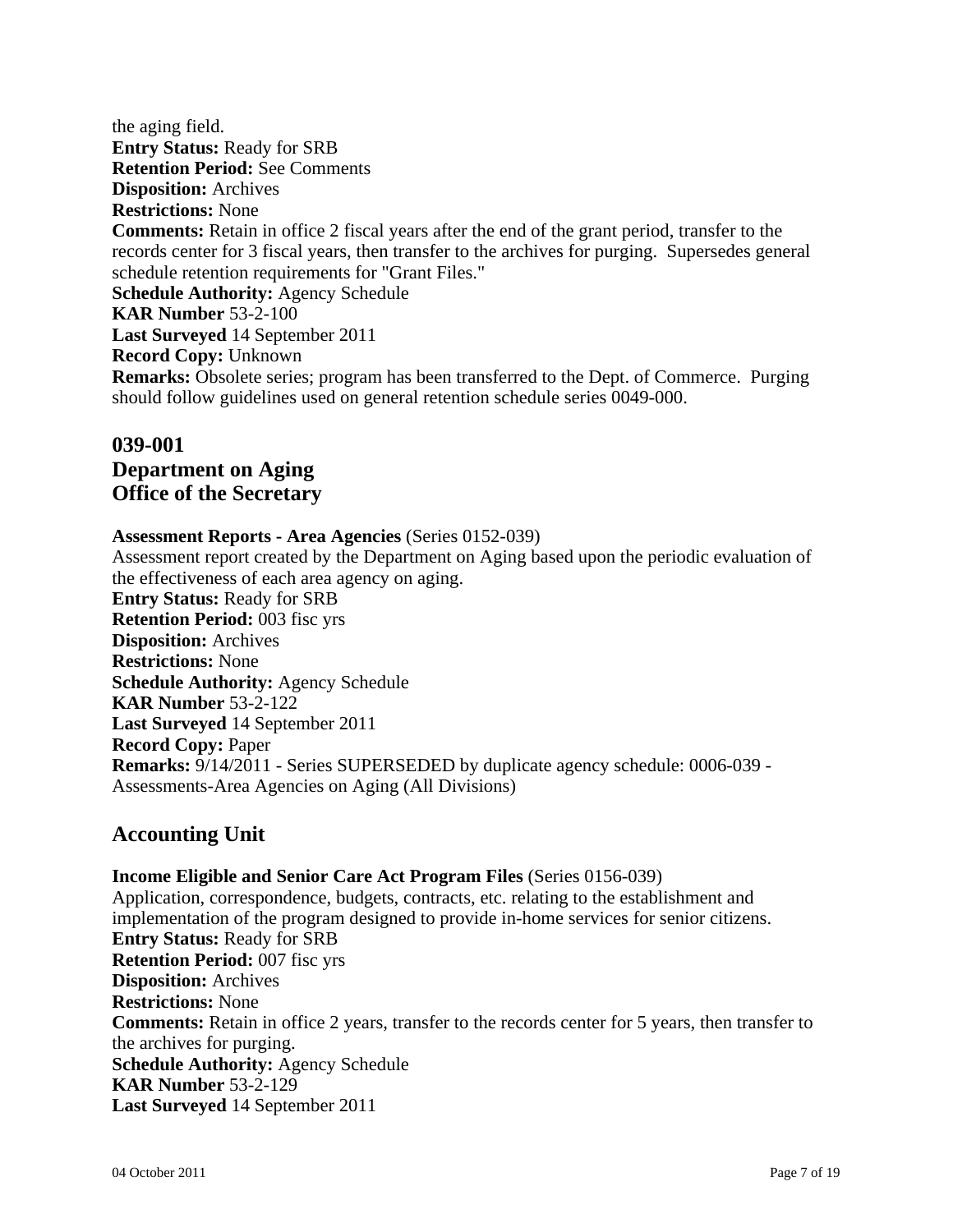## **Record Copy:** Unknown

**Remarks:** 09/14/2011: Income Eligible program was discontinued sometime around 2003 or 2004 and was funded through the state general fund; should follow 0049-000 when purging these records and transferring to the State Archives. Senior Care Act monies were granted to AAA but are now contracted out on a yearly basis. Therefore this series should be superseded by general schedule 0026-000 (Destroy). [The records were joined in this series because the programs provided the same services, only their eligibility requirements differed.]

## **Nursing Facility Program**

## **Correspondence - Routine** (Series 0045-039)

Incoming and outgoing letters and memoranda which pertain only to routine matters handled in accordance with existing policy and procedures: requests for information, letters of transmittal, etc. **Entry Status:** Ready for SRB **Retention Period:** See Comments **Disposition:** Destroy **Restrictions:** None **Comments:** Retain until no longer useful, then destroy. **Schedule Authority:** General Schedule **KAR Number** 53-2-116 **Last Surveyed** 14 September 2011

**Record Copy:** Paper **Remarks:** 9/14/2011 - Series SUPERSEDED by General schedule: 0028-000 - Correspondence-Routine.

## **039-003 Department on Aging Operations**

**Grant Application Files** (Series 0050-039) Applications and supporting documentation relating to agency efforts to secure federal and private grants. **Entry Status:** Ready for SRB **Retention Period:** See Comments **Disposition:** Archives **Restrictions:** None **Comments:** Retain 5 years after the end of the grant period, then transfer to the archives for purging. **Schedule Authority:** General Schedule **KAR Number** 53-2-100 **Last Surveyed** 14 September 2011 **Record Copy:** Paper **Remarks:** 9/14/2011 - Series SUPERSEDED by general schedule entry: 0049-000 - Grant Files - Funded

**Subject Files - Fiscal** (Series 0063-039)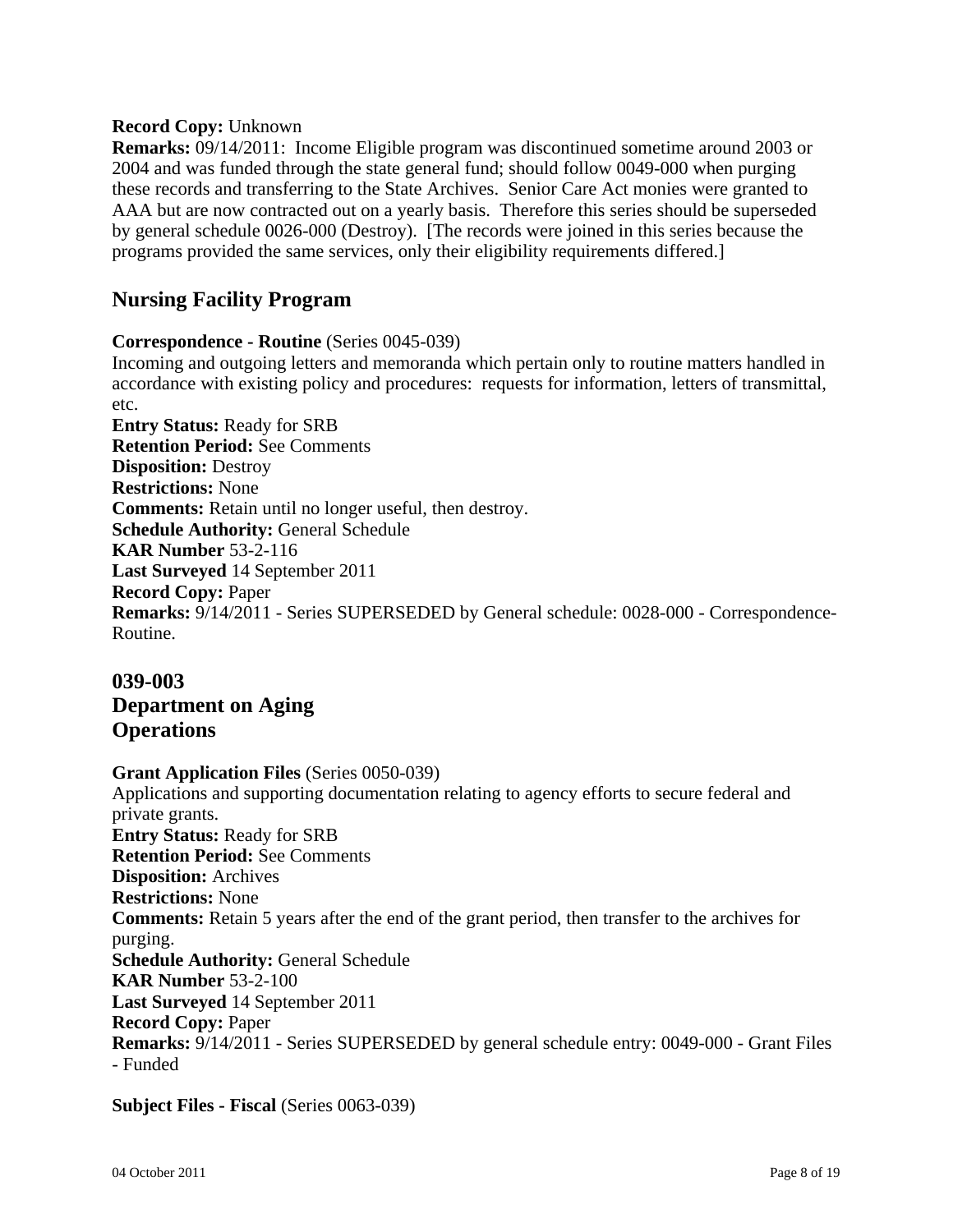Variety of documents relating to fiscal issues affecting the agency. **Entry Status:** Ready for SRB **Retention Period:** See Comments **Disposition:** Destroy **Restrictions:** None **Comments:** Retain until no longer useful, then destroy. **Schedule Authority:** Agency Schedule **KAR Number** 53-2-100 **Last Surveyed** 14 September 2011 **Record Copy:** Unknown **Remarks:** Obsolete series, no longer maintained as a subject file. Look to specific general or agency retention schedules for each type of document.

## **039-004 Department on Aging Aging Policy, Planning, and Advocacy**

## **Kansas Senior Pharmacy Assistance Program Files** (Series 0171-039)

Applications, pharmacy printouts, payment reports, program summaries, etc. relating to a program designed to assist elderly citizens with pharmaceutical costs. **Entry Status:** Ready for SRB **Retention Period:** 005 fisc yrs **Disposition:** Archives **Restrictions:** 42 CFR Part 460 **Comments:** Retain in office 2 fiscal years, transfer to the records center for 3 fiscal years, then transfer program summaries to the archives. Destroy remaining files. OBSOLETE SERIES. Transfer program summaries to archives and destroy all remaining documents. **Schedule Authority:** Agency Schedule **KAR Number** 53-2-133 **Last Surveyed** 14 September 2011 **Record Copy:** Unknown **Remarks:** 09/14/2011: Program discontinued in 2004, taken over by Medicare Part D. Obsolete series. **Newsletters - Aging Organizations** (Series 0069-039) Variety of newsletters produced by both in and out of state aging organizations maintained for reference purposes. **Entry Status:** Ready for SRB **Retention Period:** See Comments **Disposition:** See Comments **Restrictions:** None **Comments:** Retain until no longer useful, then transfer in-state newsletters to the archives, destroy the remainder. **Schedule Authority:** Agency Schedule **KAR Number** 53-2-100

**Last Surveyed** 14 September 2011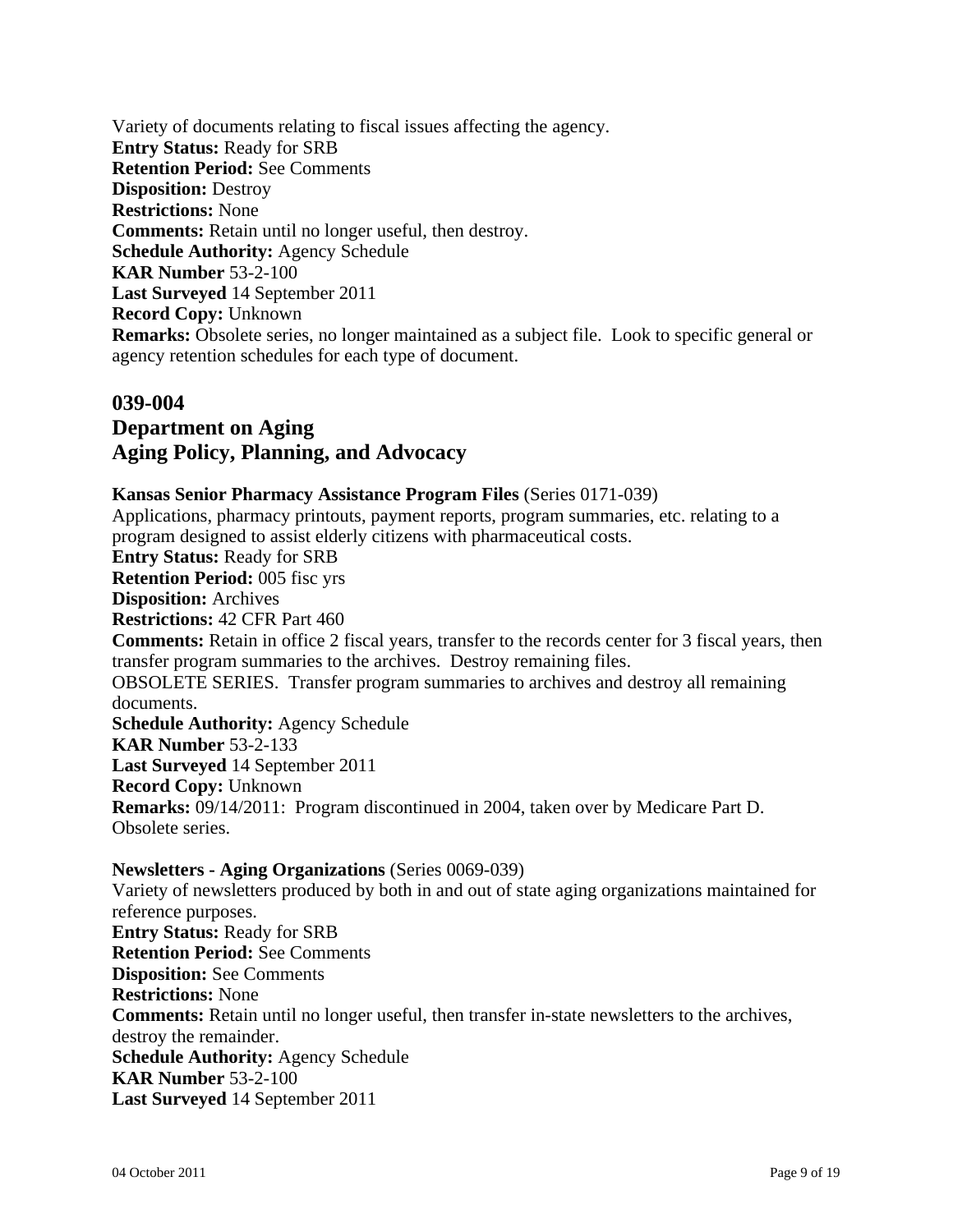#### **Record Copy:** Unknown

**Remarks:** 09/14/2011: Do not gather newsletters from other organizations; agency should simply follow general schedule series 0091-000 for internally-produced publications (superseded).

#### **State Plan on Aging - Working Files** (Series 0071-039)

Correspondence, notes, drafts, and other documents pertaining to the formulation of the State Plan on Aging. **Entry Status:** Ready for SRB **Retention Period:** See Comments **Disposition:** Destroy **Restrictions:** None **Comments:** Retain until no longer useful, then destroy. **Schedule Authority:** Agency Schedule **KAR Number** 53-2-100 **Last Surveyed** 14 September 2011 **Record Copy:** Unknown **Remarks:** 09/14/2011: Superseded by 0029-039, State Plan on Aging Files under All Divisions.

#### **State Plan on Aging Monitoring Reports** (Series 0072-039)

Reports summarizing actions taken by the Department on Aging to implement the objectives defined in the State Plan on Aging. **Entry Status:** Ready for SRB **Retention Period:** See Comments **Disposition:** Archives **Restrictions:** None **Comments:** Retain until no longer useful, then transfer to the archives. **Schedule Authority:** Agency Schedule **KAR Number** 53-2-100 **Last Surveyed** 14 September 2011 **Record Copy:** Unknown **Remarks:** 09/14/2011: Superseded by general schedules series 0049-000 for grant reports.

## **Aging Network Specialist**

**Case Management Grant Files** (Series 0073-039) Documents related to case management grants to area agencies on aging used by the department to make award decisions and to administer the state grants for aging services case management. **Entry Status:** Ready for SRB **Retention Period:** See Comments **Disposition:** Archives **Restrictions:** None **Comments:** Retain in office 2 fiscal years after the end of the grant period, transfer to the records center for 3 fiscal years, then transfer to the archives for purging. Supersedes general schedule retention requirements for "Grant Files." **Schedule Authority:** Agency Schedule **KAR Number** 53-2-100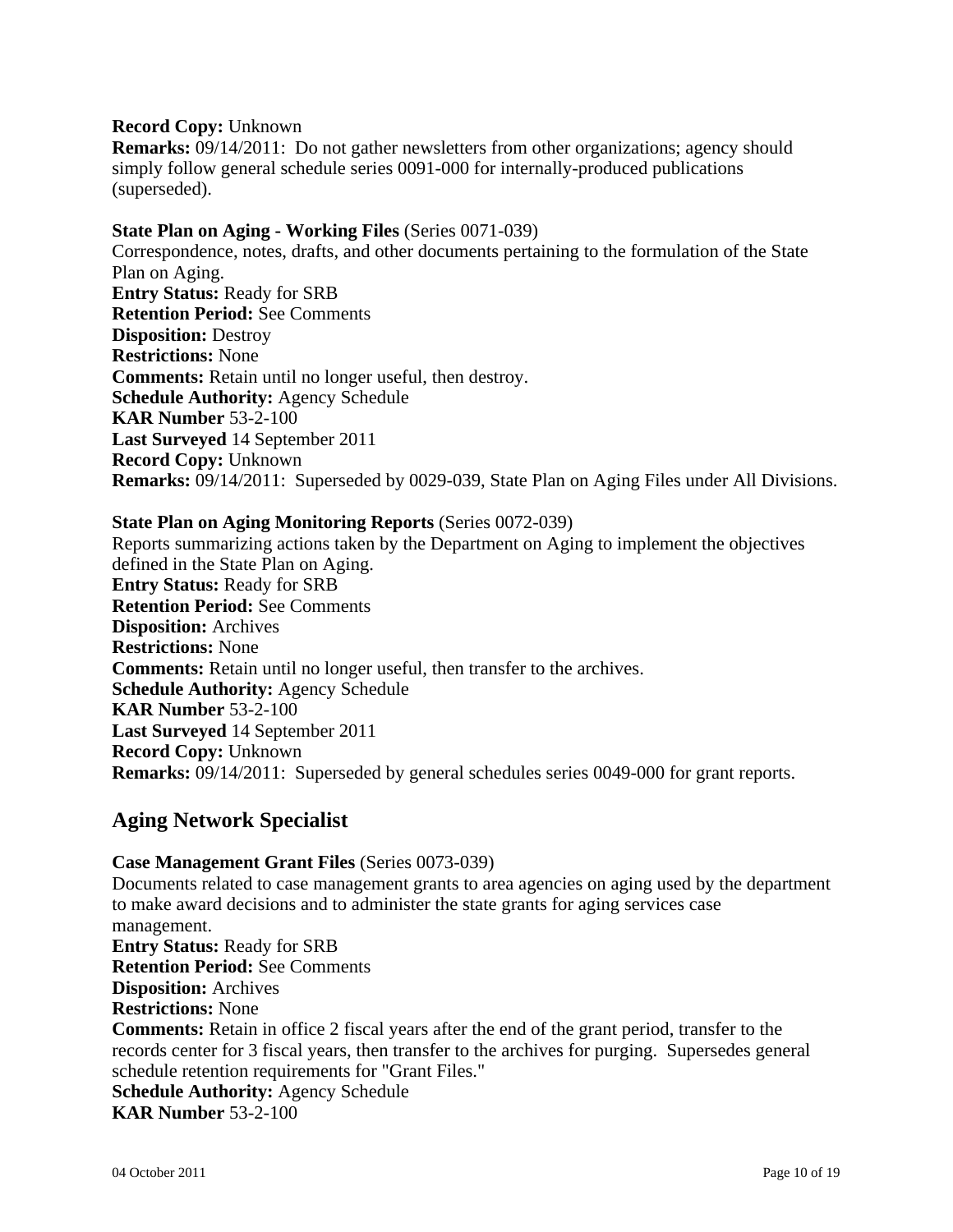**Last Surveyed** 14 September 2011 **Record Copy:** Unknown **Remarks:** 9/14/2011: Was handled through Older Americans Act grants, now is contracted out through Medicaid or the AAA. Series should be superseded by either 0049-039 grant files or 0026-000 contracts files.

#### **Case Management Working Files** (Series 0074-039)

Copies of correspondence, portions of area plans, budget data, and other documents relating to the administration of the case management program for aging services provided by area agencies on aging. **Entry Status:** Ready for SRB **Retention Period:** See Comments **Disposition:** Destroy **Restrictions:** None **Comments:** Retain until no longer useful, then destroy. **Schedule Authority:** Agency Schedule **KAR Number** 53-2-100 **Last Surveyed** 14 September 2011 **Record Copy:** Unknown **Remarks:** 9/14/2011: Would be considered Older Americans Act grant files, therefore should be superseded by general retention schedule series 0049-000.

#### **Pre-Admission Assessment Files** (Series 0075-039)

Correspondence, notes, and other documents relating to the agency's involvement with the state program that requires nursing home applicants to have their needs assessed prior to admission. **Entry Status:** Ready for SRB **Retention Period:** See Comments **Disposition:** Destroy **Restrictions:** K.S.A. 75-3520; HIPAA **Comments:** Retain 2 years in office, transfer to the State Records Center and retain 5 years, then destroy **Schedule Authority:** Agency Schedule **KAR Number** 53-2-163 **Last Surveyed** 14 September 2011 **Record Copy:** Unknown **Remarks:** 4/1/10 -- Reappraised as part of the MPLP grant; changed disposition from "Archives" to "Destroy" and set retention period. 4/8/2010 -- added restrictions covering release of medical information & SSN's based on SRB action.

9/14/2011: Obsolete series; records are not maintained this way and agency staff should look to general retention schedules for disposition of document types.

## **Director's Office**

## **Correspondence - Routine** (Series 0076-039)

Incoming and outgoing letters and memoranda which pertain only to routine matters handled in accordance with existing policy and procedures: requests for information, letters of transmittal, etc.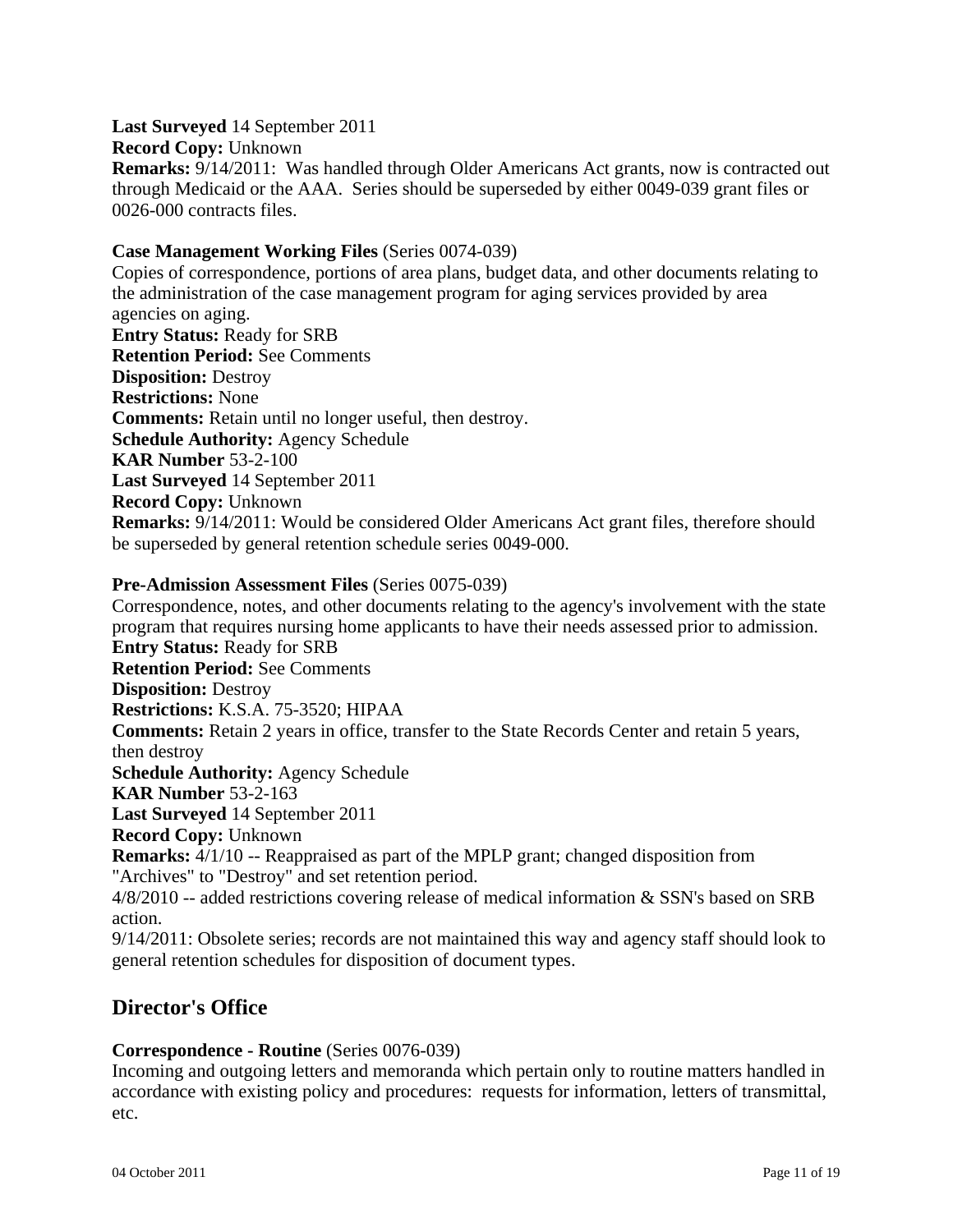**Entry Status:** Ready for SRB **Retention Period:** See Comments **Disposition:** Destroy **Restrictions:** None **Comments:** Retain until no longer useful, then destroy. **Schedule Authority:** General Schedule **KAR Number** 53-2-100 **Last Surveyed** 14 September 2011 **Record Copy:** Unknown **Remarks:** 09/14/2011: Series entry should be superseded by general schedule 0028-000, Correspondence - Routine.

**Subject Files** (Series 0077-039) Variety of documents relating to the operations, activities, and concerns of the Aging Policy, Planning, and Advocacy unit. **Entry Status:** Ready for SRB **Retention Period:** See Comments **Disposition:** Destroy **Restrictions:** None **Comments:** Retain until no longer useful, then destroy. OBSOLETE SERIES. Destroy all remaining documents. **Schedule Authority:** Agency Schedule **KAR Number** 53-2-100 **Last Surveyed** 14 September 2011 **Record Copy:** Unknown **Remarks:** 09/21/2011: Aging Planning, Policy, and Advocacy went away about 8 years ago as a department within the agency, making this series obsolete.

## **Legal Services Developer**

**Americans With Disabilities Act Files** (Series 0078-039) Correspondence, self-assessments, outside publications and other materials relating to the Department on Aging's response to the Americans With Disabilities Act. **Entry Status:** Ready for SRB **Retention Period:** See Comments **Disposition:** Destroy **Restrictions:** None **Comments:** Retain until no longer useful, then destroy. OBSOLETE SERIES. Destroy all remaining documents. **Schedule Authority:** Agency Schedule **KAR Number** 53-2-100 **Last Surveyed** 14 September 2011 **Record Copy:** Unknown **Remarks:** 09/14/2011: Legal Services Developer position no longer exists in a department that no longer exists. Obsolete series.

## **Employment Application Process Files** (Series 0080-039)

Applications of unsuccessful applicants for employment and interview notes, correspondence,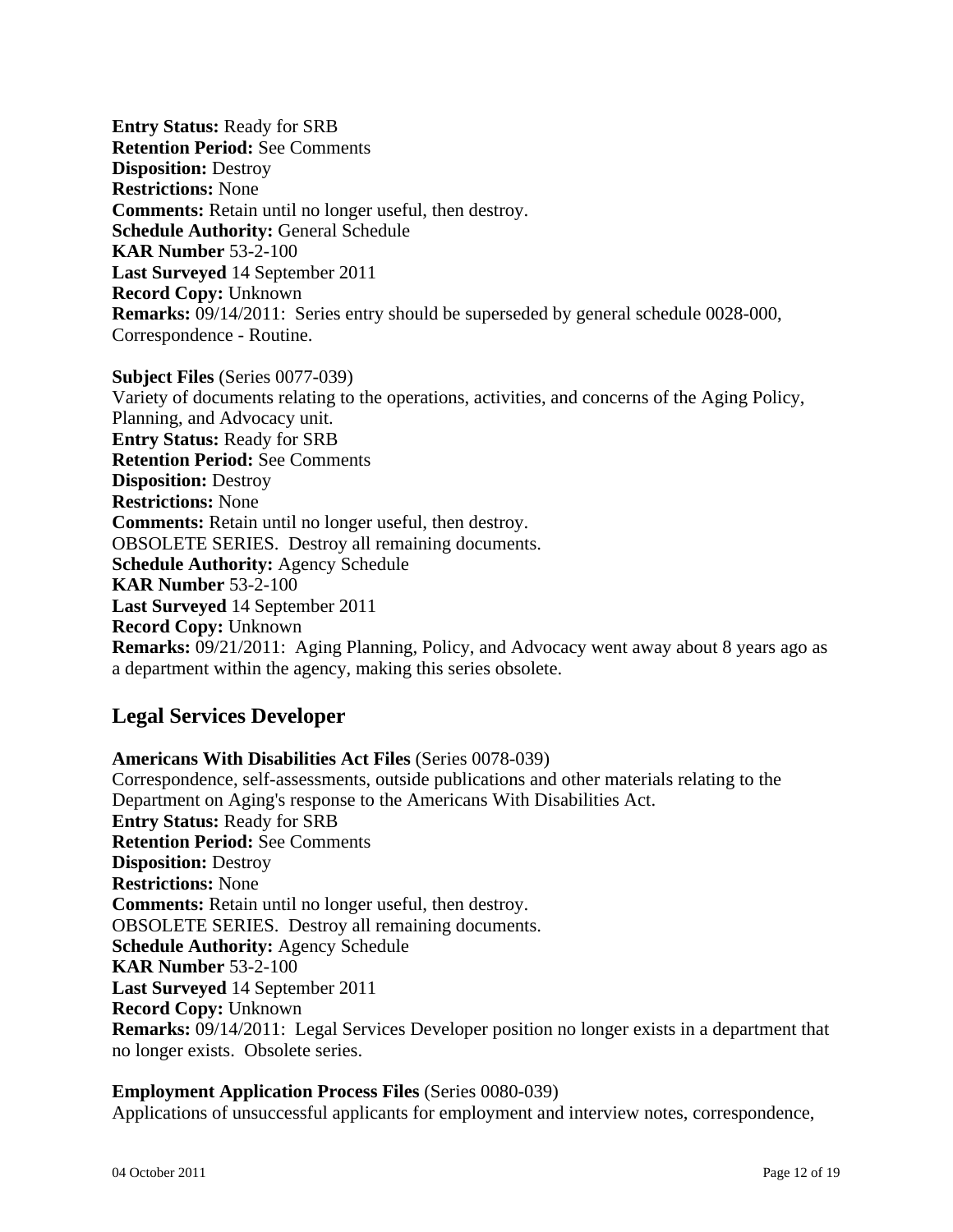rating forms, and other materials relating to the application/interview process for all job applicants. **Entry Status:** Ready for SRB **Retention Period:** 003 cldr yrs **Disposition:** Destroy **Restrictions:** KSA 45-221(a)(4) **Comments:** Retain in office 1 calendar year, transfer to the records center for 2 calendar years, then destroy. **Schedule Authority:** Agency Schedule **KAR Number** 53-2-100 **Last Surveyed** 14 September 2011 **Record Copy:** Paper **Remarks:** 9/14/2011 - Series SUPERSEDED by: 0043-000 - Employment Applications - Not Hired.

**Legal Services Reports** (Series 0083-039)

Quarterly reports submitted by providers containing demographic data on the participants in the legal services program and the nature of services provided to older Kansans through the program.

**Entry Status:** Ready for SRB

**Retention Period:** See Comments

**Disposition:** Archives

**Restrictions:** None

**Comments:** Retain in office 2 fiscal years after the end of the grant period, transfer to the records center for 3 fiscal years, then transfer to the archives for purging. Supersedes general schedule retention requirements for "Grant Files."

**Schedule Authority:** Agency Schedule

**KAR Number** 53-2-100

**Last Surveyed** 13 September 2011

**Record Copy:** Unknown

**Remarks:** 9/14/2011: Demographic data is gathered for every program and is part of larger reports sent to federal agencies. This series should be superseded as part of 0049-000.

**Telephone Log** (Series 0090-039)

Register summarizing the content of telephone calls from individuals seeking advice on legal issues affecting older Kansans. **Entry Status:** Ready for SRB **Retention Period:** See Comments **Disposition:** Destroy **Restrictions:** KSA 45-221(a)(25) **Comments:** Retain until no longer useful, then destroy. Supersedes general schedule retention requirements for "Telephone and Visitors Logs." **Schedule Authority:** Agency Schedule **KAR Number** 53-2-100 **Last Surveyed** 14 September 2011 **Record Copy:** Unknown **Remarks:** 9/14/2011: Superseded by general schedule series 0114-000, Telecommunication Logs.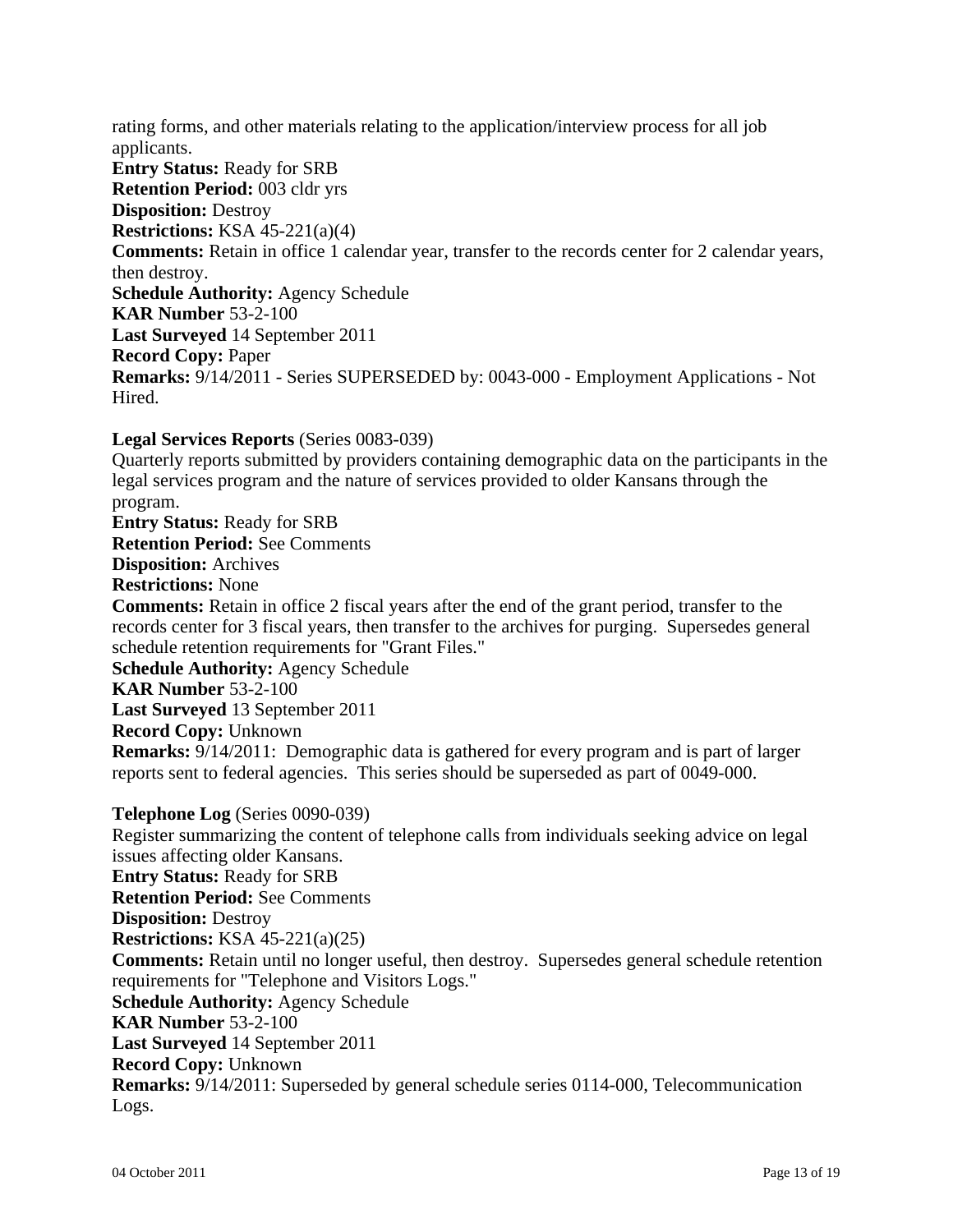#### **Training Materials - Equal Employment Opportunity Issues** (Series 0091-039)

Documents related to training sessions conducted on employment discrimination issues for aging services providers throughout the state. **Entry Status:** Ready for SRB **Retention Period:** See Comments **Disposition:** Destroy **Restrictions:** None **Comments:** Retain until no longer useful, then destroy. **Schedule Authority:** Agency Schedule **KAR Number** 53-2-100 **Last Surveyed** 14 September 2011 **Record Copy:** Unknown **Remarks:** 09/14/2011: Follow 0041-000, Employee Training Records, instead (superseded).

#### **Training Materials - Legal Issues** (Series 0092-039)

Handouts, presentation notes, and other materials related to training sessions conducted on living wills, elder abuse, durable powers of attorney, and other legal issues affecting older Kansans. **Entry Status:** Ready for SRB **Retention Period:** See Comments **Disposition:** Destroy **Restrictions:** None **Comments:** Retain until no longer useful, then destroy. **Schedule Authority:** Agency Schedule **KAR Number** 53-2-100 **Last Surveyed** 14 September 2011 **Record Copy:** Paper **Remarks:** 9/14/2011 - Series SUPERSEDED by agency schedule: 0035-039 - Training/Meeting/Field Reports.

## **Public Health Educator**

**Kansas Alzheimer's and Related Diseases Task Force Files** (Series 0097-039) Correspondence, draft reports, and other documents related to the activities of the state task force charged with examining Kansas' services for persons with Alzheimer's and related diseases. **Entry Status:** Ready for SRB **Retention Period:** See Comments **Disposition:** Archives **Restrictions:** None **Comments:** Obsolete series. Transfer to the archives immediately. **Schedule Authority:** Agency Schedule **KAR Number** 53-2-100 **Last Surveyed** 14 September 2011 **Record Copy:** Paper **Remarks:** 9/14/2011 - Series OBSOLETE. Transfer any remaining documents to the archives.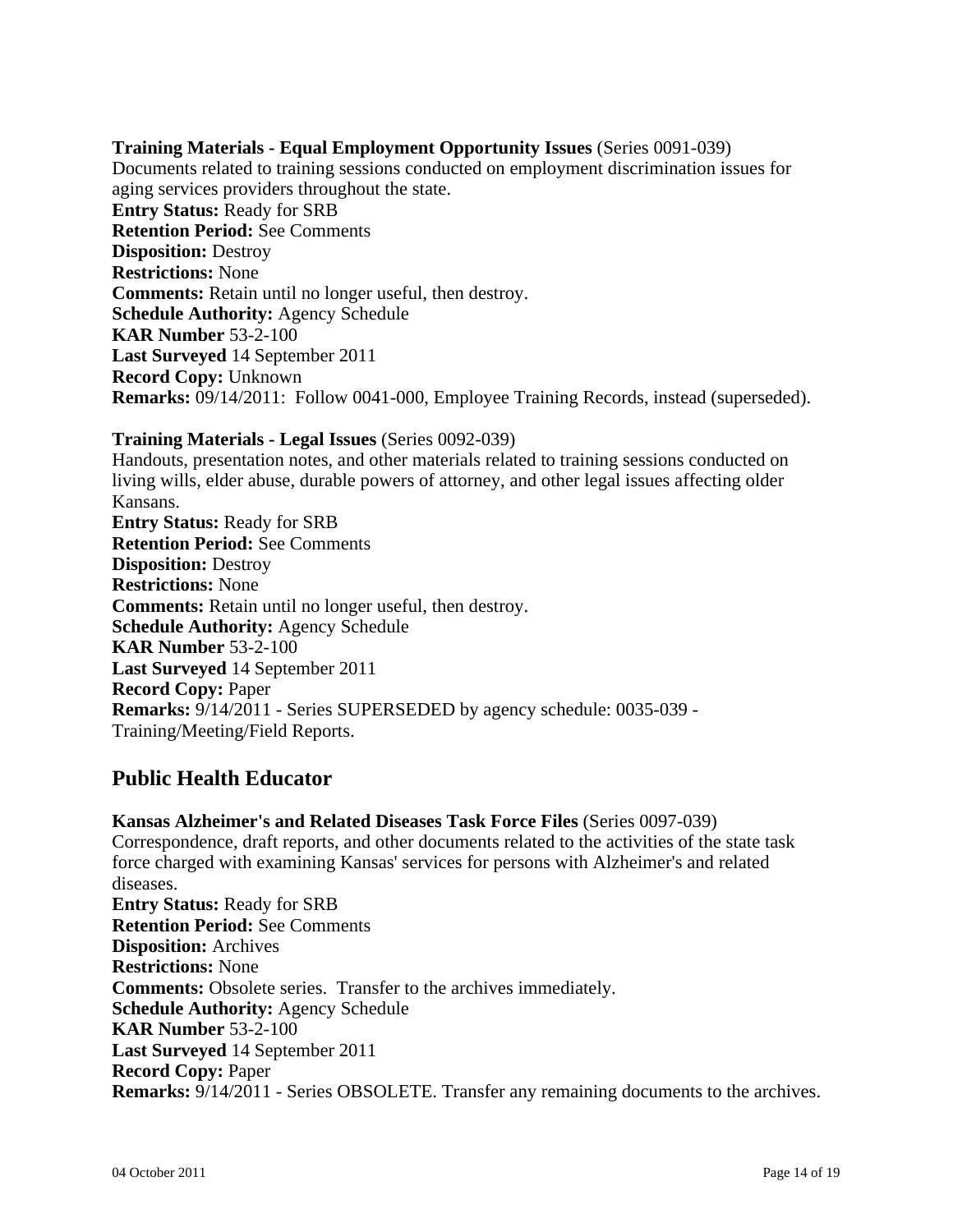#### **Telecommunications Logs** (Series 0104-039)

Log of incoming calls to the Alzheimer's helpline maintained to track productivity and the nature of information requests and responses. **Entry Status:** Ready for SRB **Retention Period:** 006 months **Disposition:** Destroy **Restrictions:** None **Schedule Authority:** Agency Schedule **KAR Number** 53-2-100 **Last Surveyed** 14 September 2011 **Record Copy:** Unknown **Remarks:** 09/14/2011: Superseded by general schedule 0114-000, Telecommunications Log.

## **Senior Care Act Coordinator**

**Senior Care Act Grant Files** (Series 0105-039) Documents related to Senior Care Act grants to area agencies on aging used by the department to make award decisions and to administer state grants for in-home services for the elderly. **Entry Status:** Ready for SRB **Retention Period:** See Comments **Disposition:** Archives **Restrictions:** None **Comments:** Retain in office 2 fiscal years after the end of the grant period, transfer to the records center for 3 fiscal years, then transfer to the archives for purging. Supersedes general schedule retention requirements for "Grant Files." **Schedule Authority:** Agency Schedule **KAR Number** 53-2-100 **Last Surveyed** 14 September 2011 **Record Copy:** Paper **Remarks:** 9/14/2011 - Series SUPERSEDED by general schedule: 0049-000 - Grant Files - Funded

**Subject Files - General** (Series 0108-039) Copies of publications, reports, correspondence, and other documents related to aging issues maintained for convenience of reference. **Entry Status:** Ready for SRB **Retention Period:** See Comments **Disposition:** Destroy **Restrictions:** None **Comments:** Retain until no longer useful, then destroy. **Schedule Authority:** Agency Schedule **KAR Number** 53-2-100 **Last Surveyed** 14 September 2011 **Record Copy:** Unknown **Remarks:** 09/14/2011: Filing practices no longer match this type of series - follow specific retention guidelines for each type of document instead (obsolete series).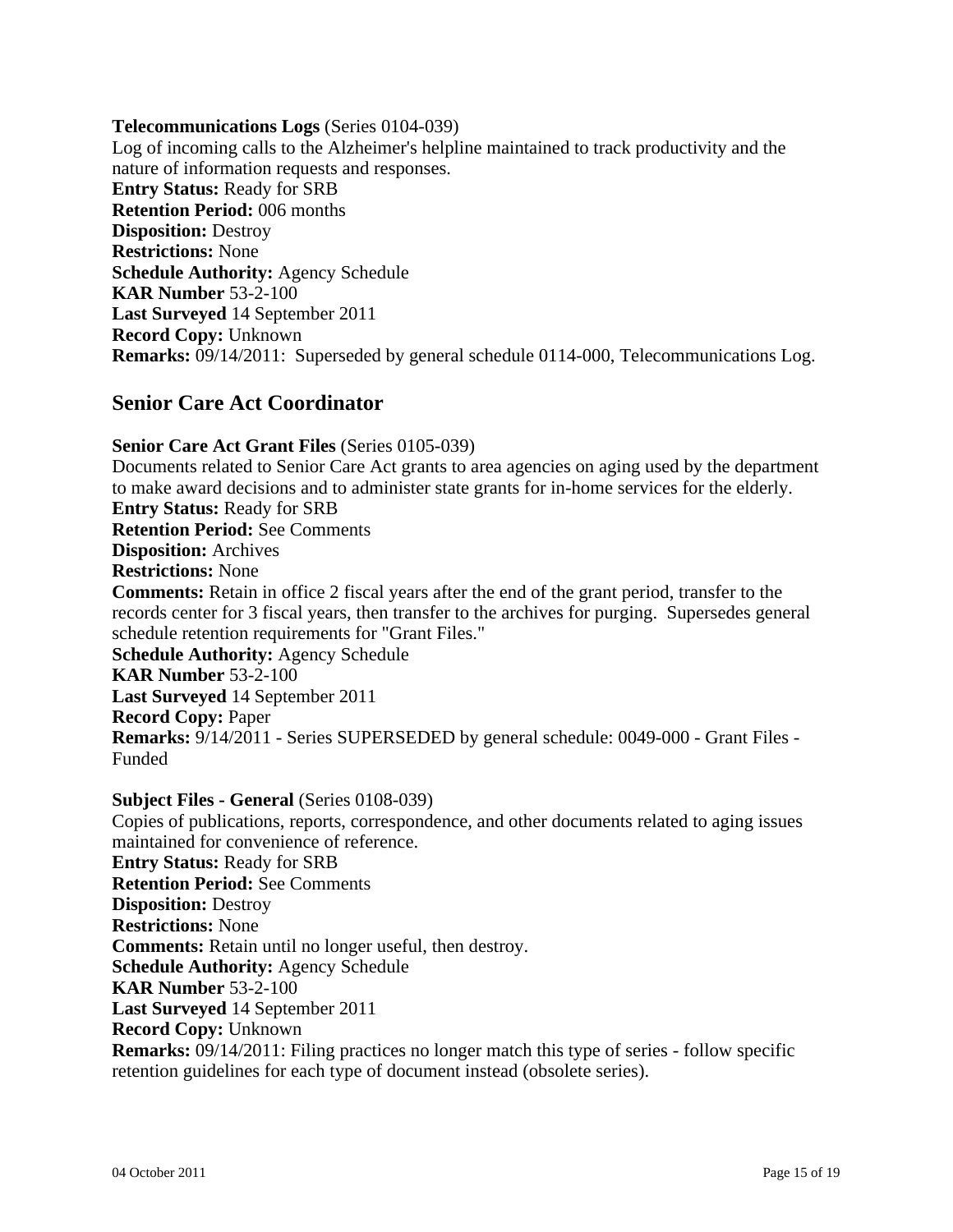## **039-005 Department on Aging Client, Assessment and Referral Program**

**Annual Reports** (Series 0112-039) Reports generated detailing agency activities for the year. **Entry Status:** Ready for SRB **Retention Period:** See Comments **Disposition:** Archives **Restrictions:** None **Comments:** Transfer 2 copies to the archives yearly and destroy the remainder after 5 fiscal years. **Schedule Authority:** General Schedule **KAR Number** 53-2-118 **Last Surveyed** 14 September 2011 **Record Copy:** Paper **Remarks:** 9/14/2011 - Series SUPERSEDED by general schedule: 0005-000 - Annual and Special Reports.

## **CARE Level I Contract and Rate Applications** (Series 0113-039)

Application and supporting documentation submitted by Area Agencies on Aging to provide services with the Department on Aging and maintained to ensure compliance with the contract. **Entry Status:** Ready for SRB **Retention Period:** 007 fisc yrs **Disposition:** Destroy **Restrictions:** None **Comments:** Retain in office 2 fiscal years, transfer to the records center for 5 fiscal years, then destroy. **Schedule Authority:** Agency Schedule **KAR Number** 53-2-123 **Last Surveyed** 14 September 2011 **Record Copy:** Paper **Remarks:** 9/14/2011 - Series SUPERSEDED by general schedule: 0026-000 - Contracts.

#### **CARE Level II Assessors File** (Series 0115-039)

Application and supporting documentation relating to state required qualifications to work as a mental illness or mental retardation assessor and make recommendations regarding placement. **Entry Status:** Ready for SRB **Retention Period:** See Comments **Disposition:** See Comments **Restrictions:** None **Comments:** Retain in conjunction with PASARR Files. **Schedule Authority:** Agency Schedule **KAR Number** 53-2-118 **Last Surveyed** 14 September 2011 **Record Copy:** Unknown **Remarks:** 09/14/2011: Obsolete series. No assessors on Aging staff; this function has been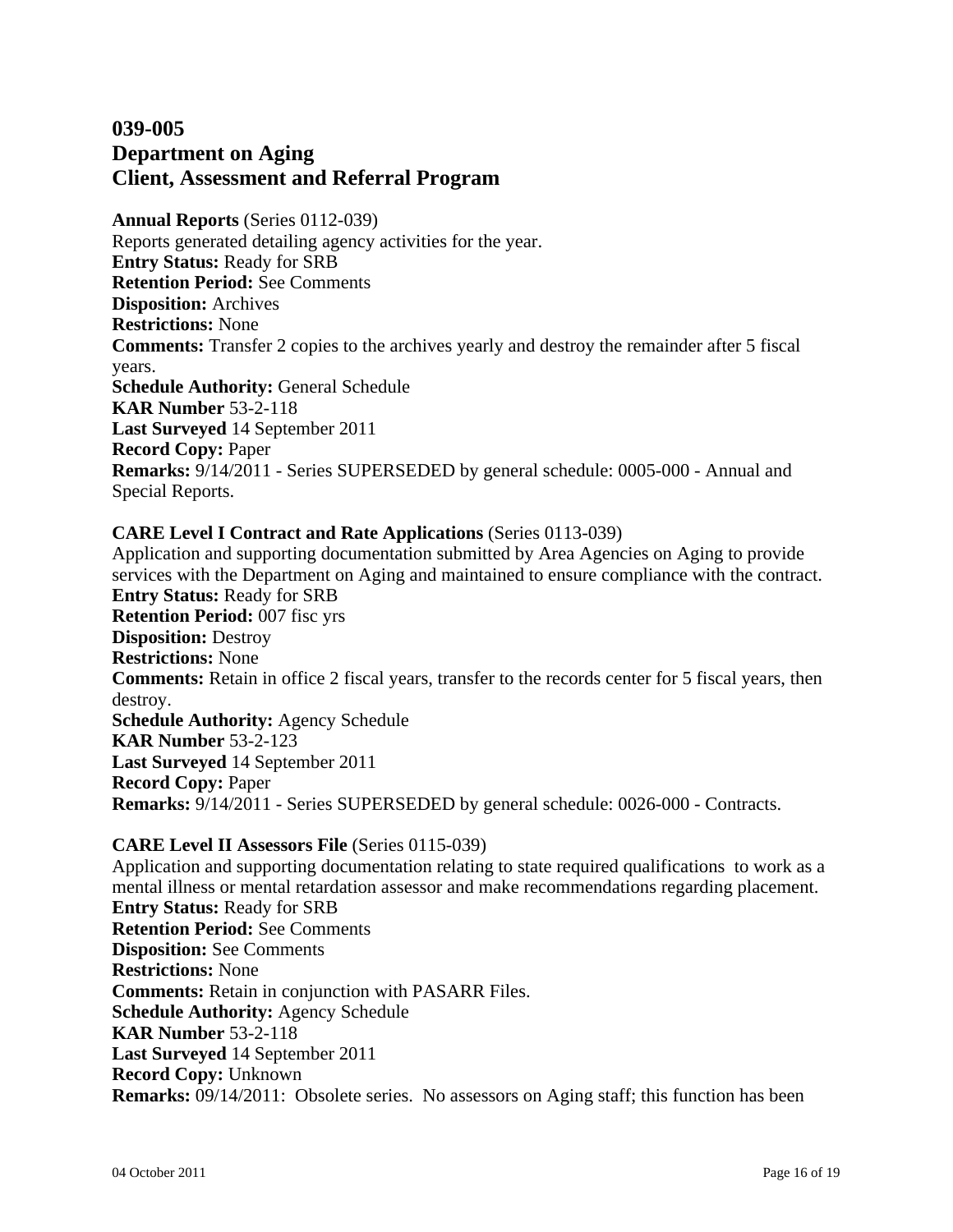contracted out, and Aging only creates and concerns itself with the PASARR files.

**Policy Statements** (Series 0122-039) Original copies of formal explanations of agency policies and procedures issued in collective manual or individual statement formats. **Entry Status:** Ready for SRB **Retention Period:** See Comments **Disposition:** Archives **Restrictions:** None **Comments:** Retain until superseded or no longer in effect, then transfer to the archives. **Schedule Authority:** General Schedule **KAR Number** 53-2-118 **Last Surveyed** 14 September 2011 **Record Copy:** Paper **Remarks:** 9/14/2011 - Series SUPERSEDED by general schedule: 0084-000 - Policy Statements.

#### **Working Files - Manual** (Series 0125-039)

Working documents relating to the preparation of the field services manual for the CARE Level I and Level II program. **Entry Status:** Ready for SRB **Retention Period:** See Comments **Disposition:** Destroy **Restrictions:** None **Comments:** Retain in office until no longer useful, transfer to the records center for 2 years, then destroy. **Schedule Authority:** Agency Schedule **KAR Number** 53-2-118 **Last Surveyed** 14 September 2011 **Record Copy:** Unknown **Remarks:** 09/14/2011: Superseded by general schedule series 0027-000 and 0058-000 for policy-related correspondence and memoranda. Highly dynamic document, constantly being updated; should be captured electronically (is available online).

## **039-006 Department on Aging Budget, Finance, and Analysis**

#### **Kansas Minority Resource Directory Working Files** (Series 0126-039)

Documents related to the preparation of a directory listing organizations that either serve or are composed of minorities that assists area agencies on aging in increasing minority participation. **Entry Status:** Ready for SRB **Retention Period:** See Comments **Disposition:** Destroy **Restrictions:** None **Comments:** Retain until no longer useful, then destroy. **Schedule Authority:** Agency Schedule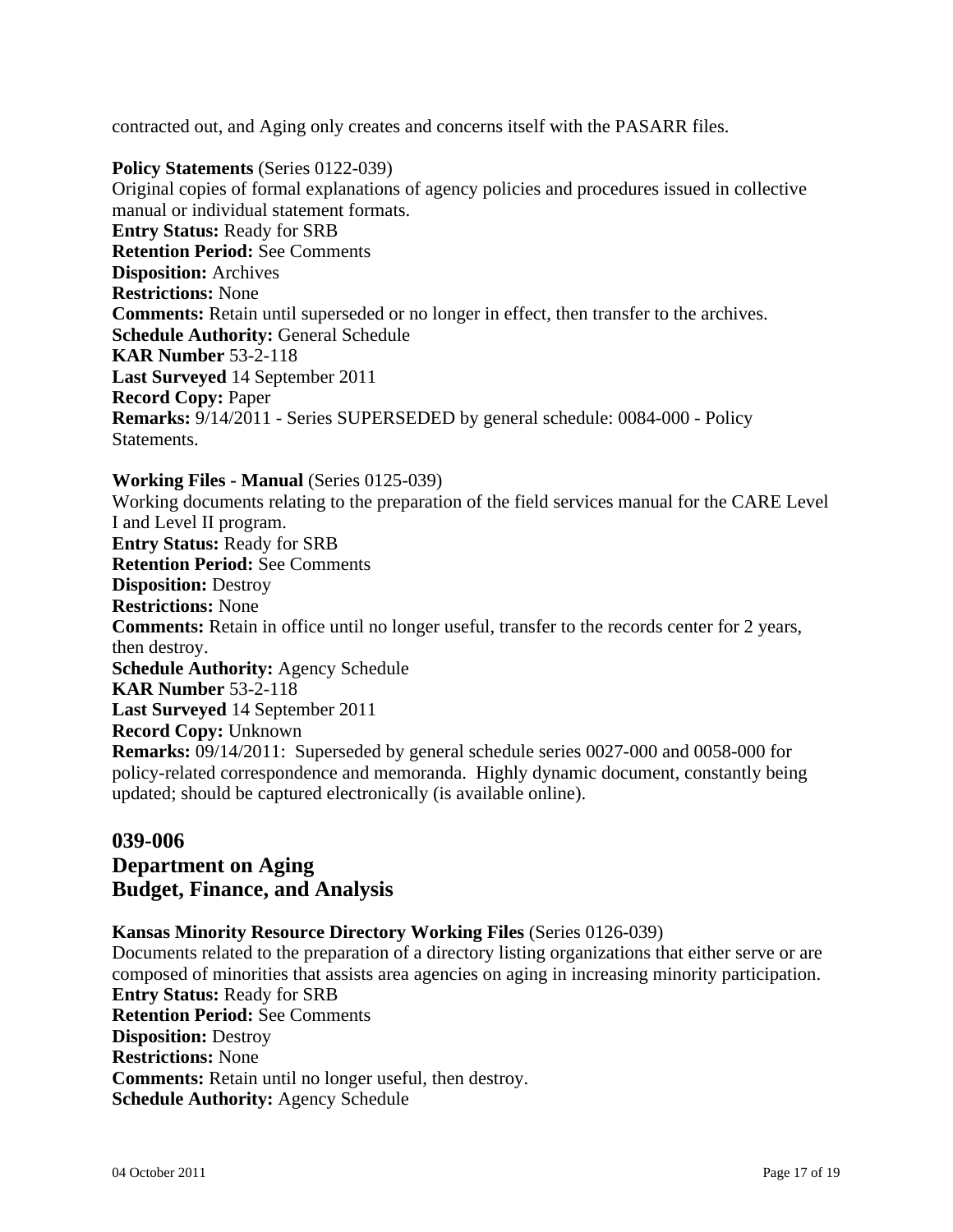**KAR Number** 53-2-100 **Last Surveyed** 14 September 2011 **Record Copy:** Unknown **Remarks:** 09/14/2011: Obsolete series; was done as part of Older American Act work but is not done now.

#### **Rules and Regulations Working Files** (Series 0130-039)

Notes, staff suggestions, copies of regulations, and other documents relating to the process of revising the agency's administrative regulations. **Entry Status:** Ready for SRB **Retention Period:** 004 fisc yrs **Disposition:** Archives **Restrictions:** None **Comments:** Retain in office 2 fiscal years, transfer to the records center for 2 fiscal years, then transfer to the archives for purging. **Schedule Authority:** Agency Schedule **KAR Number** 53-2-100 **Last Surveyed** 14 September 2011 **Record Copy:** Unknown **Remarks:** 09/14/2011: Superseded by 0001-039, Administrative Regulations Reference Files.

## **Reimbursement**

**Resident Level Summary Report** (Series 0148-039) Computer printout generated quarterly and used to indicate the level of risk of residents in each nursing facility. **Entry Status:** Ready for SRB **Retention Period:** 005 fisc yrs **Disposition:** Destroy **Restrictions:** KSA **Comments:** Retain in office 1 fiscal year, transfer to the records center for 4 fiscal years, then destroy. **Schedule Authority:** Agency Schedule **KAR Number** 53-2-116 **Last Surveyed** 14 September 2011 **Record Copy:** Unknown **Remarks:** 09/14/2011: Superseded by 0149-039, Resident Listing Report.

**Subject Files - Director** (Series 0151-039) Variety of documents relating to the operation and administration of the division. **Entry Status:** Ready for SRB **Retention Period:** See Comments **Disposition:** Archives **Restrictions:** None **Comments:** Retain until no longer useful, then transfer to the archives for purging. **Schedule Authority:** Agency Schedule **KAR Number** 53-2-116 **Last Surveyed** 14 September 2011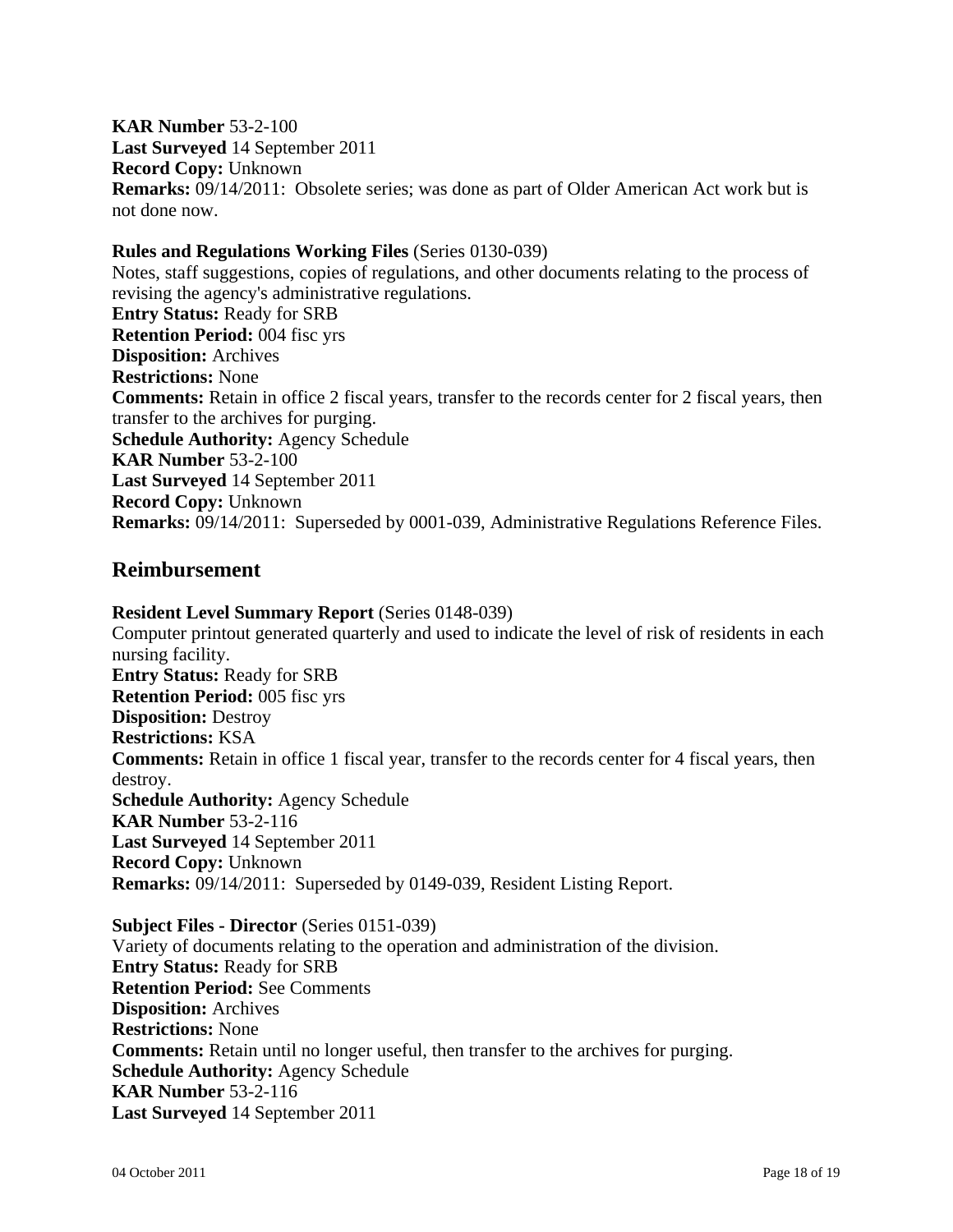**Record Copy:** Unknown **Remarks:** 09/14/2011: Obsolete series; records no longer being maintained this way.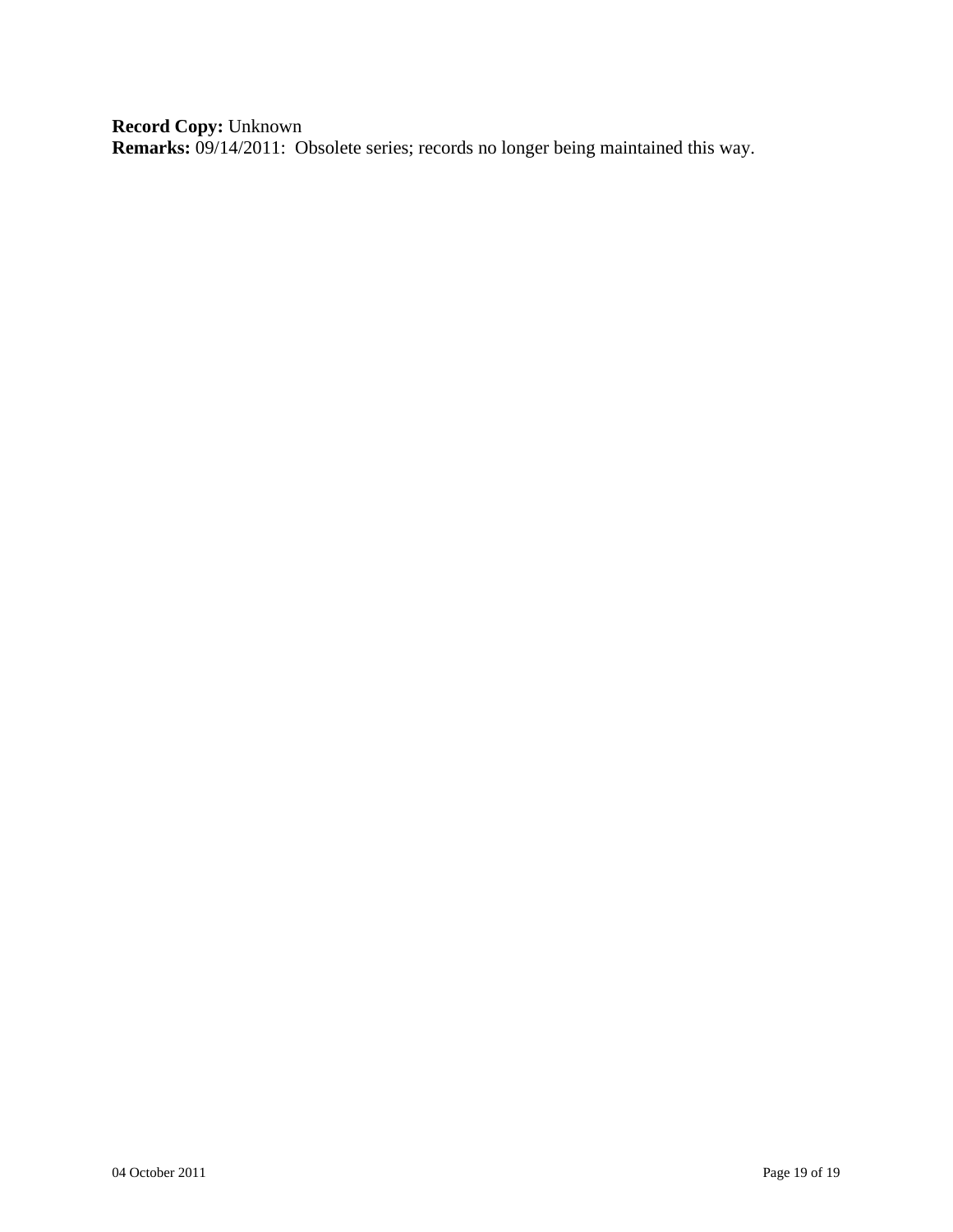## **KANSAS STATE RECORDS BOARD RECORDS APPRAISAL REPORT FOR REVISION TO RETENTION/DISPOSITION SCHEDULE 13 October 2011**

- 1. **Agency:** Local records Housing office
- 2. **Records Officer: Phone:**
- 3. **Appraising Archivist:** Marcella Wiget
- 4. **Date of Appraisal:** 18 August 2011
- 5. **Total records No. of Series:** 6
- 6. **Archival/Permanent records No. of Series:** 0
- 7. **Records Eligible for Immediate Transfer to Archives:**

**No. of Series:** 0

## 8. **Appraisal Based Upon:**

Discussions with records management staff in Sedgwick County, housing staff in Topeka.

## 9. **Appraisal Narrative:**

Sedgwick County records management staff request a revision to the current Retention & Disposition Schedule for local records. These new series address a lack of retention schedules regarding records created from grants awarded for a variety of public housing and building programs, including one series of records created solely in Sedgwick County. None of these records are to be retained permanently.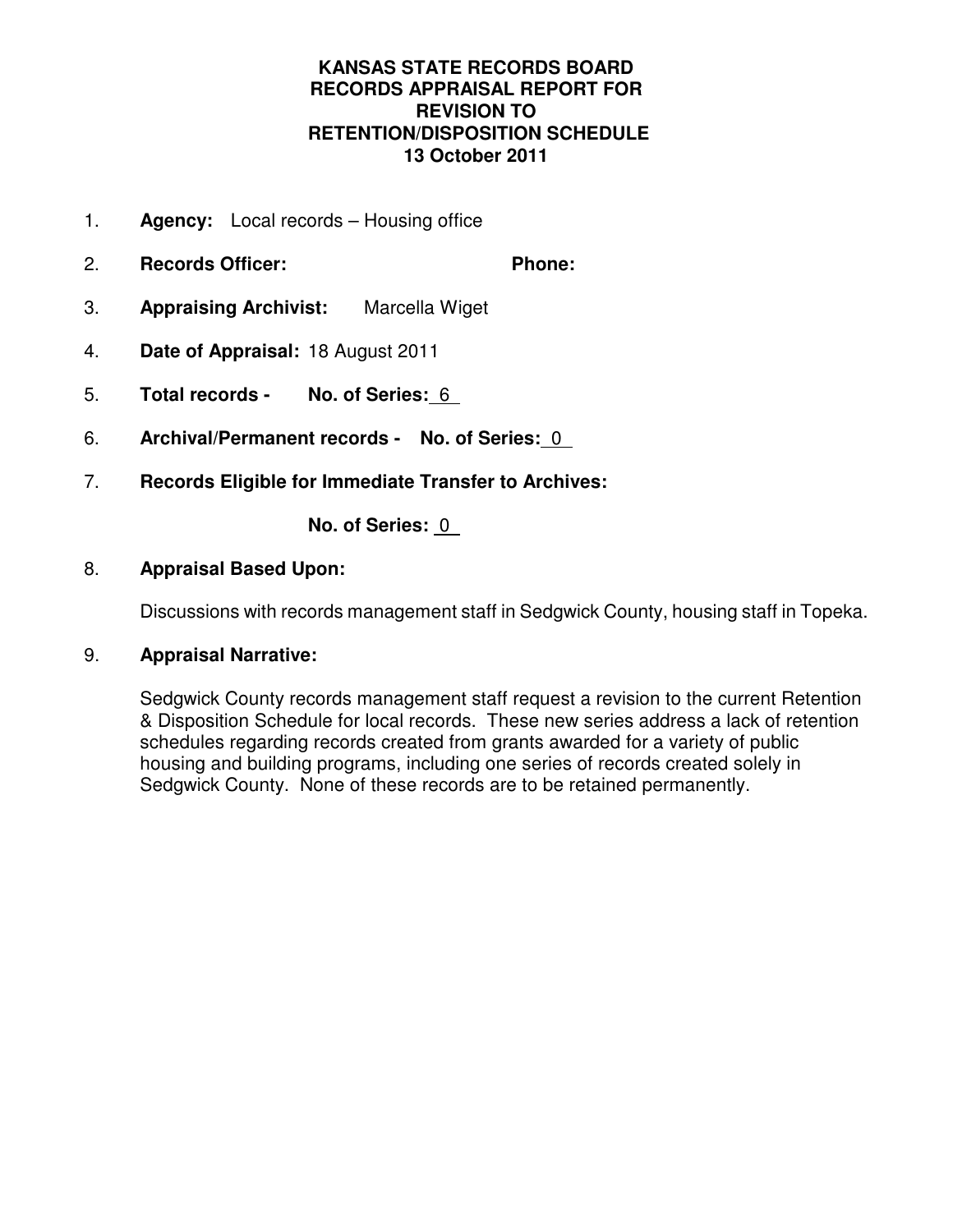## **Retention/Disposition Schedule Entries**

## **000-120 Housing Office**

## **Affordable Housing Program Project Files (AHP)** (Series Unknown)

Applicant files for this first time home buyers program which is also called the Homeownership Program or Neighborhood Builder Program. This program is funded through the Federal Home Loan Bank of Topeka and provides long-term lending for owner occupied and rental housing that is affordable to very low-, low-, and moderate-income households. **Entry Status:** Draft **Retention Period:** See comments **Disposition:** Destroy **Restrictions:** Portions may be restricted per KSA 45-221(a)(1)(30). **Comments:** Retain until 5 years after closing, or if no closing, 5 years from date established by the bank in its AHP Implementation Plan. For rental properties, retain for 15 years from date of project completion. **Schedule Authority:** Agency schedule **Last Surveyed** 15 June 2011 **Record Copy:** Unknown

**Community Development Block Grant (CDBG) Project Files** (Series Unknown) Program participant files. Projects may include Owner-Occupied, Public Facilities (Infrastructure, community centers, etc), Public Services, Economic Development, and removal of slum and blight. **Entry Status:** Draft **Retention Period:** Retain until 6 years after close of grant, then destroy. **Disposition:** Destroy **Restrictions:** Portions may be restricted per KSA 45-221(a)(1)(30). **Schedule Authority:** Agency schedule **Last Surveyed** 15 June 2011 **Record Copy:** Unknown **Remarks:** Reference 24 CFR 570.490(d) requires the greater of 3 years from closeout of the

grant to the state, or the period required by other applicable laws and regulations as described in 570.487 and 570.488, therefore retention should be six years after the end of the grant period. Kansas Dept of Commerce, Kansas City, Lawrence, Leavenworth, Manhattan, Overland Park, Shawnee, Topeka, Wichita & Johnson County all receive CDBG allocations each year.

## **HOME Program files** (Series Unknown)

HOME provides formula grants to States and localities that communities use--often in partnership with local nonprofit groups--to fund a wide range of activities that build, buy, and/or rehabilitate affordable housing for rent or homeownership or provide direct rental assistance to low-income people. May contain correspondence, canceled HOME Rehab files, denied applications, property appraisal documents, project completion reports, environmental documents, lien releases, monthly reports, financial reports, verification of Construction Contractor Eligibility documents, tax exempt waivers, match cost documentation, and other related documentation.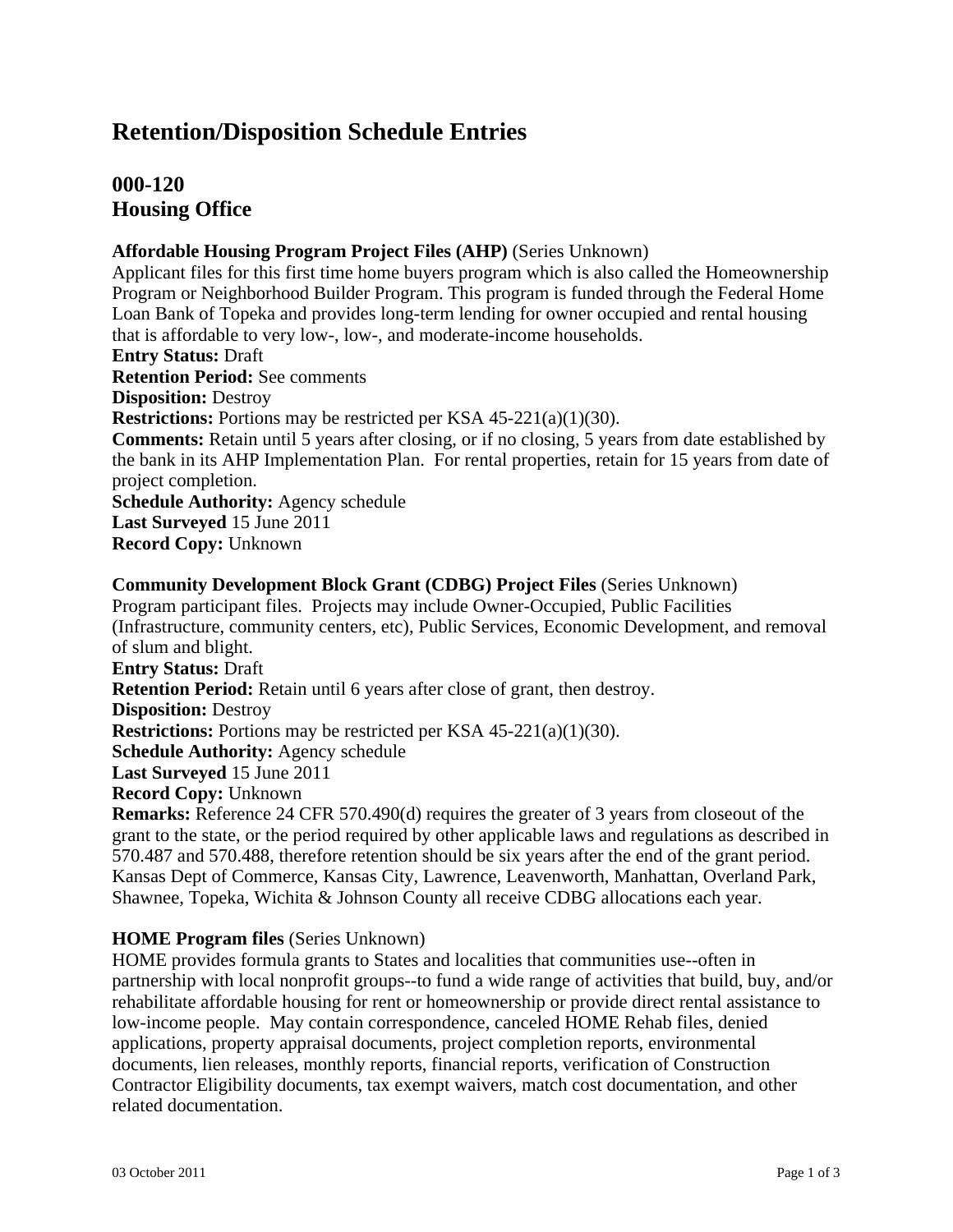**Entry Status:** Draft **Retention Period:** See comments **Disposition:** Destroy **Restrictions:** Portions may be restricted per KSA 45-221(a)(1)(30). **Comments:** Owner-occupied rehabilitation and tenant-based rental assistance projects: retain for 5 years after completion of work/assistance, then destroy. Rental housing and homebuyer assistance projects: retain for 5 years after the 5 to 20-year affordability period, then destroy. Records regarding litigation should be retained until completion of action or end of retention, whichever is later. **Schedule Authority:** Agency schedule **Last Surveyed** 15 June 2011 **Record Copy:** Unknown

**Remarks:** Reference 24 CFR 92.508.

**Kansas Mortgage Savers Program (Mortgage Credit Certificates)** (Series Unknown) Kansas Mortgage Savers Programs is a program that provides a federal tax credit for first-time homebuyers in Kansas. Consists of MCC quarterly reports providing statistical information. **Entry Status:** Draft **Retention Period:** 003 fiscal years **Disposition:** Destroy **Restrictions:** None **Comments:** Sedgwick County-specific program. **Schedule Authority:** Agency schedule **Last Surveyed** 15 June 2011 **Record Copy:** Unknown **Remarks:** 10/03/2011: Program is obsolete, but records are still being created and retained for earlier recipients refinancing their homes.

## **Section 8 Program Tenant files** (Series Unknown)

Also called the Housing Choice Voucher Program. Contains tenant application information including necessary identification and background information; income, racial, ethnic, gender and disability status of participants; HUD required reports, unit inspection reports, and leadbased paint records. **Entry Status:** Draft **Retention Period:** See comments **Disposition:** Destroy **Restrictions:** Portions may be restricted per KSA 45-221(a)(1)(30). **Comments:** Retain until close of project plus 3 years, then destroy. Documentation must be maintained of all verification efforts throughout the term of each tenancy for at least three years after tenant moves. **Schedule Authority:** Agency schedule **Last Surveyed** 15 June 2011 **Record Copy:** Unknown **Remarks:** See 24 CRF 982.158 for 3-year retention; this series seems to match up with 0037-

175 under the KHRC, which has a 5 year disposition.

## **TBRA Tenant files** (Series Unknown)

Tenant Based Rental Assistance (TBRA) files contain tenant application and verification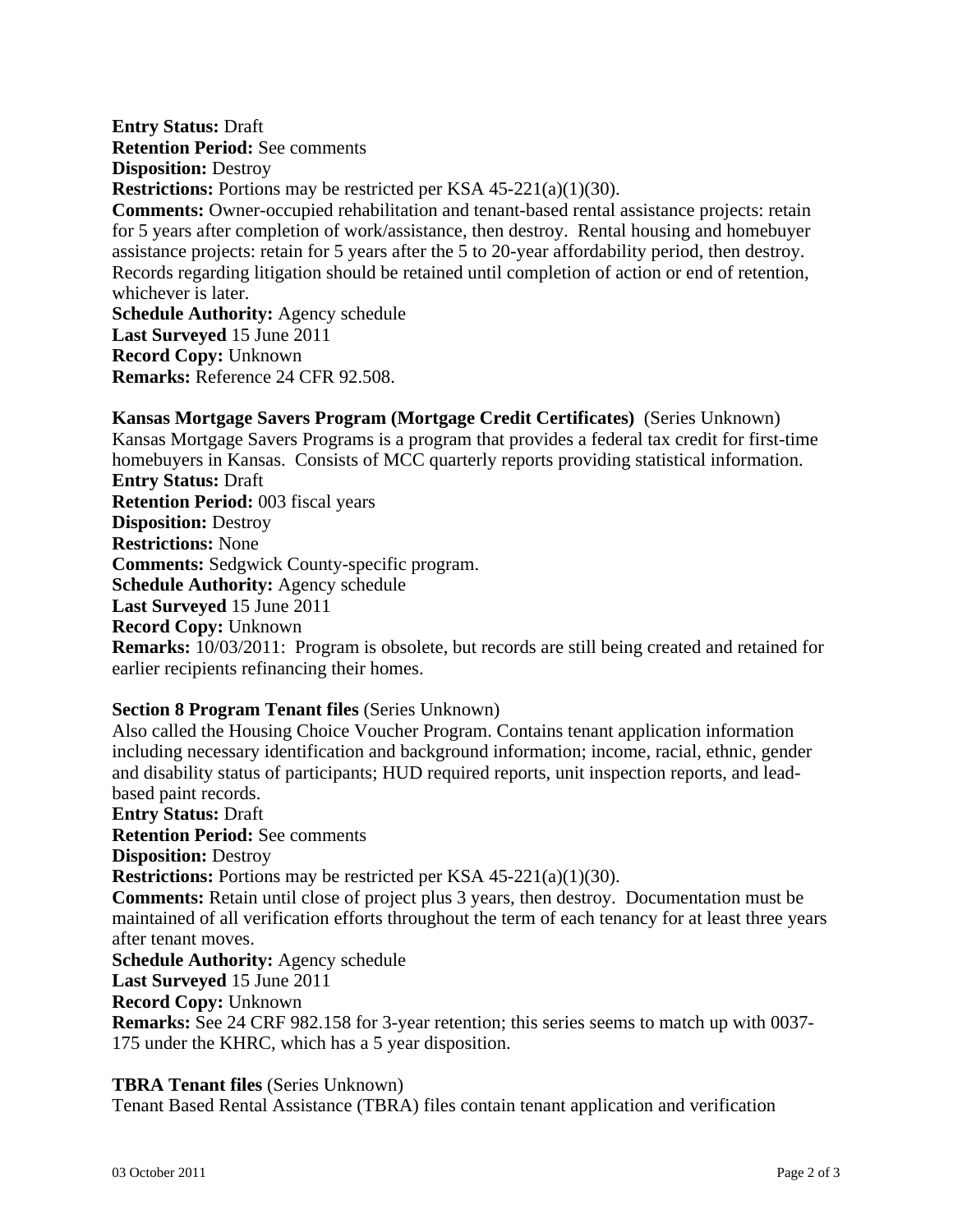paperwork. **Entry Status:** Draft **Retention Period:** Close of project + 5 years. **Disposition:** Destroy **Restrictions:** Portions may be restricted per KSA 45-221(a)(1)(30). **Comments:** TBRA records may be housed together with other HOME project files. **Schedule Authority:** Agency schedule **Last Surveyed** 15 June 2011 **Record Copy:** Unknown **Remarks:** Reference 24 CFR 92.508 (c)(3) TBRA: 5 years after rental assistance terminates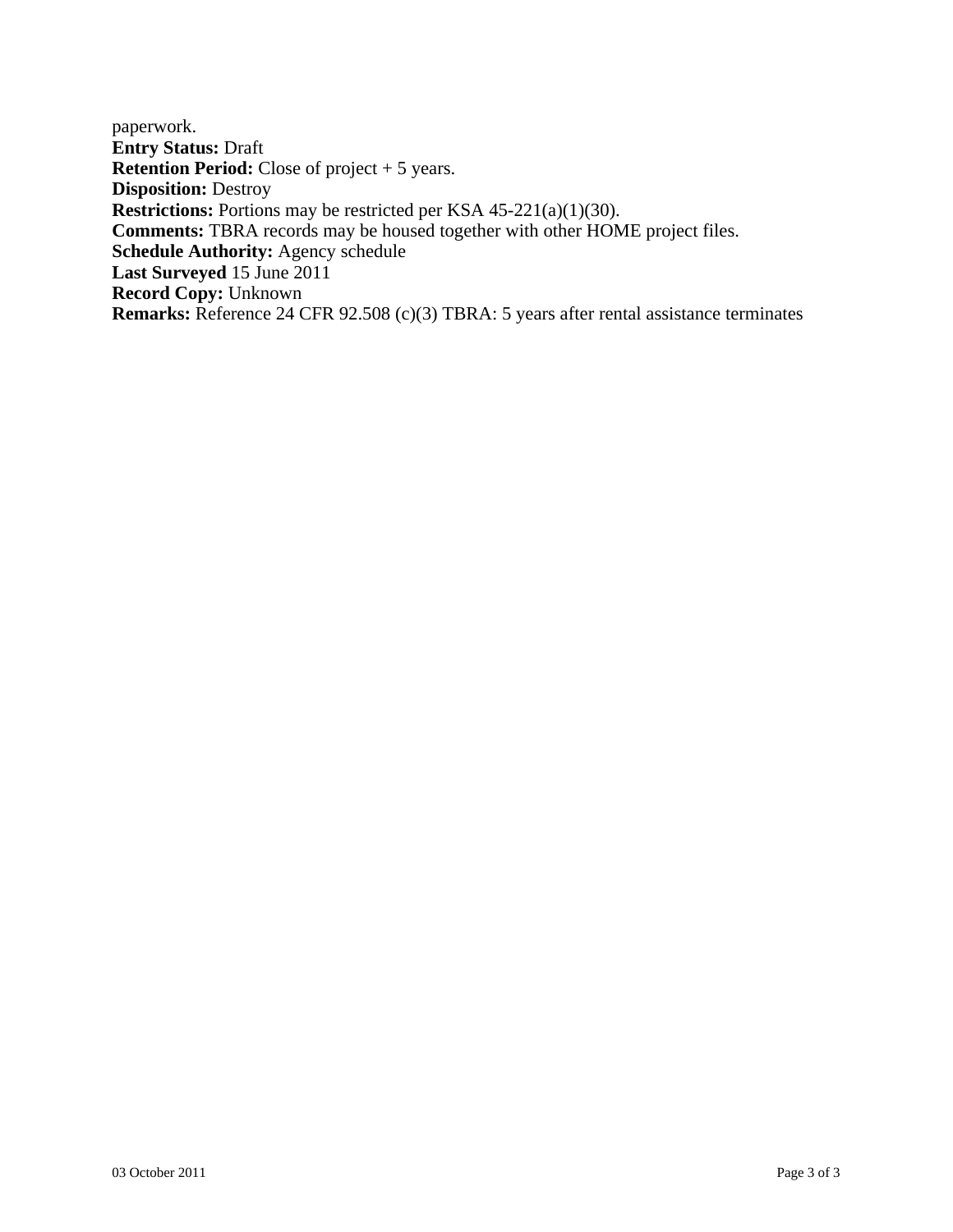## **KANSAS STATE RECORDS BOARD RECORDS APPRAISAL REPORT FOR REVISION TO RETENTION/DISPOSITION SCHEDULE 13 October 2011**

- 1. **Agency:** Local records Treasurer's Office
- 2. **Records Officer: Phone:**
- 3. **Appraising Archivist:** Lu Harris, Marcella Wiget
- 4. **Date of Appraisal:** 1 September 2011
- 5. **Total records No. of Series:** 1
- 6. **Archival/Permanent records No. of Series:** 0
- 7. **Records Eligible for Immediate Transfer to Archives:**

**No. of Series:** 0

## 8. **Appraisal Based Upon:**

Discussions with Douglas County, Ellis County, Haskell County, and Scott County treasurers; and with Johnson County auditor Mark Dick, CPA.

## 9. **Appraisal Narrative:**

Douglas County Treasurer Paula Gilchrist requested that a retention schedule series be created regarding public moneys investment records. No such series already existed. These records are not considered permanent or archival.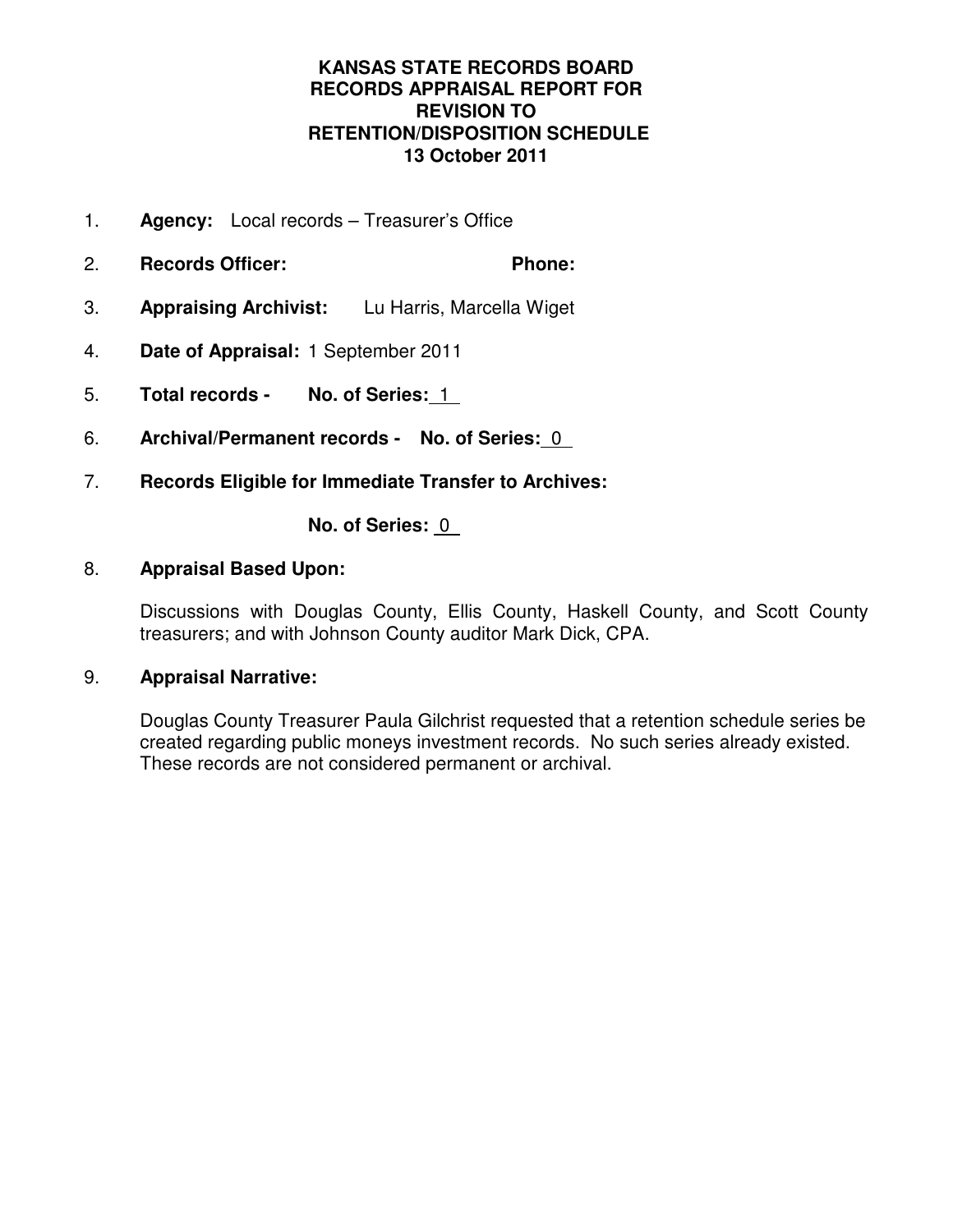## **Retention/Disposition Schedule Entries**

## **000-109 Local Government Records County Treasurer**

#### **Public moneys investment records** (Series Unknown)

Records of public moneys not immediately required for the purposes for which the moneys were collected or received and therefore invested by the county. Contains original safekeeping receipt or custodial agreement issued in the county's name showing amount, issuer or institution, date of purchase, maturity date, type of instrument and initial pledged securities; ongoing monthly statements verifying securitization; interest earned at maturity. **Entry Status:** Draft **Retention Period:** Close of investment + 003 fiscal years **Disposition:** Destroy **Restrictions:** None **Schedule Authority:** General schedule **Last Surveyed** 01 September 2011 **Record Copy:** Paper, Electronic **Electronic Recordkeeping Plan Not Required**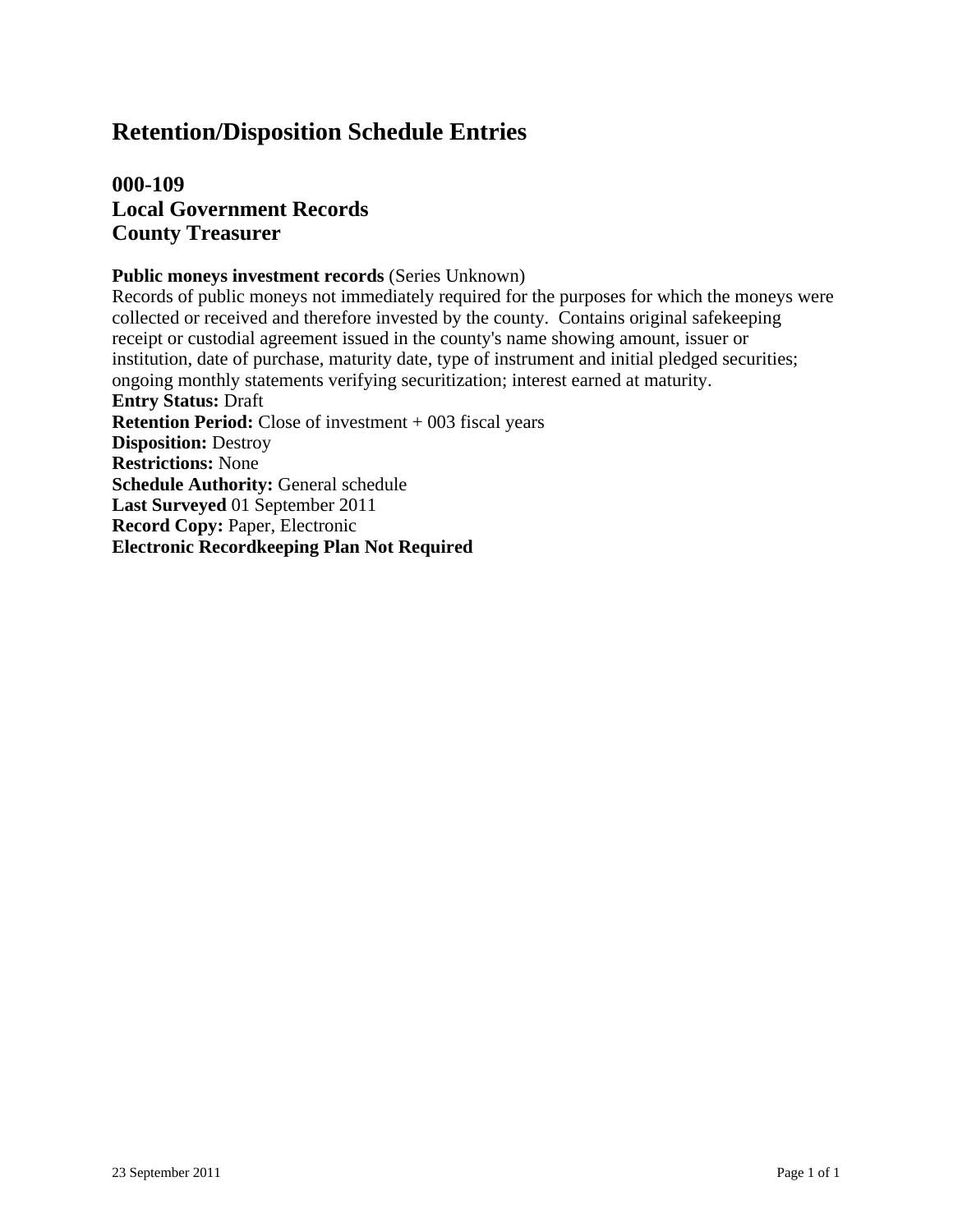## **KANSAS STATE RECORDS BOARD RECORDS APPRAISAL REPORT FOR REVISION TO RETENTION/DISPOSITION SCHEDULE 13 October 2011**

- 1. **Agency:** State general schedule Communications
- 2. **Records Officer: Phone:**
- 3. **Appraising Archivist:** Marcella Wiget
- 4. **Date of Appraisal:** 6 September 2011
- 5. **Total records No. of Series:** 1
- 6. **Archival/Permanent records No. of Series:** 0
- 7. **Records Eligible for Immediate Transfer to Archives:**

**No. of Series:** 0

## 8. **Appraisal Based Upon:**

Discussions with Theresa Schwartz, records officer for the Kansas Board of Regents

## 9. **Appraisal Narrative:**

The Kansas Board of Regents staff have requested that a new schedule entry be added to address the lack of a general schedule series regarding notices of meetings to be sent out to the public. These types of records are not considered permanent or archival.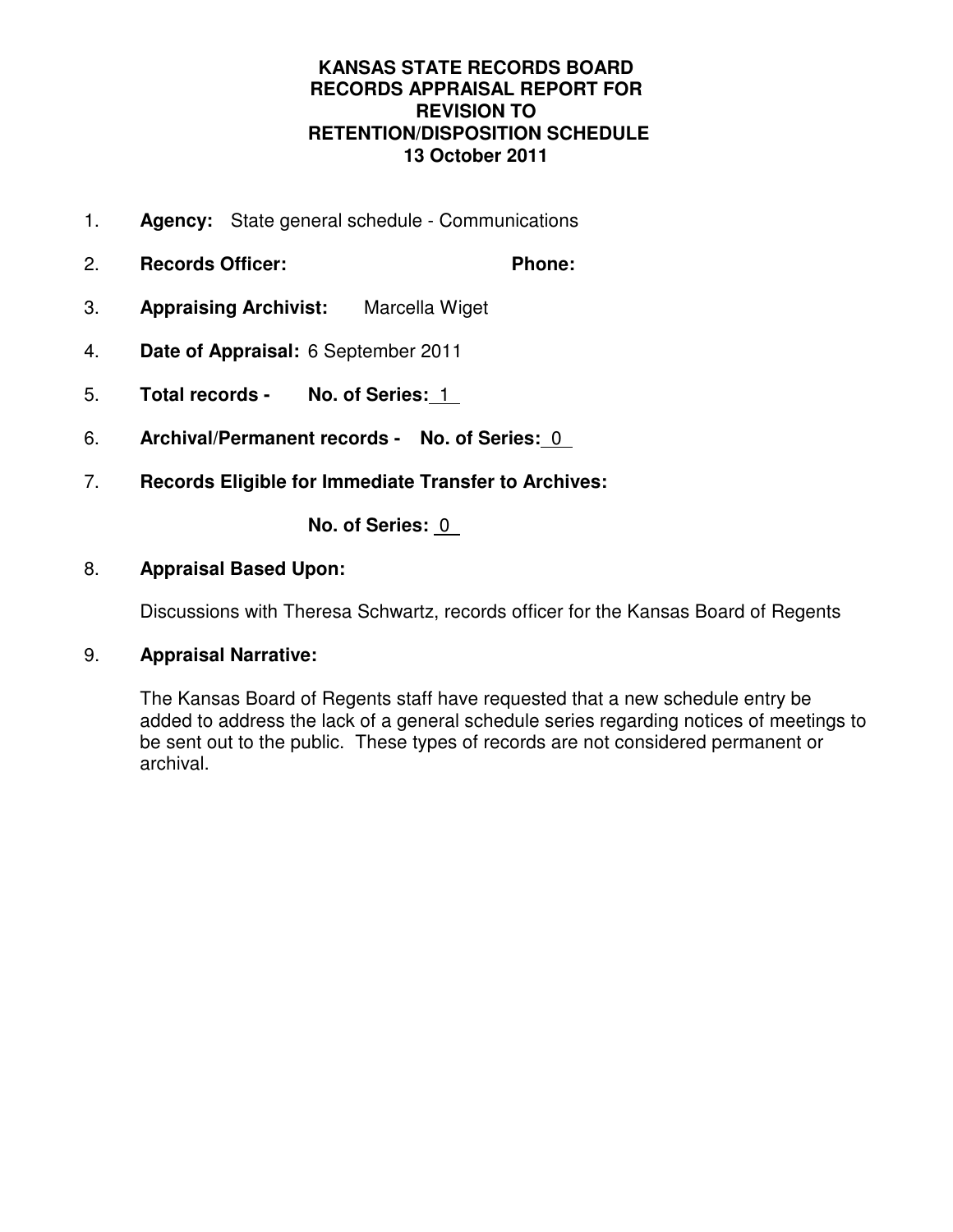## **Retention/Disposition Schedule Entries**

## **000-003 State General Retention and Disposition Schedule Communications**

**Notices of meetings** (Series Unknown) Records related to notifying the public regarding an open meeting, including those notices mandated through the Kansas Open Meetings Act (KOMA). **Entry Status:** Draft **Retention Period:** Retain for one calendar year, then destroy. **Disposition:** Destroy **Schedule Authority:** General schedule **Last Surveyed** 06 September 2011 **Record Copy:** Unknown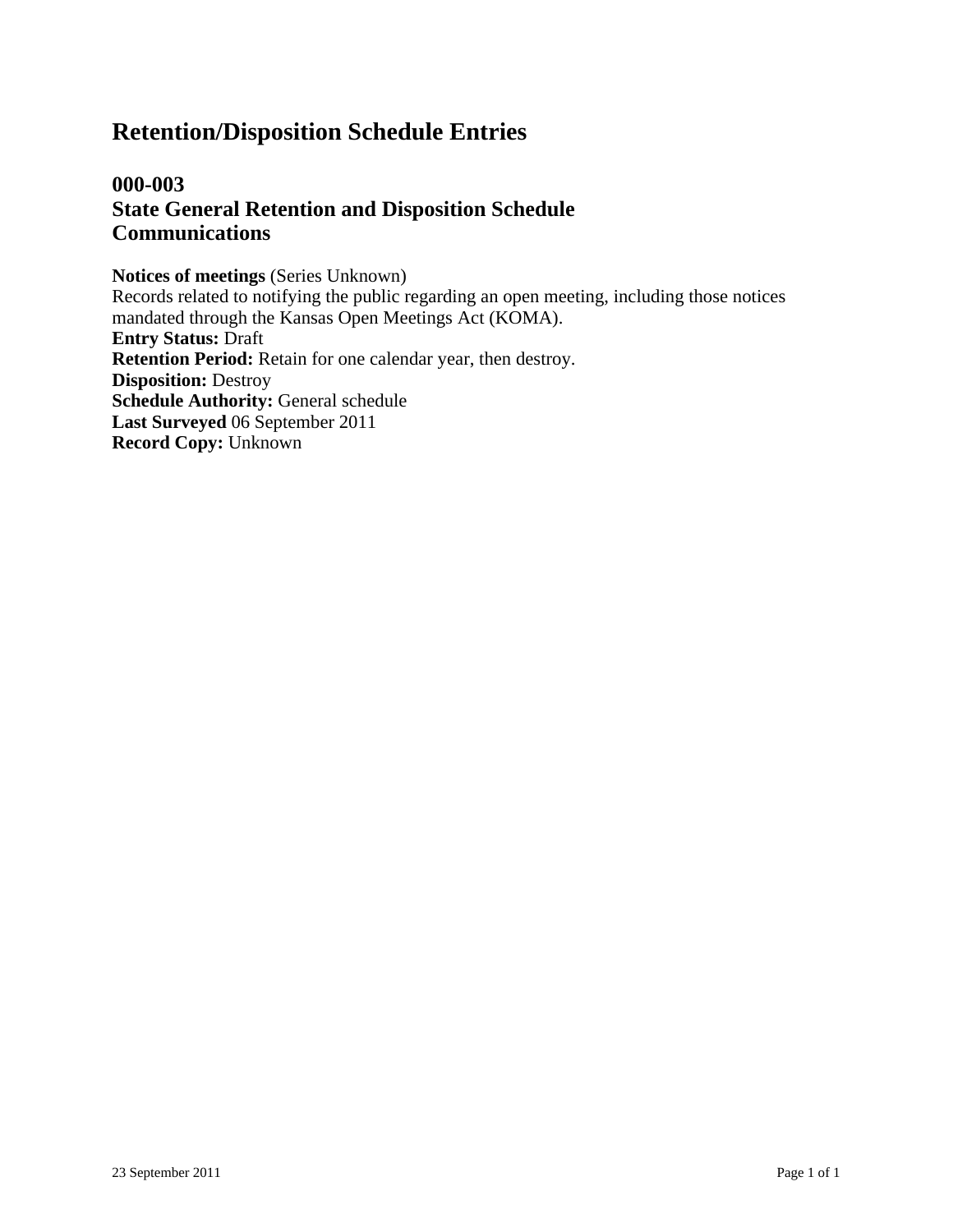**45-501. Records made on electronically-accessed media; authorization; conditions and procedures, application; notice to state records board.** (a) Whenever any state agency or local agency is required by law to make a record or to record any transaction or any instrument, paper or document, the making of such record on computer disk, tape or other electronically accessed media, in accordance with this section, shall be deemed to be recording or the making of the record as required by law.

(b) When any such records are made on computer disks, tapes or other electronically accessed media under this section, such records shall be maintained and adequate provisions shall be made for their preservation, examination and availability for ready use by those persons lawfully entitled to view them through the use of computer terminal displays, computer printouts, other computer-generated displays or other suitable facilities which may be made available at one or more locations designated by the state agency or local agency therefor. The capability to produce a computer printout or other printed version of such records stored on computer disks, tapes or other electronically accessed media shall be maintained by the state agency or local agency at all times so that such a printed copy of such records may be made available to persons lawfully entitled to view the records, subject to any applicable fees for such printed copies, from one or more locations designated by the state agency or local agency therefor. Each computer or other electronically accessed media system used to make records under this section shall include adequate security procedures and other provisions for a permanent record of all persons who have access to and make, amend or delete any records or other data in such system.

(c) No state agency or local agency which records or stores information on computer disks, tapes or other electronically accessed media shall be required to satisfy the standards and procedures imposed under this section, unless such records and information are records required by law and such records are not also made or maintained in another manner required or permitted by law. Each state agency or local agency which makes records or stores information on computer tapes, disks or other electronically accessed media in accordance with this section and which does not keep such records or information in another manner shall give written notice to the state records board thereof and shall identify all such records and information in such notice.

(d) As used in this section, the words and phrases set out in K.S.A. 45-402 and amendments thereto have the meanings ascribed to them in that section, unless the context requires a different meaning.

(e) This section shall be supplemental to existing statutes.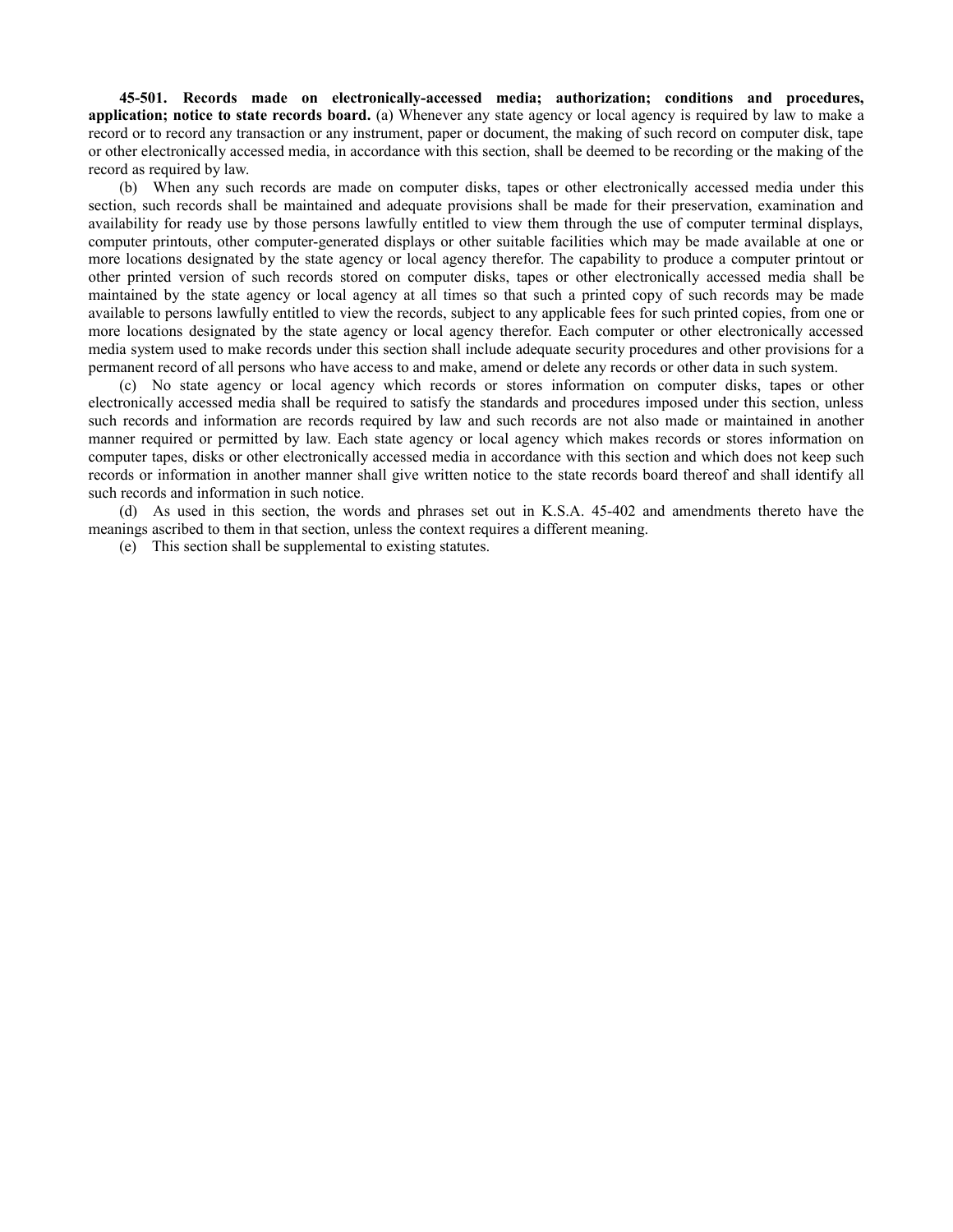

# **Procedure to validate e-records systems and destroy paper source materials**

## *PURPOSES*

The purposes of this procedure are to …

- ensure electronic record keeping systems and the e-records they maintain meet needs of all County stakeholders,
- **n** confirm that any paper source materials or other use duplicates are redundant,
- **E** enable destruction of accumulated paper source materials and a procedure to destroy paper source materials on an on-going basis,
- schedule e-records for destruction when they become eligible, consistent with County Records Management Policy and State law, and
- identify areas in which systems should be enhanced as record keeping systems over time.

Normally, the Procedure would be applied to validate an e-records system already in place and destroy paper source, but it also could be applied to evaluate an existing system, identify deficiencies and correct those deficiencies by either enhancing or replacing the system, without the immediate intent of destroying paper source materials.

## *AUTHORITY*

Multiple State statutes authorize making and retaining records in electronic formats and on electronic media (KSA 19-250, 45-501, 45-402 and 45-412). These statutes set certain standards for erecords systems as to accuracy of representing original source materials, application of good professional practice, preservation and access. In addition, State law specifically requires that the County inform the State Records Board when it goes "all digital" for any records series required by law.

## *RESPONSIBILITY*

County Records Management Policy assigns the Records Manager responsibility to apply State records retention schedules to all records that fit the statutory definition of "government records," which specifically includes all recorded information "regardless of physical form or characteristics, storage media or condition of use, made or received … in … transaction of official business" (KSA 45-402(d)). *That is, e-records are records, and must be managed actively just like records recorded on any other media – e-records with "enduring value" must be preserved, e-records require approval of the Board of County Commissioners to destroy, and the County must provide access (including printed copies) to anyone with a right to access.*

Other County officials and employees depend upon e-records maintained by other departments to execute their responsibilities, such as ensuring (or demonstrating) compliance with laws, regulations and contracts, or responding to legal demands. These officials and employees are stakeholders in the process to ensure that systems maintaining e-records are at least as functional as the paper records they replace.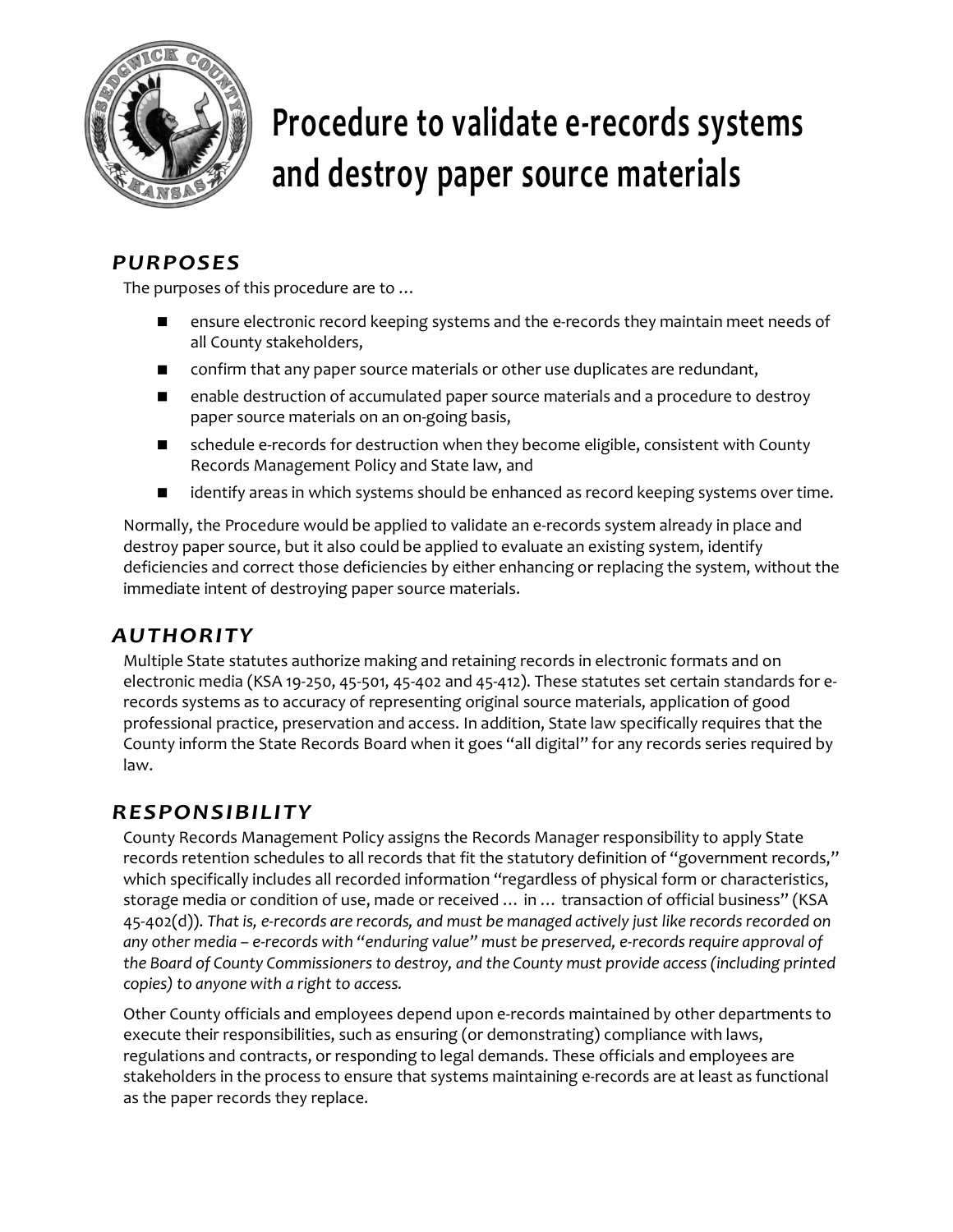## *PROCESS OVERVIEW*

This process takes an overtly reductionist approach, similar to the disposal process used since 1997 to destroy County paper records. It identifies the various stakeholders in using records for administrative, operational, compliance and other purposes, informs each stakeholder and asks each whether e-records meet needs specific to his/her area of responsibility. If e-records meet needs in all areas and systems maintaining them meet essential standards, then actions would be to declare e-records "copies of record," destroy paper source materials as non-record use duplicates, and otherwise act to validate the e-records system. The distinct process steps are …

- **1.** *Initiate request.* The custodial department and Records Management together **initiate the request,** normally when it is recognized that e-records are *de facto* copies of record, when paper source has been destroyed or should be destroyed**.** RM begins by asking both the custodial department and the DIO/IT Business Solutions staff responsible for the application(s) involved to provide base information to support reviews by stakeholders.
- **2.** *Custodial department provides base information.* The custodial department responds to a set of specific questions, providing **base Information about the e-records systems and paper source materials.**
- **3.** *DIO/IT Business Solutions Group provides base information.* BSG staff respond to specific questions, providing **base information about the e-recordkeeping system and technical compliance.**
- **4.** *Custodian confirms and approves.* The Custodian of the e-records confirms the base information, confirms that the e-records and the system maintaining them meet all administrative needs, and approves destruction of paper source materials.
- **5.** *Stakeholders review.* Other Stakeholders each review the base information and respond to questions about the value of paper source materials and the risk (or lack thereof) involved in going all e-records. These reviews can proceed concurrently. In the event any reviewer has questions or concerns, the Records Manager will work with the custodial department staff and DIO/IT-BSG to resolve, and report to all Stakeholders.
- **6.** *Records Manager compiles and recommends.* The Records Manager compiles results, analyzes results, and reports findings and recommended actions to Stakeholders.
- **7.** *Stakeholders have opportunity to concur or object* within a one to two week period, which the Records Manager will state when reporting on each case. *Unless a stakeholder objects or revises, then his/her previous review will stand.*
- **8.** *Records Manager reconciles objections.* If the Records Manager receives objections from one or more stakeholders, then he will confer with other stakeholders to determine whether objections prevent validating the e-records system, or if the system can be conditionally validated and objections can be remediated over time.
- **9.** *Records Manager acts.* If there are no objections or if they can be reconciled, the Records Manager will act consistent with reviews, findings, recommendations and approvals.
- **10.** *Case complete.* With recommended actions completed, e-records will be managed consistent with County Records Management Policy, including scheduling for destruction.

The desired result of the process is to ensure that e-records possess all values of the paper source materials and meet all needs, and that destruction of paper source materials does not increase risks.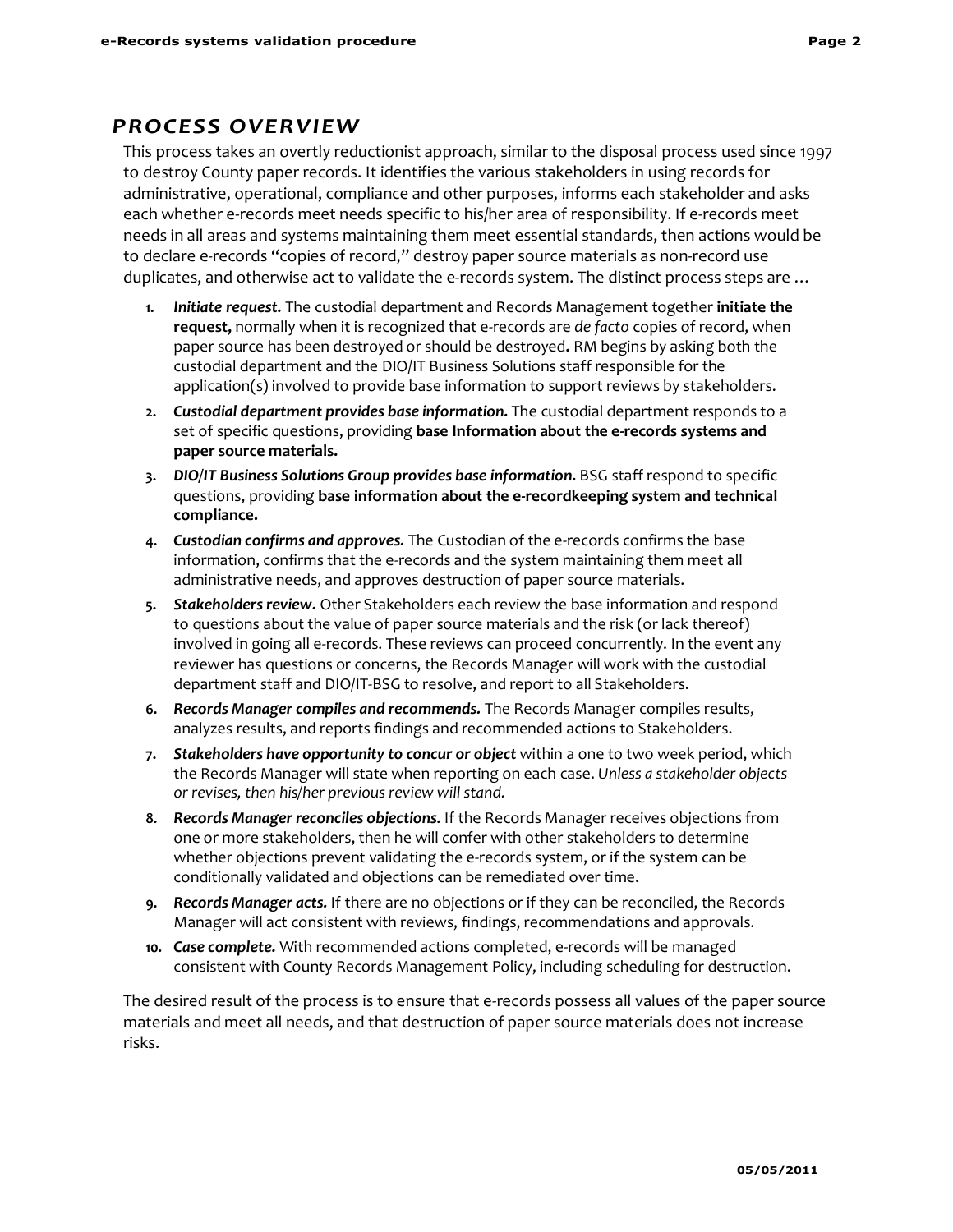## *VALUE AND RISK REVIEWS*

The Records Manager compiles base information provided by the custodial department and DIO/IT and routes to Reviewers for their consideration. Base Information consists of answers to specific questions and also may include additional information about the subject e-rec0rds, erecordkeeping system and paper source materials. The Records Manager adds supplementary information describing State retention requirements, volumes involved and other information.

Stakeholder reviews can proceed concurrently. Stakeholders will respond to the basic questions of whether they (1) support validation of the e-recordkeeping system as meeting the needs in their own area of responsibility, and (2) support destruction of paper source materials. Prompt questions provided in this procedure document are intended to support reviewing in these specific terms. Stakeholder reviewers should respond with one of the following four responses:

- I support validation and destruction of paper source, without qualifications. The e-records and the system meet needs in my area of responsibility. *(Additional comments are welcome, but not necessary.)*
- **I** I support validation and destruction of paper source, but with concerns or reservations *(reviewer must provide specific description of concerns and reservations).*
- **I do not support validation of the system nor destruction of the paper source** *(reviewer***)** *must provide specific reasons).*
- I have no opinion on this case I am not a stakeholder for these specific e-records. *(Additional comments are welcome, but not necessary.)*

Any form of short affirmative response by any reviewer (e.g., OK, yes) will be interpreted as a response to support without qualifications. A reviewer should support any negative or qualified response with specific explanation. For all reviewers the standard for evaluation is whether erecords and systems meet or exceed the value of paper source materials, and whether risks are equal to or less with e-records. *That is, equal or better value and equal or lesser risk should yield a positive review response.*

The objective of the process is to achieve positive consensus, identifying any deficiencies so that they may be remediated. In the event any reviewer votes to not support validation, then the Records Manager will confer with all reviewers, to determine if the no vote(s) require denying validation of the e-records system and continuing to maintain paper source materials, or if validation can be conditional and/or paper source may be destroyed or must be retained, pending certain remediation(s).

The following table lists stakeholder value/risk areas, prompt questions for review and reviewers.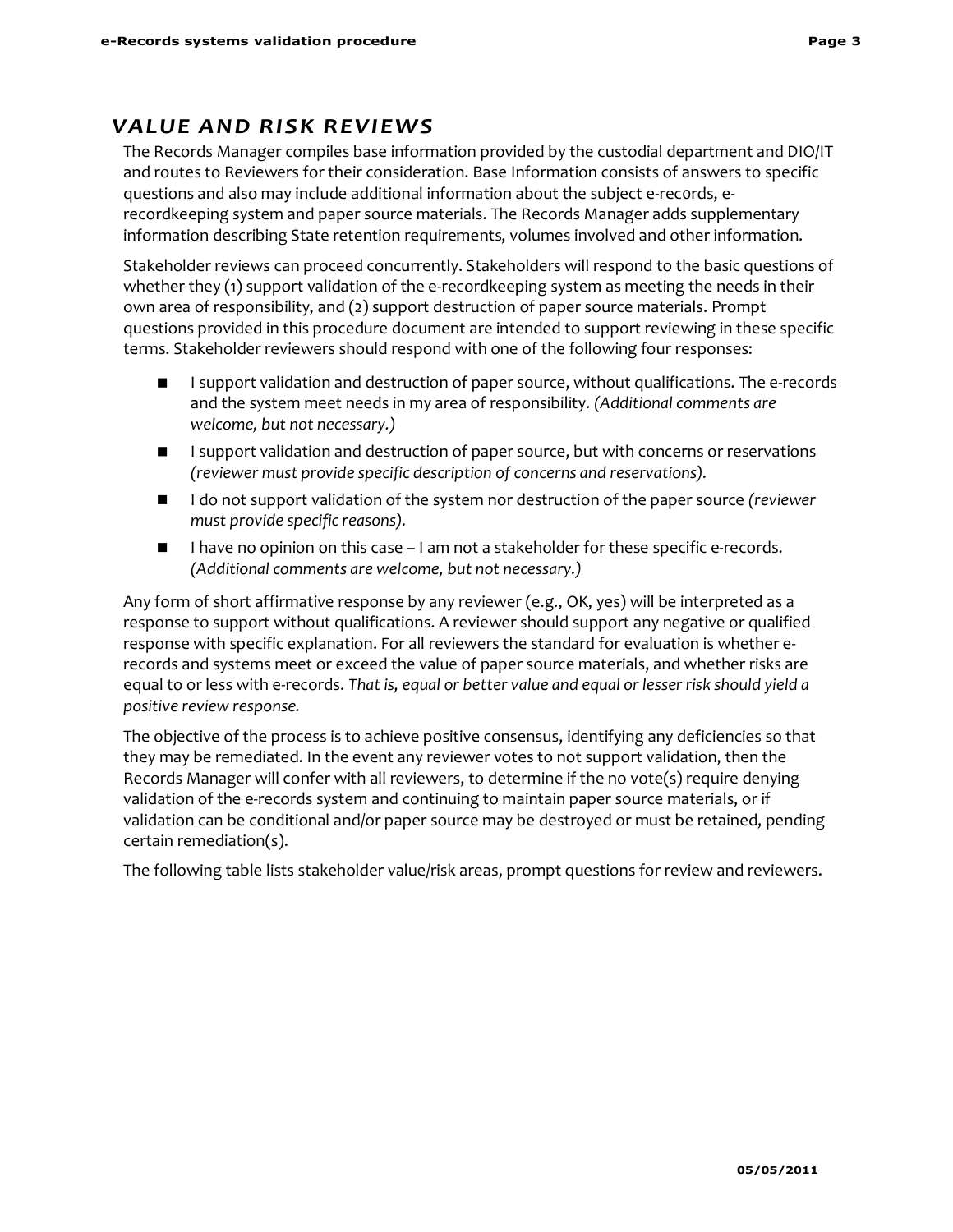|   | Value/risk<br>responsibility                  | <b>Review prompt questions</b>                                                                                                                                                                                          | Reviewer                                                   |  |  |
|---|-----------------------------------------------|-------------------------------------------------------------------------------------------------------------------------------------------------------------------------------------------------------------------------|------------------------------------------------------------|--|--|
|   |                                               | Does BSG Manager concur with base information<br>reported and current technical standards<br>compliance? If any deficiencies were noted, what<br>are BSG plans and timeframe to address?                                |                                                            |  |  |
| 1 | <b>IT standards</b>                           | Is BSG prepared and able to implement future<br>destructions of e-records maintained in the e-<br>recordkeeping system, if so ordered by the BOCC?                                                                      | Roger Taylor<br>DIO/IT Business Solutions<br>Group Manager |  |  |
|   |                                               | Based upon the retention period required for the<br>records, does BSG Manager support destruction of<br>paper source materials and reliance on e-records<br>maintained in the e-recordkeeping system?                   |                                                            |  |  |
|   |                                               | Are the subject records involved in a "legal hold"<br>for current or prospective litigation?                                                                                                                            |                                                            |  |  |
| 2 | Legal                                         | Does Legal counsel have questions or concerns<br>about the capability of the e-records and the e-<br>recordkeeping system to meet County needs for<br>compliance with laws, regulations and contractual<br>obligations? | Jennifer Magaña<br>Deputy County Counselor                 |  |  |
|   |                                               | Does Legal counsel support destruction of paper<br>source materials?                                                                                                                                                    |                                                            |  |  |
| 3 | Financial                                     | Do the e-records meet all audit needs, if any exist?                                                                                                                                                                    | Chris Chronis                                              |  |  |
|   |                                               | Does the Chief Financial Officer see any continuing<br>fiscal value to retaining the paper source materials?                                                                                                            | <b>Chief Financial Officer</b>                             |  |  |
|   |                                               | Do e-records meet all HIPAA Privacy compliance<br>needs?                                                                                                                                                                | <b>Bob Parnacott</b>                                       |  |  |
| 4 | <b>HIPAA Privacy</b>                          | Does the HIPAA Privacy Officer see any continuing<br>HIPAA Privacy Rule compliance value to retaining<br>the paper source materials?                                                                                    | Assistant County Counselor                                 |  |  |
|   | <b>Personal Privacy</b>                       | Do e-records meet all Red Flag compliance needs?                                                                                                                                                                        |                                                            |  |  |
| 5 | Red Flag<br>PCI-DSS<br>Data Breach            | If payment card information is involved, is the<br>department compliant with PCI-DSS? If deficiencies<br>exist, so note.                                                                                                | Sara Jantz<br>Director of Accounting                       |  |  |
| 6 | <b>HIPAA Security</b>                         | If the custodial department is a HIPAA department,<br>is the e-records system compliant with the HIPAA<br>Security Rule? If deficiencies exist, so note.                                                                | <b>Rick Nuss</b><br>IT Manager                             |  |  |
| 7 | <b>KORA</b>                                   | To support KORA compliance, can e-records be<br>accessed, redacted (if needed) and exported or<br>printed to paper for the full retention period<br>required by law? If deficiencies exist, so note.                    | Douglas King<br>Records Manager / FIO                      |  |  |
| 8 | <b>Electronic Document</b><br>Discovery (EDD) | Does the e-records system support effective and<br>efficient EDD? If deficiencies exist, so note.                                                                                                                       | Karen Leslie,<br>DIO/IT Contracts Manager                  |  |  |
| 9 | <b>DIO/IT Contracts</b>                       | Do any aspects of the e-recordkeeping system<br>require revisions to IT contracts?                                                                                                                                      | Karen Leslie,<br>DIO/IT Contracts Manager                  |  |  |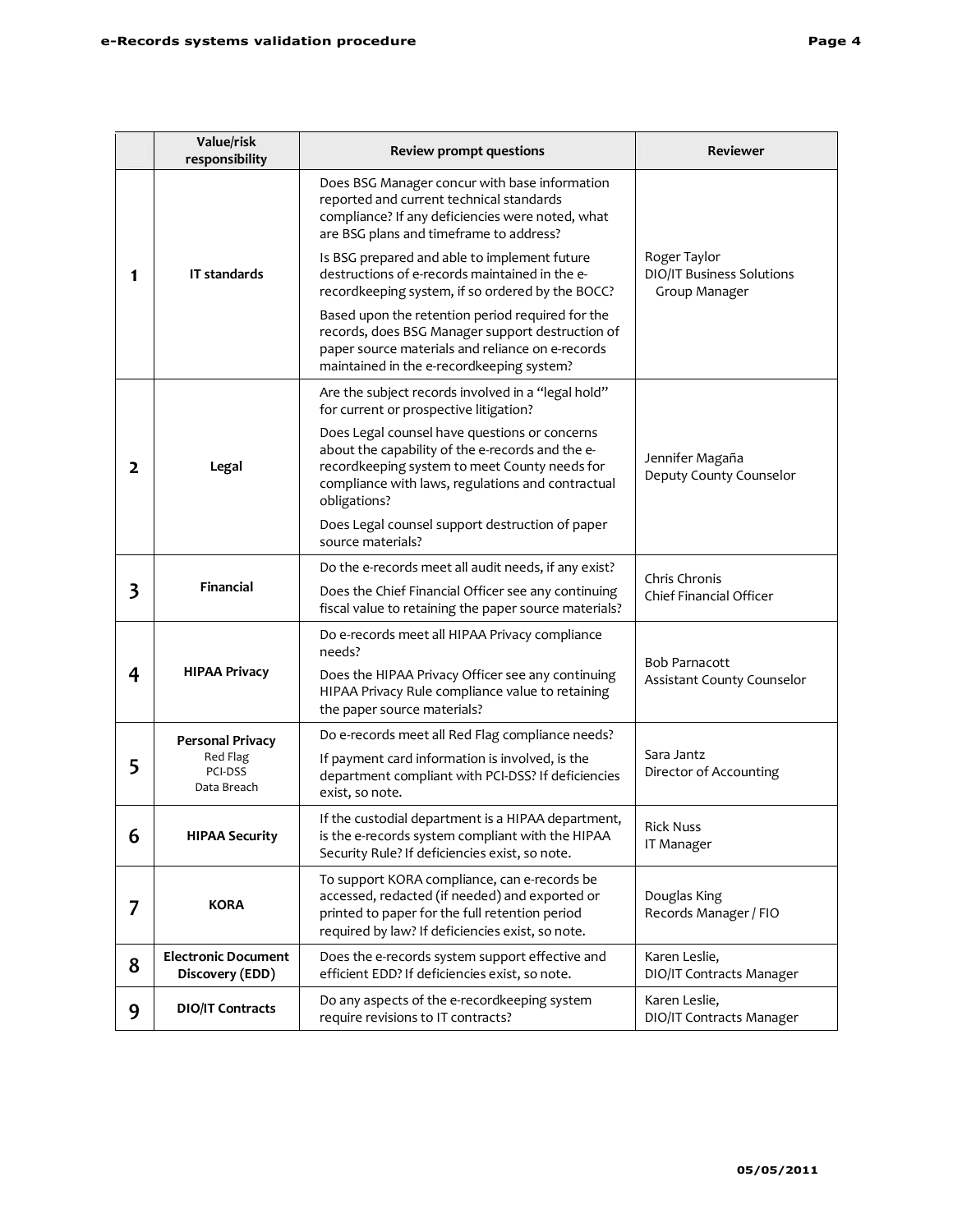## *RECORDS MANAGER ROLE*

The Records Manager's role in managing the review process is to …

- Compile the responses received from Reviewers into a summary document.
- **Answer or reconcile Reviewers' questions and concerns.**
- Analyze results.
- Recommend actions.
- **Report findings and recommendations to Reviewers.**

The Records Manager will use SharePoint features and other available tools to implement the review process, to streamline the process to the extent possible and minimize reviewers' time demands.

## *ACTIONS*

When review is complete and all positive, or positive with no disqualifying concerns, then the Records Manager will …

- Declare the e-records the "copies of record."
- Confer with Legal counsel to determine if the County needs to report to the State Records Board.
- Destroy any backfile paper source materials.
- **IMPLEM** Implement a procedure for routine destruction of paper source by the custodial department.
- **D** Document the case, including updating the RM database to show that from the case point forward records are e-records and paper source materials are use duplicates.
- Report final results to stakeholders.
- **Schedule e-records destruction consistent with State retention schedules, as revised by** Sedgwick County.
- Identify any deficiencies or weaknesses in the e-recordkeeping system that should be corrected by configuration, training, system enhancements or at time the system is replaced, and report to the Business Solutions Group for appropriate action.

## *MAINTENANCE OF PROCEDURE*

Any stakeholder should report to the Records Manager any needed update or revision to this procedure. The Records Manager will review at least annually, and will revise and update, as needed. The Records Manager will post the current procedure on the Records Management eline site.

DIO/Records Management Services / dkk / E-Records Systems Validation Procedure 2011-05-05.Doc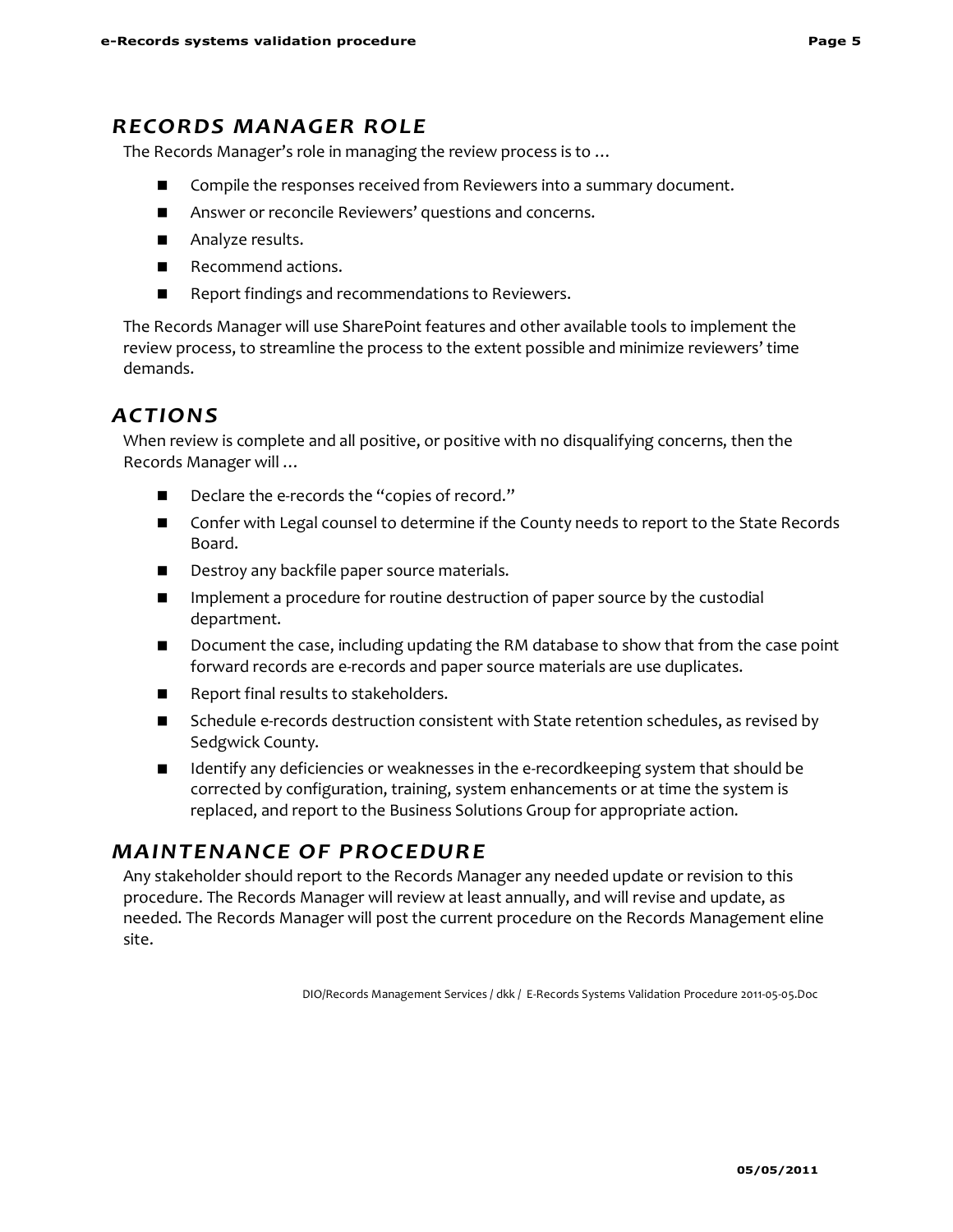## **Electronic recordkeeping system validation review Case Summary**

| Case ID                      | Case name                            |                                                                    | Date initiated |  |  |
|------------------------------|--------------------------------------|--------------------------------------------------------------------|----------------|--|--|
| ERS 2011-01                  | <b>JDF Residents Medical Records</b> | 05/20/2010                                                         |                |  |  |
| <b>Department</b>            |                                      | <b>State records series</b>                                        |                |  |  |
| Corrections                  |                                      | Juvenile Files                                                     |                |  |  |
|                              |                                      | Medical Files - Juveniles                                          |                |  |  |
| Custodian                    |                                      | Department contact(s)                                              |                |  |  |
| Mark Masterson, DOC Director |                                      | Larry Ternes, Youth Srvcs Admin<br>Janet Reed, Admin Officer (JDF) |                |  |  |
|                              |                                      |                                                                    |                |  |  |

## **Problem statement**

Corrections scans paper source materials for JDF residents' medical files into OnBase. Redundant paper source are no longer needed, but are being retained, pending validation of the e-recordkeeping system (ERS). ERS validation would allow destroying paper source and discontinuing costs/risks to retain.

## **Base findings (Custodial department)**

| 1                       | What does the custodial department call the paper materials? Describe information content. Please<br>provide samples, if they would assist in description (redact any confidential portions).                                                                                                                                                         |
|-------------------------|-------------------------------------------------------------------------------------------------------------------------------------------------------------------------------------------------------------------------------------------------------------------------------------------------------------------------------------------------------|
|                         | Juvenile Medical Files. Pediatric medical services are provided by KU. Sedgwick County owns these<br>medical records, not KU. Corrections also receives medical records from other, outside providers<br>that are then filed with records provided by KU.                                                                                             |
| $\overline{\mathbf{2}}$ | What is the volume involved and rate of accumulation?                                                                                                                                                                                                                                                                                                 |
|                         | 7,287 documents with 307,905 pages for 2010                                                                                                                                                                                                                                                                                                           |
| 3                       | Is the proposed destruction a one-time backfile or does it represent an ongoing destruction after<br>quality assurance (QA) is complete?                                                                                                                                                                                                              |
|                         | Ongoing. Currently, Corrections has an accumulation of paper source materials awaiting<br>destruction. When a juvenile reaches 18 years of age files are purged out of active working files,<br>and places in a "ready to be scanned" area.                                                                                                           |
| 4                       | Where are the paper materials currently stored or located?                                                                                                                                                                                                                                                                                            |
|                         | Juvenile Detention Facility (JDF) in the medical unit, in the file room.                                                                                                                                                                                                                                                                              |
| 5                       | How are the paper materials secured?                                                                                                                                                                                                                                                                                                                  |
|                         | JDF is a secure facility requiring authorized access. Records are behind a locked door as well.                                                                                                                                                                                                                                                       |
| 6                       | Are the paper materials source for scanning into OnBase (or another digital imaging system) or for<br>database data capture or both?                                                                                                                                                                                                                  |
|                         | Corrections uses an OnBase application to scan medical files. There are no other medical<br>applications in use.                                                                                                                                                                                                                                      |
| 7                       | Briefly describe the system containing/maintaining the e-records.                                                                                                                                                                                                                                                                                     |
|                         | Once a juvenile's age exceeds 18 years, the medical file is pulled and moved to another location in<br>the file room. Only administrative support staff access the system. Corrections has not begun<br>scanning medical records into OnBase.                                                                                                         |
| 8                       | Are the paper materials organized so as to be fully accessible as records? That is, could a specific<br>item (i.e., client chart, case file or specific document) be retrieved directly and relatively quickly,<br>knowing only its date, sequence or other identifiers?                                                                              |
|                         | Yes                                                                                                                                                                                                                                                                                                                                                   |
| 9                       | Are the paper source materials organized to support quality assurance (QA) only? That is, are<br>materials organized only by dates scanned, employee who scanned, scan batches or similar?                                                                                                                                                            |
|                         | Scanning is controlled by a small group of individuals $(6 - 1)$ person scanning, 4 people indexing<br>and 1 manager) and a specific percentage of files would be reviewed each month. Corrections will<br>be doing random sampling for QA, performed by the Administrative Officer. If errors are found, the<br>file will be resubmitted to correct. |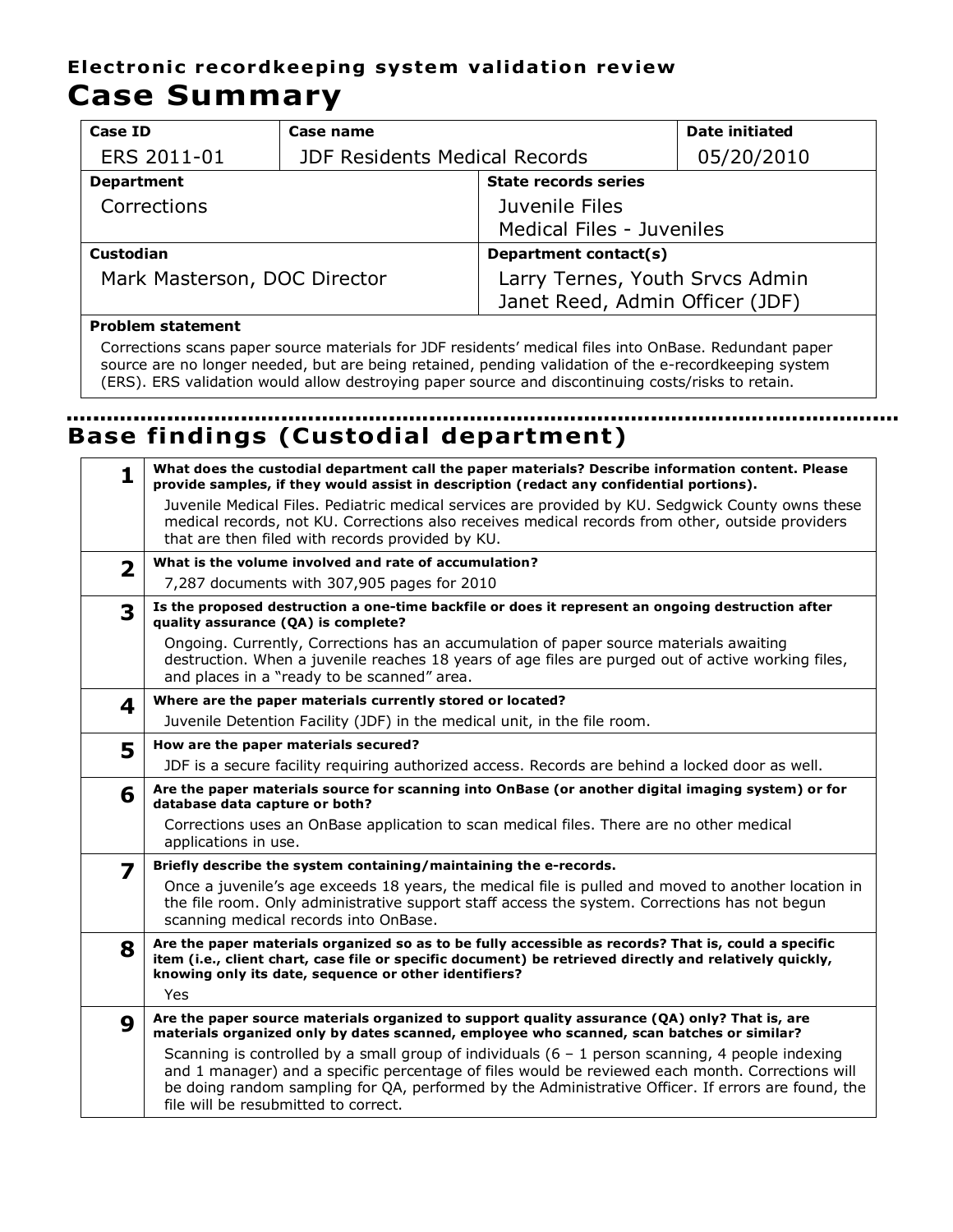| 10 | When and why were these paper source materials last accessed? And for what purpose(s) $-$<br>correction of capture errors, audit, litigation support, subpoena?                                                                                                                                                                                                                                                                                                                                                                                               |  |  |  |  |  |  |  |  |
|----|---------------------------------------------------------------------------------------------------------------------------------------------------------------------------------------------------------------------------------------------------------------------------------------------------------------------------------------------------------------------------------------------------------------------------------------------------------------------------------------------------------------------------------------------------------------|--|--|--|--|--|--|--|--|
|    | Required per medical regulations to be accessible for 15 years past their 18th birthday. According<br>to current policy and procedure Corrections maintains paper medical records until the residents<br>reach 18 years old. At that time the files are purged from the "active" area and placed in the<br>"ready to be scanned" area. Copies of paper files may be sent to the youths' next placement upon<br>discharge. A paper request can come at any time prior to 18 years of age. Other providers will<br>accept imaged copies if paper does not exist |  |  |  |  |  |  |  |  |
| 11 | What is the cost to continue to maintain/retain the paper source materials?                                                                                                                                                                                                                                                                                                                                                                                                                                                                                   |  |  |  |  |  |  |  |  |
|    | Corrections' existing storage space for paper files is close to maximum capacity. Corrections seeks<br>to avoid incurring costs for commercial records storage.                                                                                                                                                                                                                                                                                                                                                                                               |  |  |  |  |  |  |  |  |
| 12 | Is there any other information relevant to issue of retaining or destroying the paper source<br>materials?                                                                                                                                                                                                                                                                                                                                                                                                                                                    |  |  |  |  |  |  |  |  |
|    | No                                                                                                                                                                                                                                                                                                                                                                                                                                                                                                                                                            |  |  |  |  |  |  |  |  |

# **Base findings (DIO/IT Business Solutions)**

| 13 | Provide a brief description of the e-recordkeeping system (ERS) - the software and hardware<br>components used and other relevant characteristics.<br>OnBase Application. Corrections also enters certain information from the paper source into a State,<br>web-based application. OnBase does not interact with the State application. |
|----|------------------------------------------------------------------------------------------------------------------------------------------------------------------------------------------------------------------------------------------------------------------------------------------------------------------------------------------|
| 14 | If the paper materials are scan source for an OnBase application, does DIO/IT-BSG Document<br>Imaging confirm the application is compliant with appropriate OnBase application standards and best<br>practices (i.e., QA, security, user training, backup, COOP, etc.)?<br>Yes.                                                          |
| 15 | If the paper materials are source for a non-OnBase imaging application/database application, does<br>the responsible DIO/IT BSG application manager confirm the application as implemented complies<br>with appropriate DIO/IT standards and best practices (i.e., QA, security, user training, backup,<br>COOP, etc.)?                  |
|    | The Corrections Dept. is going to go with OnBase as their imaging solution. The State application is<br>accessed via the Internet. DIO/IT-BSG does not manage nor maintain the State application.                                                                                                                                        |
| 16 | How would DIO/IT-BSG implement and document a destruction of a defined subset of e-records from<br>the e-recordkeeping system, if ordered by the Board of County Commissioners as part of a records<br>destruction case?                                                                                                                 |
|    | Standard retention policy to be established, when department needs submission of destruction<br>documents list report will be created to destroy, and documents would be destroyed.                                                                                                                                                      |
| 17 | What plan is in place (if any) to provide for the eventual migration of data and the e-records they<br>represent, so that the County can retain and provide records access consistent with law?<br>Migration of data will be dependant upon hardware storage and system upgrades.                                                        |
| 18 | Is there any other information relevant for understanding the e-recordkeeping system's capability to<br>capture and maintain e-records?<br>No.                                                                                                                                                                                           |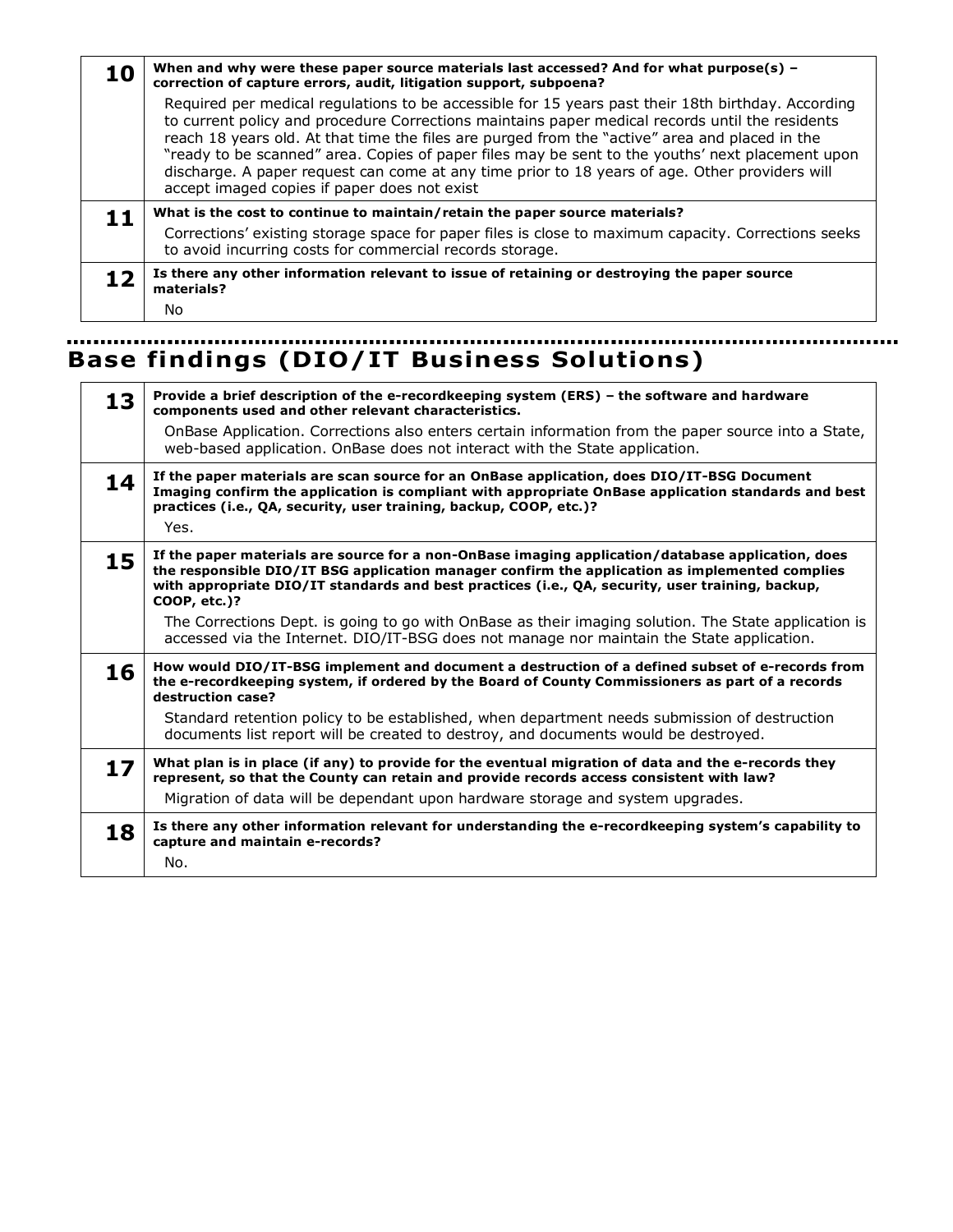## **Base findings (DIO/IT Records Management)**

| 19 | What State Records Series provide retention and destruction authority?                                                                                                                                                                                                                                                                                                                                                                                                                                                              |
|----|-------------------------------------------------------------------------------------------------------------------------------------------------------------------------------------------------------------------------------------------------------------------------------------------------------------------------------------------------------------------------------------------------------------------------------------------------------------------------------------------------------------------------------------|
|    | The State has a specific retention schedule that applies: Agency Code 000-112 (Local Government<br>Records/ Juvenile Detention Facility). Two series are relevant:                                                                                                                                                                                                                                                                                                                                                                  |
|    | SERIES ID: 0002-112<br>TITLE: Juvenile Files<br>DESCRIPTION: Admission form, intake form, evaluation and management plan, incident and grievance<br>forms, etc. relating to the juveniles transferred to the facility until permanent placement arrangements are<br>made.<br><b>RETENTION: See Comments</b><br>COMMENTS: Transfer to CD-ROM after juvenile transfer or release and retain for 15 calendar years, then<br>destroy.<br>DISPOSITION: Destroy<br>RESTRICTIONS: K.S.A. 38-1608<br>APPROVED: 1998-04-16 / K.A.R. 53-2-115 |
|    | SERIES ID: 0003-112<br>TITLE: Medical Files - Juveniles<br>DESCRIPTION: Lab reports, examination reports, medical history, etc. used to provide continuity of medical<br>care for the youth.<br>RETENTION: See Comments<br>COMMENTS: Retain until student is discharged, then transfer to CD-ROM and retain 15 years, then destroy.<br>DISPOSITION: Destroy<br>RESTRICTIONS: K.S.A. 45-221(a)(3) & 38-1609<br>APPROVED: 1998-04-16 / K.A.R. 53-2-115                                                                                |
|    | The first series would appear to apply if medical records were filed with a general case file, and the<br>second if medical records were filed in a separate set of files. The advisory comment to transfer to<br>CD-ROM (at least without further media migrations) is not recommended, as most CDs would<br>deteriorate well before the end of the 15 year retention period.                                                                                                                                                      |
| 20 | Do the department and DIO/IT-BSG appear prepared to retain, migrate (if necessary) and eventually<br>destroy the e-records?                                                                                                                                                                                                                                                                                                                                                                                                         |
|    | The requirement to retain these records for 15 years after transfer/release would require migrating<br>underlying data from active system to active system, and/or migrating inactive data off to some<br>form of accessible system and media. Multiple media migrations could be required to assure access<br>over a 15 year period. Any off-line media would need to be tested periodically, to ensure access<br>reliability.                                                                                                     |
| 21 | Do there appear to be system and/or operational deficiencies that should be remediated over time?                                                                                                                                                                                                                                                                                                                                                                                                                                   |
|    | Sedgwick County needs to acquire at an early opportunity the specific OnBase modules that<br>facilitate ERM for all OnBase applications.                                                                                                                                                                                                                                                                                                                                                                                            |
| 22 | Do any system and/or operational deficiencies present an obstacle to destroying paper source?                                                                                                                                                                                                                                                                                                                                                                                                                                       |
|    | Lack of additional OnBase modules do not prevent destroying paper source.                                                                                                                                                                                                                                                                                                                                                                                                                                                           |

#### <u>. . . . . . . . . . . . . .</u> **Stakeholder review results**

| Stakeholder / Reviewer                                                            | Date<br>Response | validation<br>Support | validation<br>vations<br>reser<br>ᢡ<br><b>ddns</b><br>with | support<br>validation<br>Dono | π<br>not<br>stakeholder<br>opinion<br>$\frac{1}{2}$ | <b>Reservations or other comments</b> |
|-----------------------------------------------------------------------------------|------------------|-----------------------|------------------------------------------------------------|-------------------------------|-----------------------------------------------------|---------------------------------------|
| <b>IT Standards</b><br>Roger Taylor<br>DIO/IT Business Solutions Group<br>Manager | 06/22/2011       | X                     |                                                            |                               |                                                     |                                       |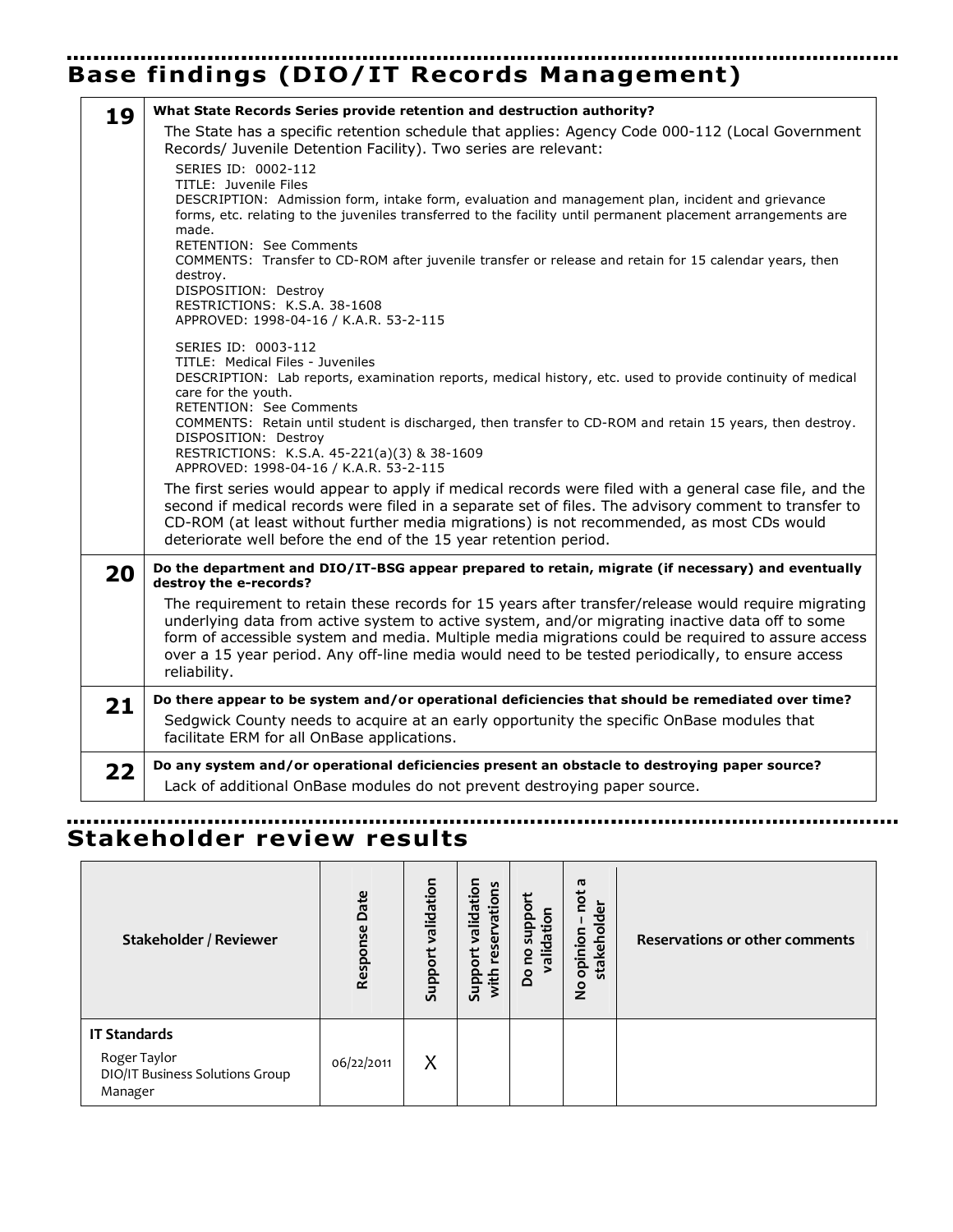| Stakeholder / Reviewer                                                                                | Response Date | Support validation | Support validation<br>with reservations | Do no support<br>validation | No opinion - not a<br>stakeholder | <b>Reservations or other comments</b>                                                                                                                                                       |
|-------------------------------------------------------------------------------------------------------|---------------|--------------------|-----------------------------------------|-----------------------------|-----------------------------------|---------------------------------------------------------------------------------------------------------------------------------------------------------------------------------------------|
| Legal<br>Jennifer Magaña<br>Deputy County Counselor                                                   | 06/22/2011    | X                  |                                         |                             |                                   | No litigation holds.                                                                                                                                                                        |
| <b>Financial</b><br>Chris Chronis<br>Chief Financial Officer                                          | 06/16/2011    |                    |                                         |                             | X                                 |                                                                                                                                                                                             |
| <b>HIPAA Privacy</b><br><b>Bob Parnacott</b><br>Assistant County Counselor                            | 06/16/2011    | X                  |                                         |                             |                                   |                                                                                                                                                                                             |
| <b>Personal Privacy</b><br>(PCI-DSS and Red Flag)<br>Sara Jantz<br>Director of Accounting             | 06/16/2011    | X                  |                                         |                             |                                   |                                                                                                                                                                                             |
| Kansas Open Records Act<br>Douglas King<br>Records Manager & Freedom of<br><b>Information Officer</b> | 06/22/2011    |                    |                                         |                             | X                                 | It would appear these records most likely<br>would be excluded from "mandatory<br>disclosure" under KORA as both medical<br>records of individuals and as records of<br>juvenile offenders. |
| <b>Electronic Document Discovery</b><br>Karen Leslie<br>DIO/IT Contracts Manager                      | 06/17/2011    | X                  |                                         |                             |                                   |                                                                                                                                                                                             |
| <b>DIO/IT Contracts</b><br>Karen Leslie<br>DIO/IT Contracts Manager                                   | 06/17/2011    | X                  |                                         |                             |                                   |                                                                                                                                                                                             |
| TOTALS (8)                                                                                            |               | 6                  | 0                                       | 0                           | $\overline{2}$                    | All responses received by email.                                                                                                                                                            |

## **Records Manager's findings, analysis & recommendations**

## **F indings**

Six Stakeholders supported validation of the e-records system and destroying paper source materials, and two had no opinion, as their area of responsibility was not involved.

## **Ana l y sis**

## *Paper source materials are not needed by the custodial department or for any Stakeholder's area of responsibility.*

Cost avoidance for validating the ERS and destroying paper soon after QA are substantial. Estimated costs to continue to store paper source at commercial storage sites would be \$4,710 at current rates for 100 boxes (about the 300K pages produced in 2010). At the 15 year point the County would have spent about \$42,930 for the 15-years accumulation of paper source materials.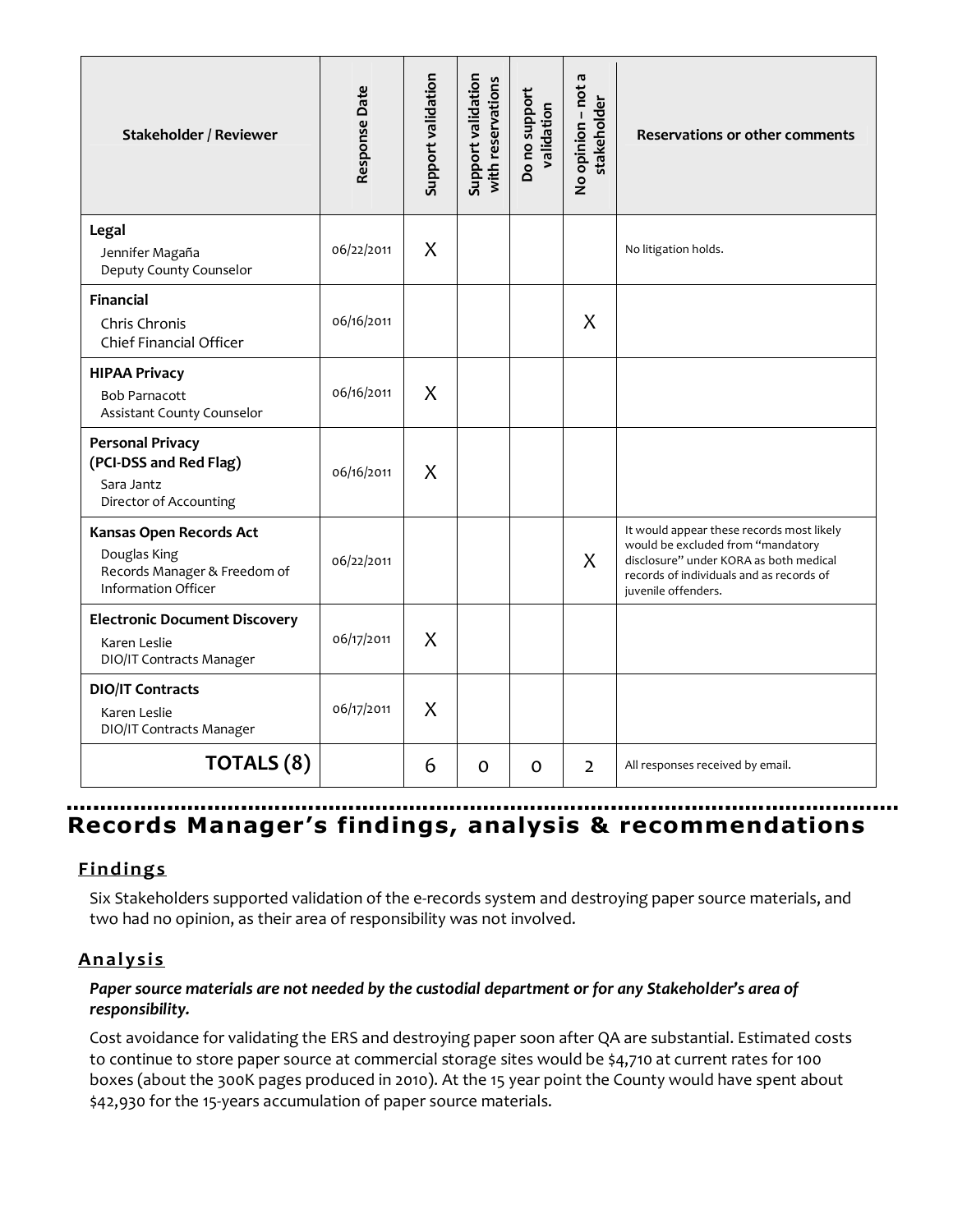As these records require 15 years retention after close of case, they present significant, but not serious, access issues over the full retention period. Any records maintained in the active OnBase application (or its successor application) should be accessible (or migrated to successor systems). If any records are archived to offline media, they should be written to open formats and indexes and/or metadata created to facilitate access for the full retention period, and access to these inactive records should be periodically tested to ensure access is possible.

QA procedure Corrections describes (Response# 9) is general, even vague, at this early stage. More experience will help develop this and make it more specific, as to sample percentage and what further checks would be triggered by finding errors. The intended result of any QA procedure is to ensure risk resulting from error is kept down to acceptable, if not minimal levels, recognizing that error is inevitable in any human activity (including previous, paper-based systems). It may help Corrections and other departments if DIO/IT would develop a model QA procedure and guidelines as a starting point.

This application would benefit (as would all OnBase applications) from addition of the Document Management and Records Management OnBase modules, which would improve controls, apply retention scheduling and document record destructions. However, lack of these modules at this time is no reason to continue to retain paper source materials, which will not be arranged and structured to provide long-term access.

## **Recommendations (06/24/2011)**

As Records Manager I recommend the following:

- **1.** *Unless there is objection on or before 07/05/2011 from one or more Stakeholders, the e-records system described will be considered validated, and the e-records it maintains will be the copies of record.*
- **2.** Corrections JDF should refine and document quality assurance (QA) procedures and provide to Records Management as part of the documentation of this case. QA procedure should include the percentage sample, steps to be taken if errors are found to remediate, the period paper source materials will be retained, and describe how they will be stored and destroyed. Corrections may need to revise the QA procedure in the future, based upon its experience, other improved knowledge and any general standards or guidelines that we may develop.
- **3.** Upon validation of the e-records system and documentation of QA procedures, paper source materials will become use duplicates, which may be destroyed after completing QA, without requiring further review or approvals. Records Management could assist in scheduling and authorizing periodic bulk pickups by the shredding vendor.
- **4.** At some future point when County capacity to schedule and destroy imaged e-records becomes available (by implementing additional OnBase models), this ERS should be included. Until such time, we should implement such *ad hoc* procedures as are necessary and appropriate to destroy e-records as they complete the required 15-year retention period.
- **5.** The Records Manager will confer with Legal Counsel, to determine if maintaining these records only as e-records requires reporting to the State Records Board, and report, if needed.
- **6.** The Records Manager will confer with DIO/IT-Business Solutions about developing a model QA procedure for departments to use in documenting future e-records validation cases.

ERS\_2011-01 Case Summary.Doc / 2011-06-24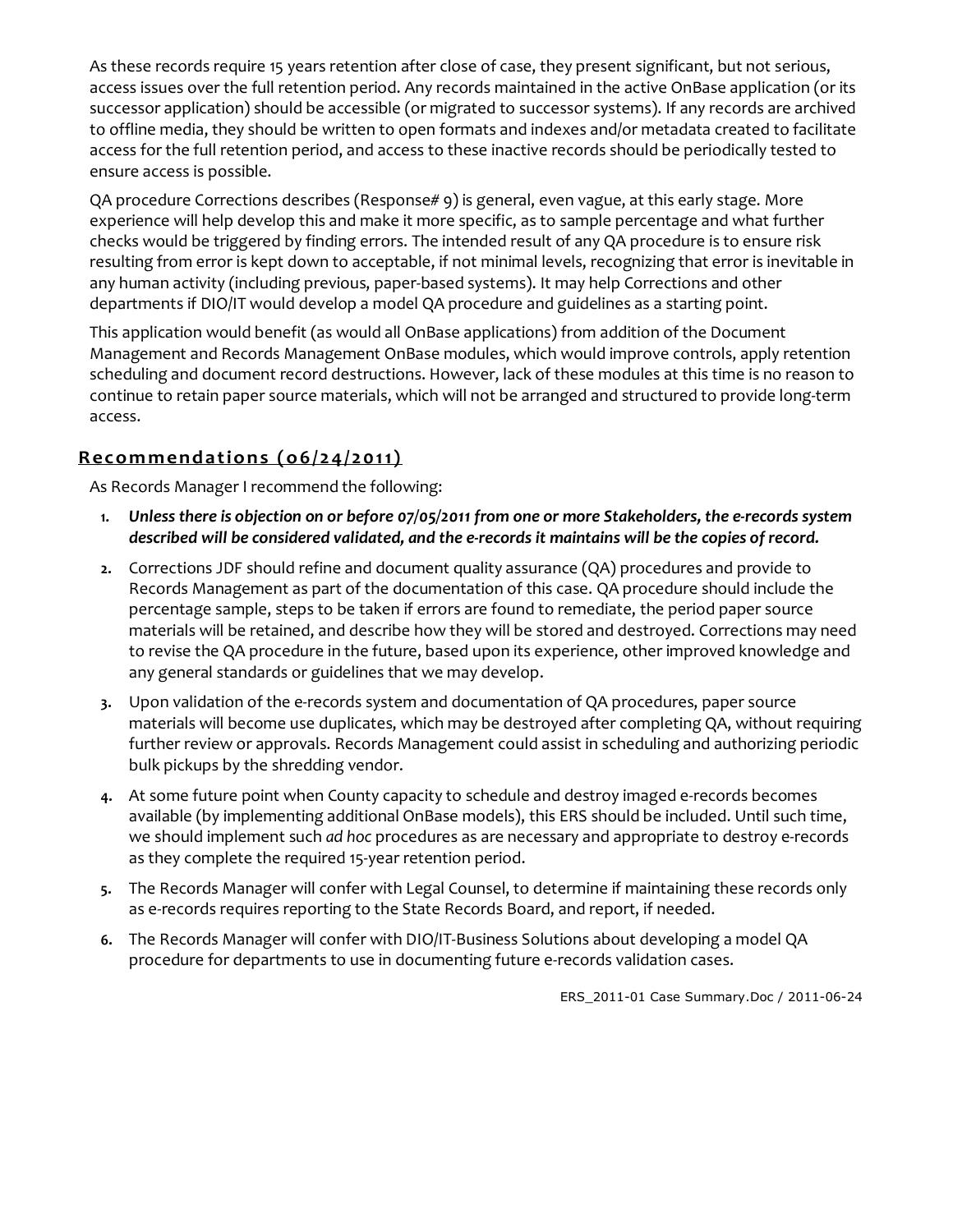

# **KEEP System Policy Framework**

**Version 1.0**

**September 2010**

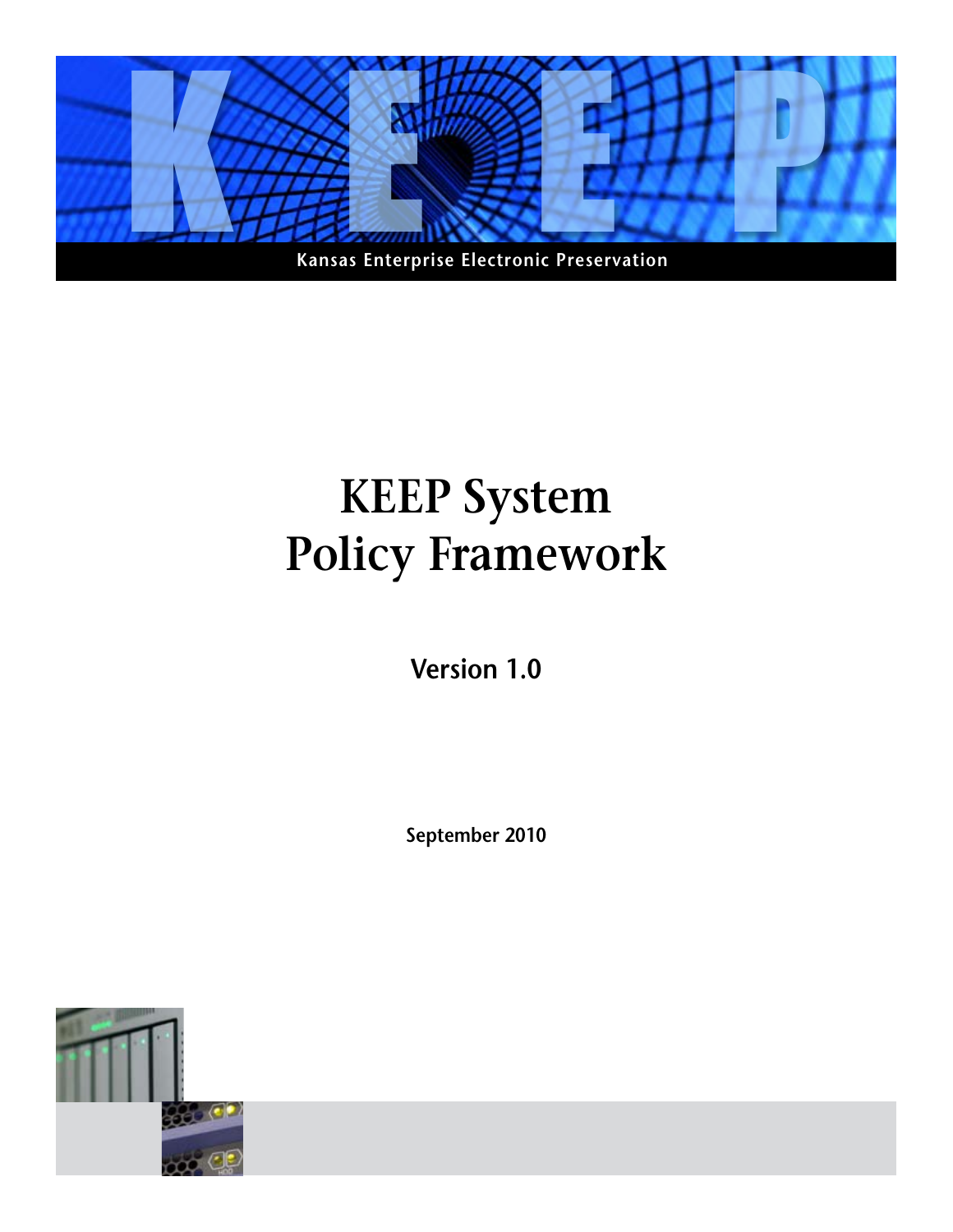## **Contents**

| 1.1  |        |                                                                             |
|------|--------|-----------------------------------------------------------------------------|
| 1.2  | Scope  |                                                                             |
|      |        |                                                                             |
|      |        |                                                                             |
| 2.1  |        |                                                                             |
| 2.2  |        |                                                                             |
| 2.3  |        |                                                                             |
| 2.4  |        |                                                                             |
| 2.5  |        |                                                                             |
| 2.6  |        | Compliance with requirements of Kansas Uniform Electronic Transmissions Act |
|      |        |                                                                             |
| 2.7  |        |                                                                             |
| 2.8  |        |                                                                             |
|      |        |                                                                             |
| 3.1. |        |                                                                             |
|      | 3.1.1  |                                                                             |
|      | 3.1.2  |                                                                             |
|      | 3.1.3  |                                                                             |
|      | 3.1.4  |                                                                             |
|      | 3.1.5  |                                                                             |
|      | 3.1.6  |                                                                             |
|      | 3.1.7  |                                                                             |
|      | 3.1.8  |                                                                             |
|      | 3.1.9  |                                                                             |
|      |        |                                                                             |
|      | 3.1.11 |                                                                             |
|      | 3.1.12 |                                                                             |
|      | 3.1.13 |                                                                             |
| 3.2  |        |                                                                             |
|      | 3.2.1  |                                                                             |
|      | 3.2.2  |                                                                             |
|      |        |                                                                             |
|      | 3.3.1  |                                                                             |
|      | 3.3.2  |                                                                             |
| 3.4  |        |                                                                             |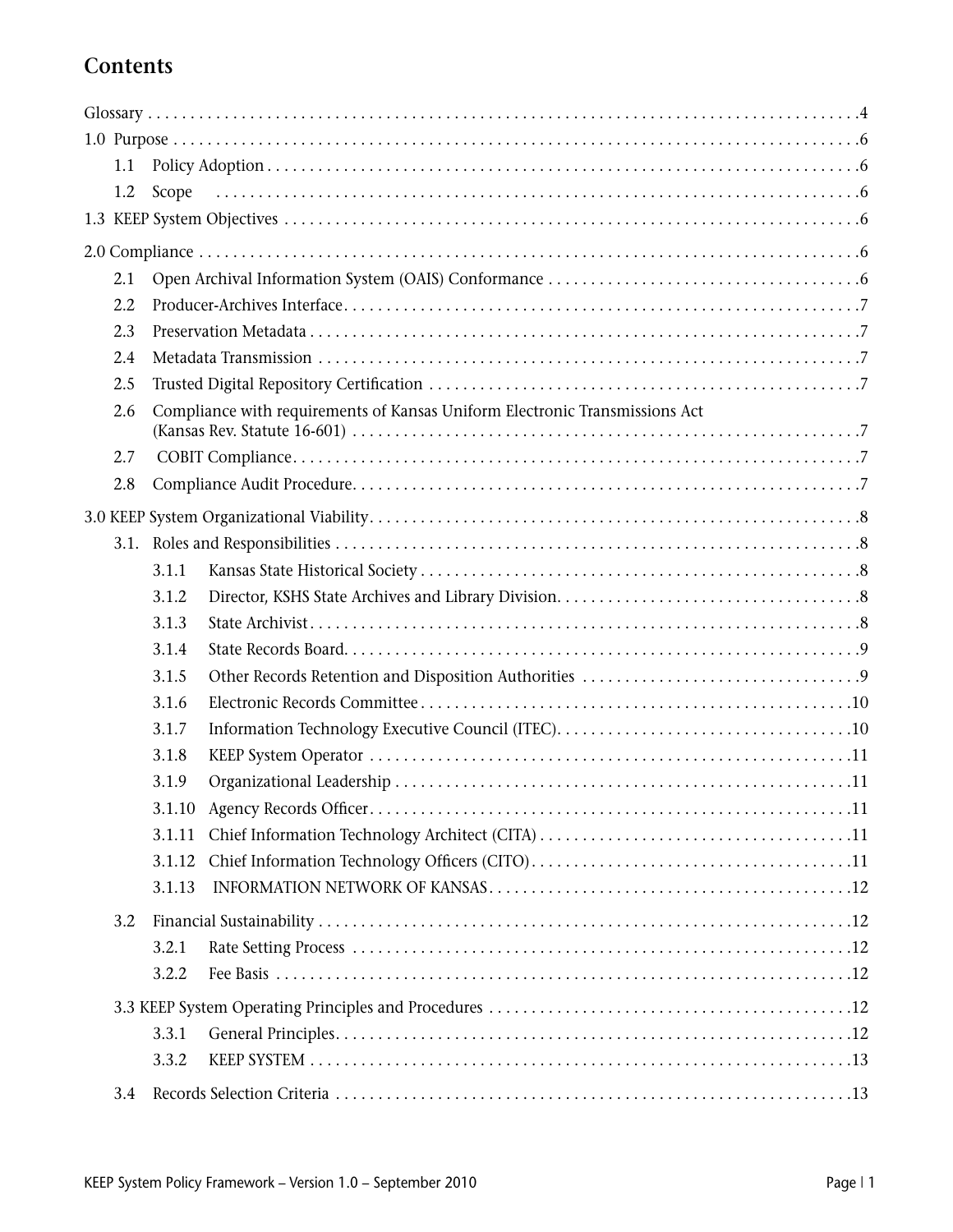| 3.5 |       |                                                         |
|-----|-------|---------------------------------------------------------|
|     | 3.5.1 |                                                         |
|     | 3.5.2 |                                                         |
|     |       |                                                         |
|     | 3.6.1 | Storage Device and Media Refreshment and Replication 14 |
|     | 3.6.2 |                                                         |
|     | 3.6.3 |                                                         |
|     | 3.6.4 |                                                         |
|     | 3.6.5 |                                                         |
|     | 3.6.6 |                                                         |
|     | 3.6.7 |                                                         |
| 3.7 |       |                                                         |
| 3.8 |       |                                                         |
|     |       |                                                         |
|     | 3.8.1 |                                                         |
|     | 3.8.2 |                                                         |
|     |       |                                                         |
|     |       |                                                         |
| 4.1 |       |                                                         |
|     | 4.1.1 |                                                         |
|     | 4.1.2 |                                                         |
|     | 4.1.3 |                                                         |
|     | 4.1.4 |                                                         |
|     | 4.1.5 |                                                         |
|     | 4.1.6 |                                                         |
| 4.2 |       |                                                         |
|     | 4.2.1 |                                                         |
|     | 4.2.2 |                                                         |
|     | 4.2.3 |                                                         |
|     | 4.2.4 |                                                         |
|     |       |                                                         |
| 5.1 |       |                                                         |
| 5.2 |       |                                                         |
| 5.3 |       |                                                         |
| 5.4 |       |                                                         |
|     |       |                                                         |
| 6.1 |       |                                                         |
| 6.2 |       |                                                         |
| 6.3 |       |                                                         |
| 6.4 |       |                                                         |
| 6.5 |       |                                                         |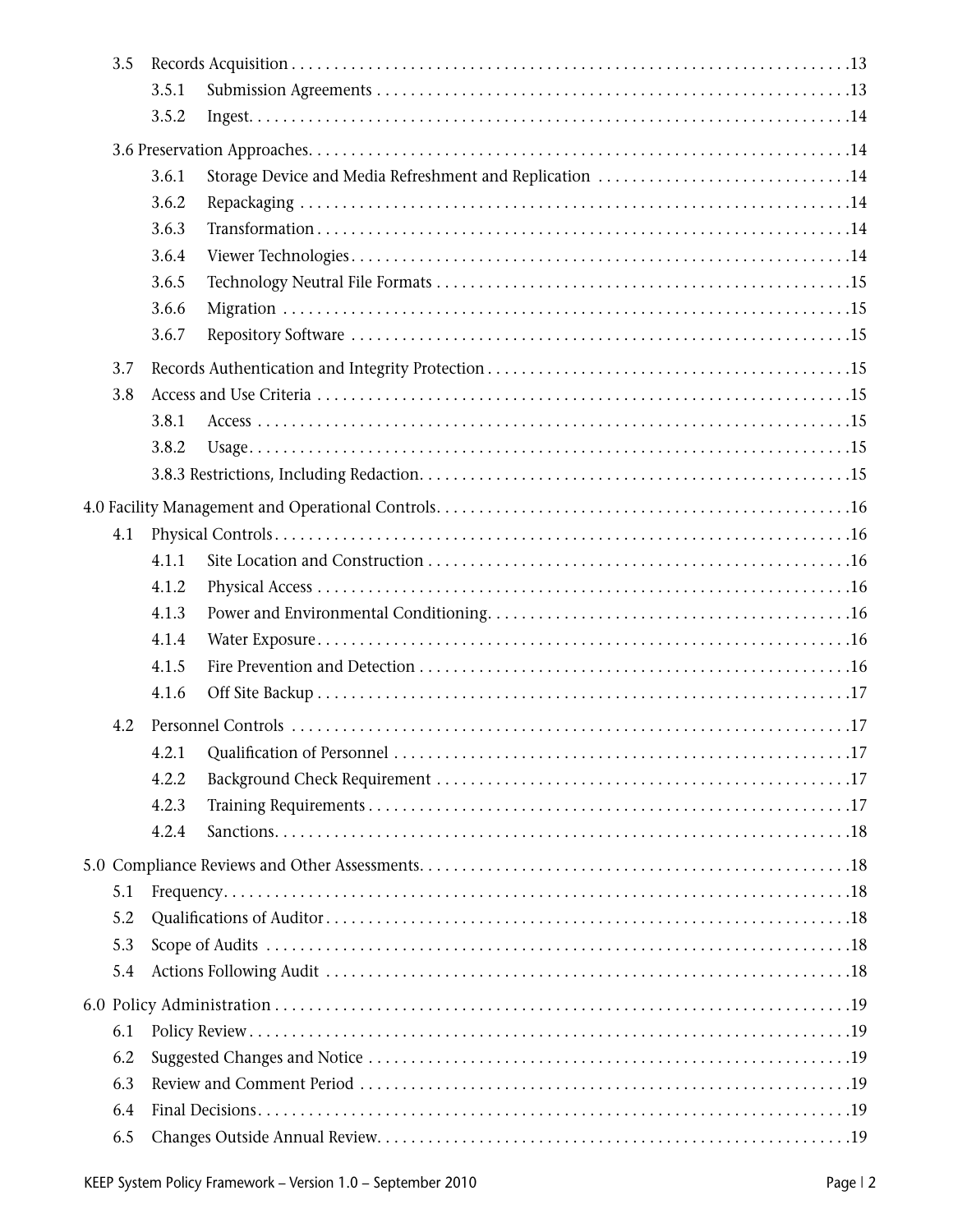| 7.1  |  |  |  |  |  |
|------|--|--|--|--|--|
| 7.2. |  |  |  |  |  |
| 7.3  |  |  |  |  |  |
|      |  |  |  |  |  |
|      |  |  |  |  |  |
|      |  |  |  |  |  |
|      |  |  |  |  |  |
|      |  |  |  |  |  |
|      |  |  |  |  |  |
|      |  |  |  |  |  |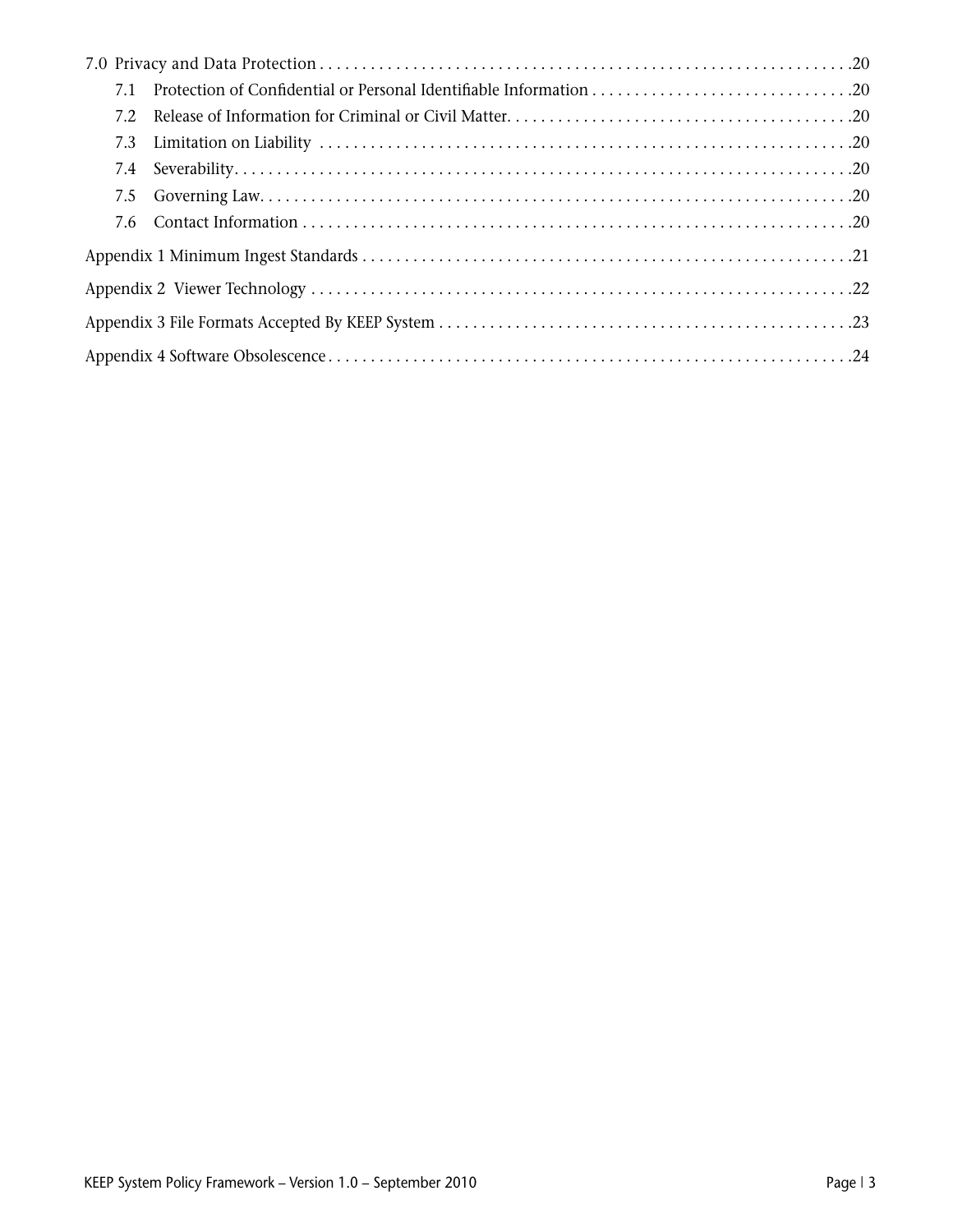## **Glossary**

## **(will be combined into single KEEP System Glossary)**

**Access:** The OAIS entity that contains the services and functions which make the archival information holdings and related services visible to Consumers.

**Archival Information Package (AIP):** An Information Package, consisting of the content information and the associated Preservation Description Information (PDI), which is preserved within an ISO 14721 (OAIS) based digital repository.

**Authenticity:** The degree to which a person (or system) regards an object as what it is purported to be. Authenticity is judged on the basis of evidence.

**Born Digital:** Refers to materials that originate in digital form.

**Consumer**: The role played by persons or client systems who interact with OAIS services to find preserved information of interest and to access that information in detail. This can include other digital archives and/or repositories, as well as internal OAIS persons or systems.

**Dissemination Information Package (DIP):** The Information Package, derived from one or more AIPs, received by the Consumer in response to a request to the ISO 14721 (OAIS) based digital repository.

**Fixity Information:** The information which documents the authentication mechanisms and provides authentication keys to ensure that the Content Information object has not been altered in an undocumented manner.

**Information Package:** The content information and associated Preservation Description Information which documents the preservation of the Content Information. The Information Package has associated Packaging Information used to delimit and identify the Content Information and Preservation Description Information.

**Ingest:** The OAIS entity that contains the services and functions that accept Submission Information Packages from Producers, prepares Archival Information Packages for storage, and ensures that Archival Information Packages and their supporting Descriptive Information become established within to the ISO 14721 (OAIS) based digital repository.

**Long-Term:** A period of time long enough for there to be concern about the impact of changing technologies on the records held in the repository. For purposes of the KEEP System, long-term records are those with retention periods of 10 or more years.

**Open Archival Information System (OAIS):** An archive, consisting of an organization of people and systems that has accepted the responsibility to preserve information and make it available for a Designated Community. It meets a set of responsibilities, as defined in 3.1 of the ISO 14721:2003 standard that allows an OAIS archive to be distinguished from other uses of the term "archive". The term "Open" in OAIS is used to imply that this Recommendation and future related Recommendations and standards are developed in open forums, and it does not imply that access to the archive is unrestricted.

**Preservation Description Information (PDI):** The information which is necessary for adequate preservation of the Content Information and which can be categorized as Provenance, Reference, Fixity, and Context information.

**Producer:** The role played by persons or client systems who provide the information to be preserved. This can include other OAISs or internal OAIS persons or systems.

**Refreshment:** A Digital Migration where the effect is to replace a media instance with a copy that is sufficiently exact that all Archival Storage hardware and software continues to run as before.

**Repackaging:** A Digital Migration in which there is an alteration in the Packaging Information of the AIP.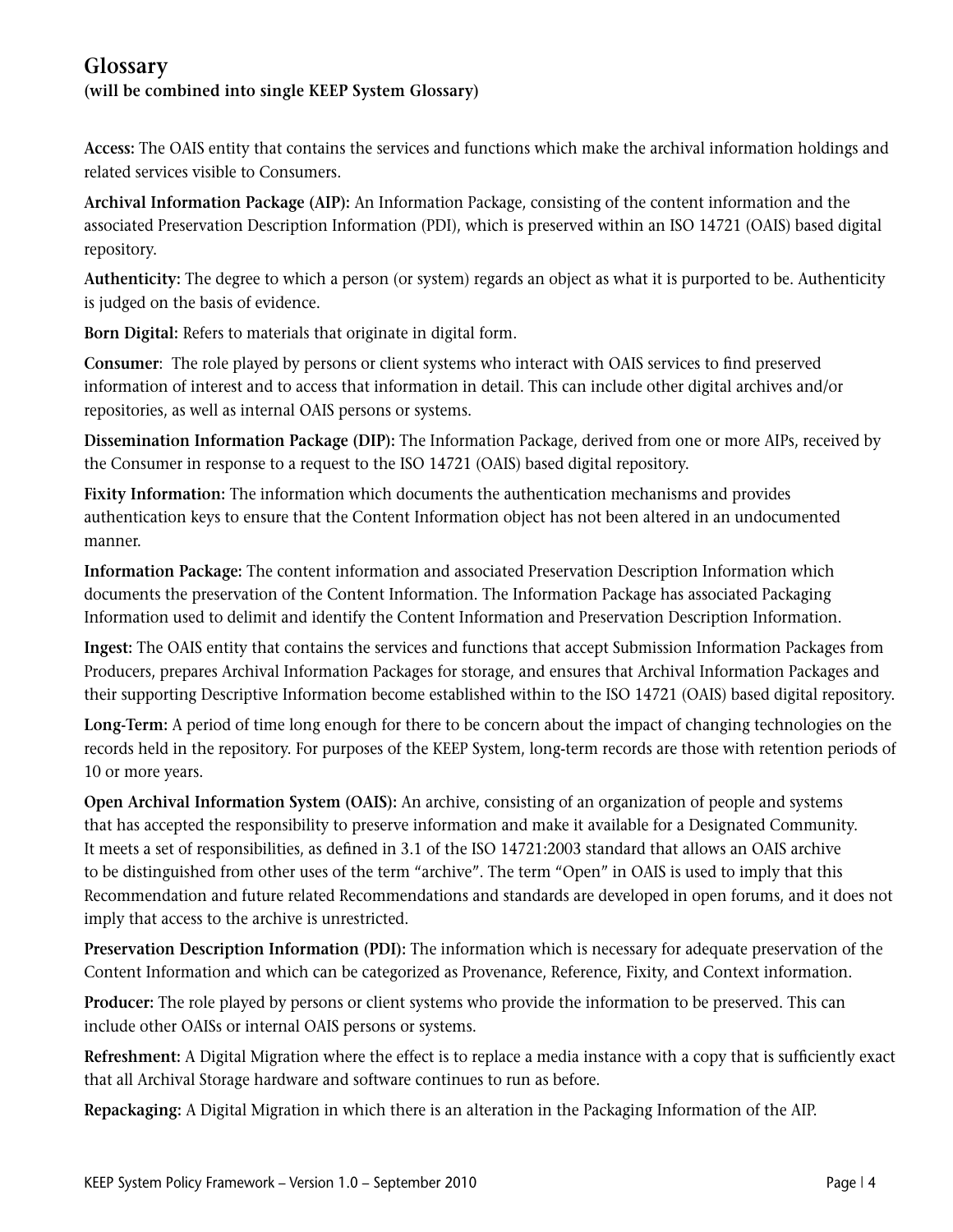**Replication:** A Digital Migration where there is no change to the Packaging Information, the Content Information, and the PDI. The bits used to represent these Information Objects are preserved in the transfer to the same or new media instance.

**Submission Information Package (SIP):** An Information Package that is delivered by the Producer to the OAIS for use in the construction of one or more AIPs.

**Technology Neutral Open Standard File Format:** A technology neutral file format is one that is designed to run on multiple platforms in a variety of software applications. It is an open file format in that the design of the specification involves collaboration in an open, public environment. Technology neutral open file formats can evolve as technology changes and thereby provide a backward compatibility to older versions. Examples of technology neutral file formats are XML and PDF/A.

**Transformation:** A Digital Migration in which there is an alteration to the Content Information or PDI of an Archival Information Package. For example, changing ASCII codes to UNICODE in a text document being preserved is a Transformation.

**Trusted Digital Repository:** A trusted digital repository is one whose mission is to provide long-term access to managed digital resources; that accepts responsibility for the long-term maintenance of digital resources on behalf of its depositors and for the benefit of current and future users; that designs its system(s) in accordance with commonly accepted conventions and standards to ensure the ongoing management, access, and security of materials deposited within it; that establishes methodologies for system evaluation that meet community expectations of trustworthiness; that can be depended upon to carry out its long-term responsibilities to depositors and users openly and explicitly; and whose policies, practices, and performance can be audited and measured.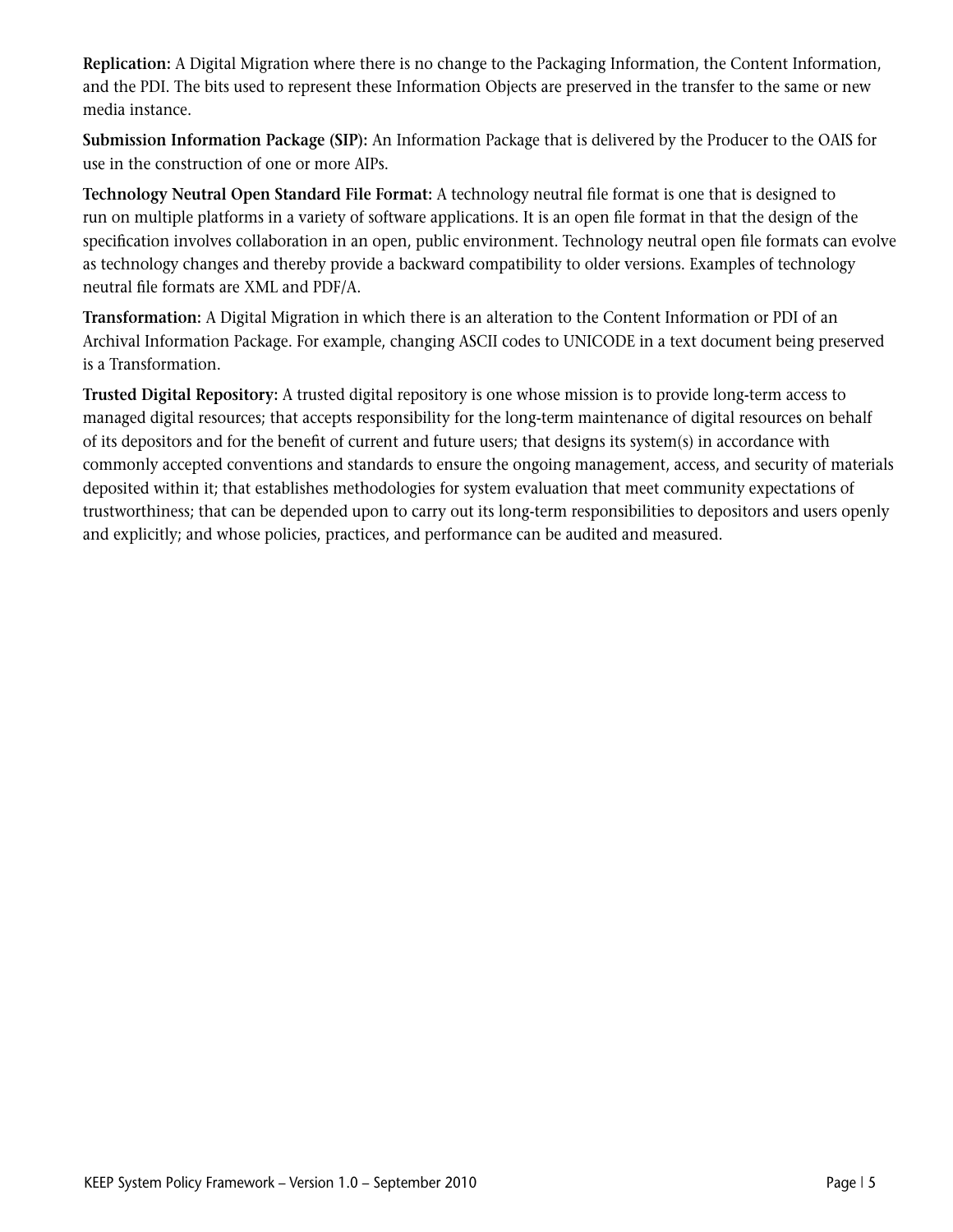## **1.0 Purpose**

## 1.1 Policy Adoption

 This policy is approved by the State Records Board and implemented in conjunction with the Kansas . Information Technology Executive Council (ITEC), and may be revised and updated at any time.

## 1.2 Scope

 This policy governs the establishment and operation of the Kansas Enterprise Electronic Preservation (KEEP) System to provide preservation processes that ensure the long-term readability, accessibility, and authenticity of electronic Kansas government records.

 The mission of the KEEP System is to ensure reliable, long-term preservation and access by Kansas citizens to state government records retained for historical, legal, fiscal or administrative reasons, or for research purposes as foundations of government accountability, transparency, and public trust.

 The legal authority for the KEEP System is the Government Records Preservation Act, the Public Records Act, and the State Archivist's Duties, as amended by HB 2195.

## 1.3 KEEP System Objectives

 The objective of the KEEP System is to establish and sustain a scalable and auditable trusted digital repository infrastructure for the state of Kansas in order to preserve the readability and accessibility of electronic records across successive generations of information technology.

 The KEEP System provides capabilities to ensure access to all of the electronic Kansas government records that user communities are entitled to see, and to restrict access to records to those users communities with appropriate access rights and privileges.

The KEEP System authenticates electronic Kansas government records upon request.

 The KEEP System automates, to the extent possible, the capture of all required descriptive, contextual, administrative, and preservation metadata for records ingested into the KEEP System and persistently links that metadata to the electronic Kansas government records to ensure understandability of the records over time.

 The KEEP System provides a mechanism for ingesting electronic records from all Producers of Kansas government records as early in the life cycle of the records as practicable.

 The KEEP System maintains the chain of custody for the entire lifetime of electronic Kansas government records once they are ingested into the KEEP System.

 The KEEP System interfaces with other information technology systems and networks implemented by the State of Kansas.

## **2.0 COMPLIANCE**

2.1 Open Archival Information System (OAIS) Conformance

 The KEEP System shall use the terms and concepts and support the model of information defined in the Open Archival Information System (OAIS) Reference Model approved as ISO 14721:2003. The KEEP System shall fill functional responsibilities including Ingest, Archival Storage, Access, Preservation Planning, Data Management, and Administration.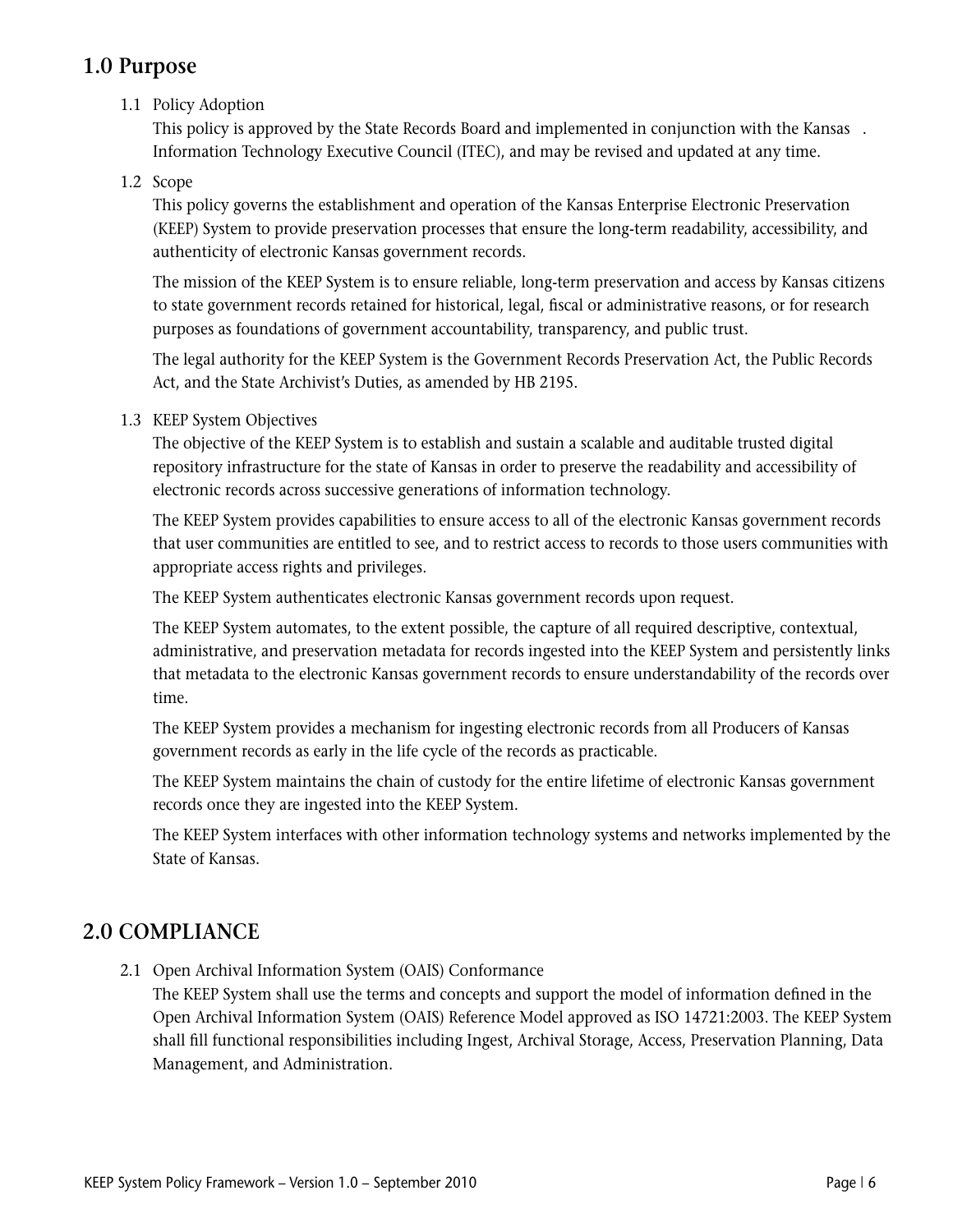## 2.2 Producer-Archives Interface

 The KEEP System shall conform to the Producer-archive interface - Methodology approved as ISO 20652:2006. The recommendation identifies, defines and provides specific structure to the relationships and interactions between Producer of Records and the Archive covering the initial contact between Producer and Repository until the objects of information are received and validated by the Repository.

## 2.3 Preservation Metadata

 The KEEP System shall integrate core preservation metadata needed to support long-term preservation of electronic records and comply with the PREMIS data dictionary and supporting schemas (PREMIS 2007). PREMIS is a Digital Library Standard of the United States Library of Congress.

## 2.4 Metadata Transmission

 The KEEP System shall adhere to the principles of the Metadata Encoding Transmission Standard (METS: 2003) in the transfer of digital content from Producers to the Repository.

## 2.5 Trusted Digital Repository Certification

 The KEEP System will prepare to be certified as a Trusted Digital Repository once an international certification process has been finalized. The Trustworthy Repositories Audit & Certification: Criteria and Checklist (TRAC: 2007) represents best current practice and thought about the organizational and technical infrastructure required for a digital repository to be considered trustworthy and capable of certification.

2.6 Compliance with requirements of Kansas Uniform Electronic Transmissions Act (Kansas Rev. Statute 16-601)

 The KEEP System shall comply with all requirements of the Kansas Uniform Electronic Transmissions Act (UETA) that pertain to the delivery of digital content to the public.

## 2.7 COBIT Compliance

 The KEEP System shall comply with selected sections of the Control Objectives for Information and related Technology (COBIT 4.1) including:

- PO 3 Determine Technological Direction; PO 8 Manage Quality; PO 9 Access and Manage IT Risks; AI 1 Identify Automated Solutions; AI 4 Enable Operation and Use; AI 5 Procure IT Resources; AI 6 Manage Changes; AI 7 Install and Accredit Solutions and Change;
- DS 1 Define and Manage Service Levels; DS 3 Manage Performance and Capacity; DS 4 Ensure Continuous Service; DS 5 Ensure System Security; DS 7 Educate and Train Users; DS 8 Manage the Service Desk and Incidents; DS 10 Manage Problems; DS 11 Manage Data; DS 13 Manage Operations;
- ME 1 Monitor and Evaluate IT Performance; ME 3 Ensure Regulatory Compliance
- 2.8 Compliance Audit Procedure

 The KEEP System shall employ a customized audit compliance checklist that incorporates features of ISO 14721, ISO 20652, PREMIS, TRAC and COBIT and conducts a self-audit every two years.

 The KEEP System Operator shall arrange for an independent third party to conduct a Compliance Audit (when this service becomes available) within one year after each self-audit and will issue a public report of the audit findings.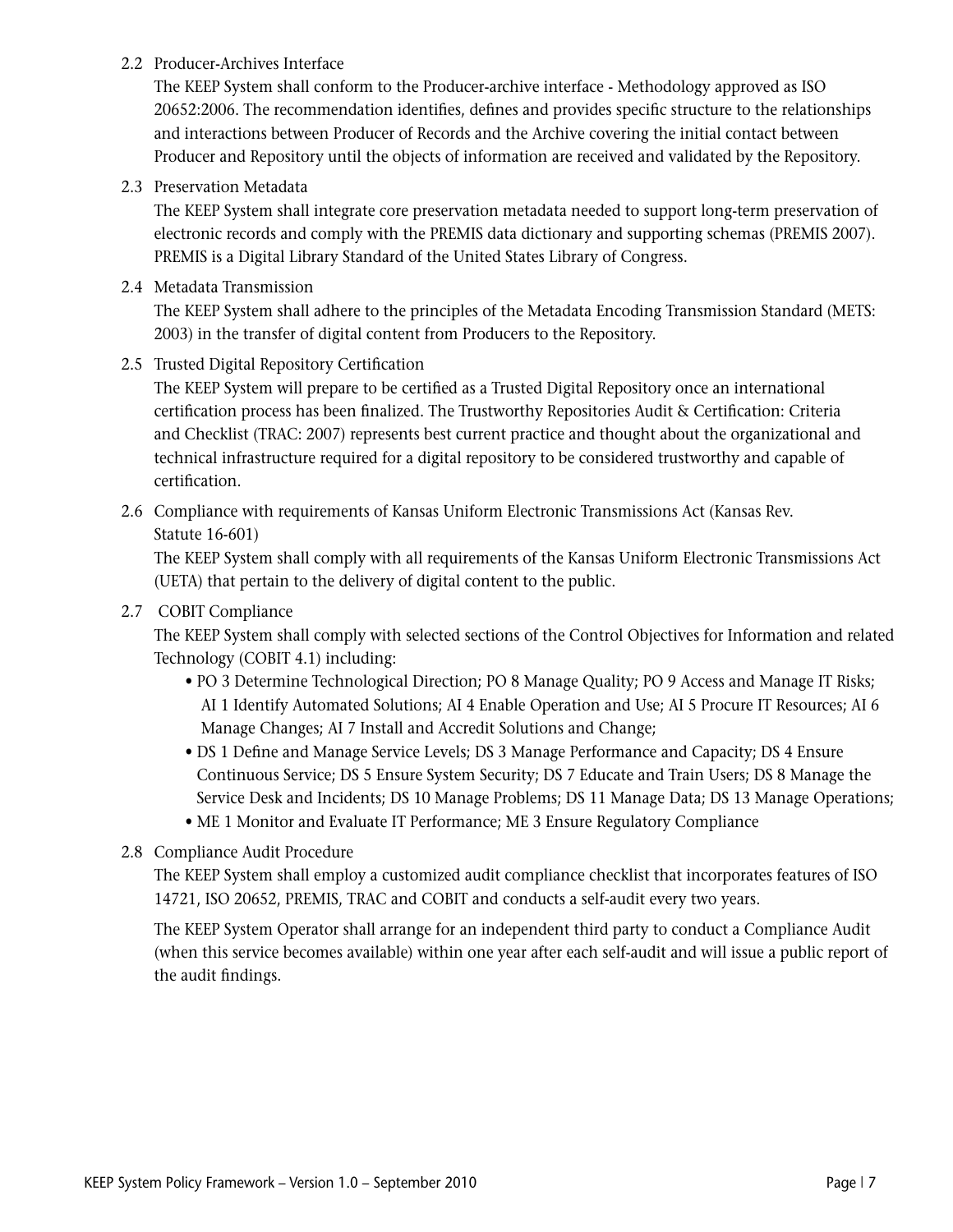## **3.0 KEEP SYSTEM ORGANIZATIONAL VIABILITY**

## 3.1. Roles and Responsibilities

3.1.1 Kansas State Historical Society

 The Kansas State Historical Society (KSHS) encourages the effective and efficient management of state government records and provides services and resources to preserve and enable access to long-term electronic records through the KEEP System. Responsibilities of the KSHS include but are not limited to:

- Ensure technical viability of the KEEP System through preservation planning, administrativeoversight and monitoring of the KEEP System Operator.
- Manage access to permanent Kansas government electronic records and ensure compliance with the Kansas Open Records Act (KORA), other Kansas statutes, and federal law.
- Manage access to non-permanent Kansas government electronic records that have a retention period of ten years or more and ensure compliance with the Kansas Open Records Act (KORA), other Kansas statutes, and federal law.
- Ensure authorized retention and disposition rules are applied to non-permanent electronic records in the KEEP System and restrict access to the records based on written authorization and certified identification protocols.
- Provide access to records and/or execute holds on stored Kansas government electronic records upon the written request of the records Producer in the event of a public records request, litigation or investigation.
- 3.1.2 Director, KSHS State Archives and Library Division

 The Director of the Kansas State Historical Society's State Archives and Library Division shall provide executive oversight of the KEEP System. Specific duties include:

- Sign and provide oversight for legal agreements including Memorandum of Understanding with record Producers, submission agreements, and third party contracts.
- Ensure financial sustainability and oversight of the KEEP System through approval of the three (3) year IT Management and Budget Plan submitted by the KEEP System Operator.

## 3.1.3 State Archivist

 The State Archivist shall be accountable for all activities related to the digital preservation function of the Kansas State Historical Society. Specific duties include:

- Chair the committee that advises the State Records Board andtheInformationTechnologExecutive Council on digital preservation issues, requirements and standards.
- Prepare recommendations, in accordance with HB 2195, for preservation processes to maintain the authenticity of electronic Kansas government records and submit to the Electronic Records Committee for review and endorsement, and to the State Records Board for approval.
- Certify the authenticity of electronic government records ingested and stored in the KEEP System.
- Identify and develop digital preservation standards and best practices. Submit to the Electronic Records Committee for review and endorsement, and to the State Records Board for approval.
- Recommend fees for records authentication and other Repository services.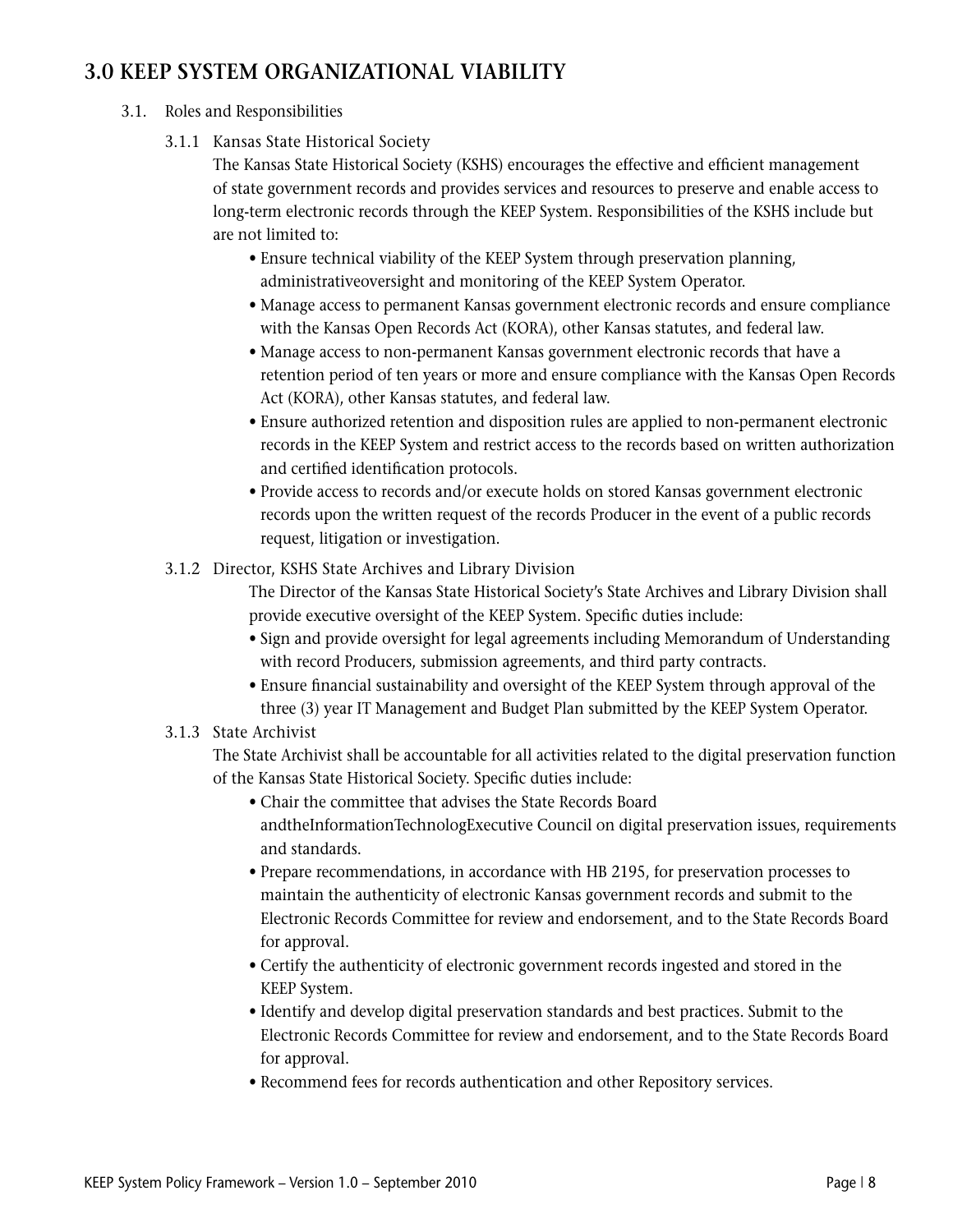- Develop digital preservation cost models to determine the long-term storage costs that agencies will pay for storage of non-permanent Kansas government electronic records with an approved retention period of ten years or longer.
- Review IT Project Plans under the authority of ITEC Guideline 2400A to ensure long-term preservation requirements are adequately addressed. Specific attention shall be given to estimating the costs of digital preservation and storage services as well as ensuring new systems have State Records Board authorized records retention schedules.
- Administer the KEEP System Policy Framework by monitoring external trends and developments related to digital repositories, and by revising and updating the framework as needed to conform to national and international standards and best practices.
- Ensure compliance by state agencies in all branches of government with KEEP System digital preservation standards and requirements through the standardization of Information Package designs for specific preservation methods and file formats and the promulgation of mandatory policies, procedures, standards and metadata requirements. (See Appendix 1)

## 3.1.4 State Records Board

 Under the authority of the Kansas Public Records Act (K.A.A. 75-3502 through 75-3504) the State Records Board is mandated to oversee "the permanent preservation of important state records and to provide an orderly method for the disposition of other state records." HB 2195 augmented the authority of the State Records Board by requiring the State Archivist to prepare and present recommendations regarding preservation processes for maintaining the authenticity of electronic records.

 In addition to these roles and responsibilities the State Records Board also has the statutory authority to:

- Approve Executive Branch retention and disposition rules
- Approve Executive Branch recordkeeping plans for electronic records series
- Approve recommendations from the State Archivist based on national and professional standards for preservation processes for maintaining the authenticity of electronic Kansas government records
- Issue administrative regulations that support the KEEP System.

## 3.1.5 Other Records Retention and Disposition Authorities

 The Legislative and Judicial Branches of Government shall be responsible for identifying business considerations and practical requirements relating to managing and preserving electronic Kansas government records and to submit these considerations to the ITEC Electronic Records Committee for review and adoption. In addition, these authorities shall have the following responsibilities:

## **Judicial Branch**

- Approve Judicial Branch retention and disposition rules
- Approve District Court retention and disposition rules
- Approve Judicial Branch recordkeeping plans for electronic records series
- Adopt recommendations from the State Archivist based on national and professional standards for preservation processes for maintaining the authenticity of Judicial Branch records

## **Legislative Branch**

- Approve Legislative Branch retention and disposition rules
- Approve Legislative Branch recordkeeping plans for electronic series
- Adopt recommendations from the State Archivist based on national and professional standards for preservation processes for maintaining the authenticity of Legislative records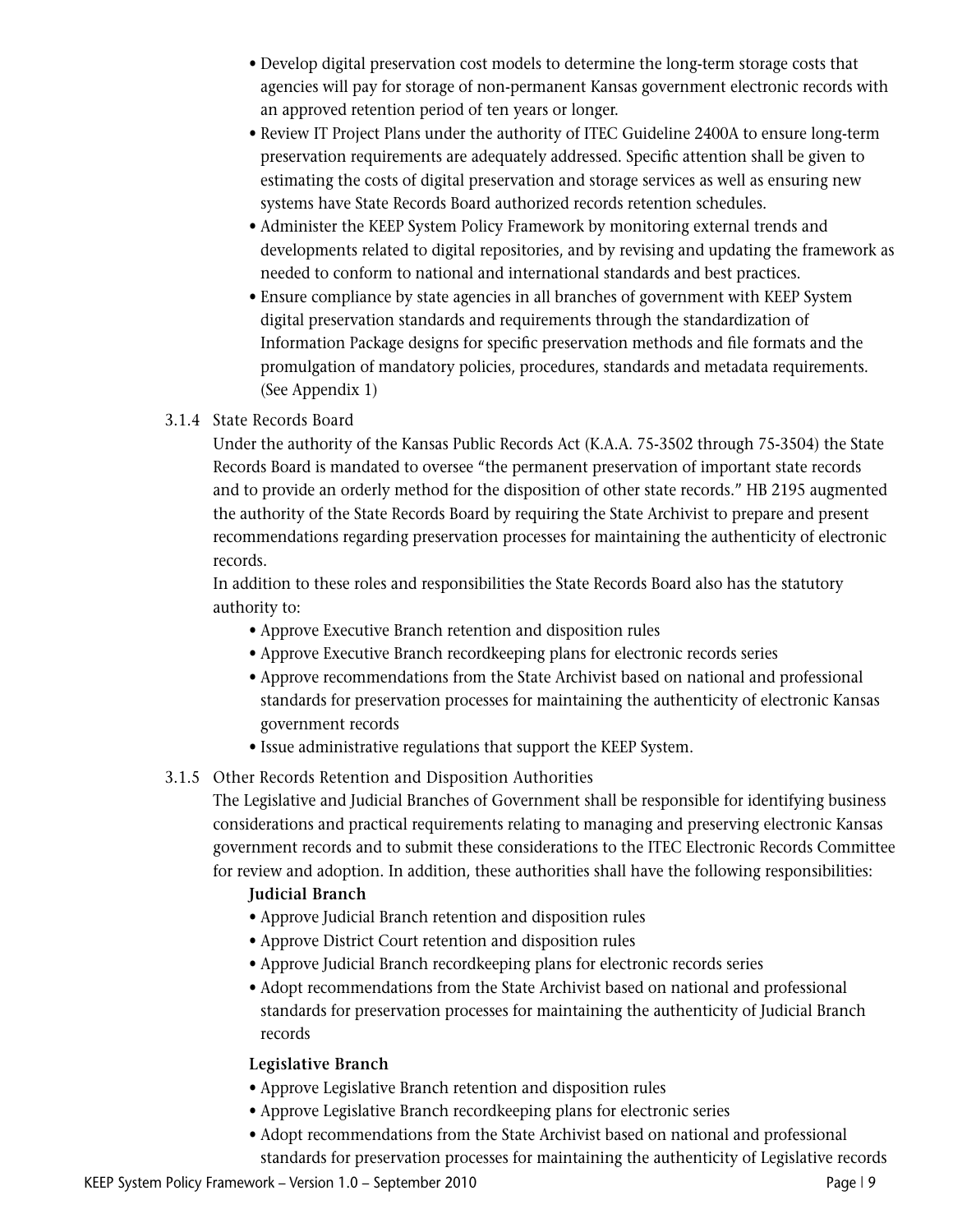## 3.1.6 Electronic Records Committee

 The Electronic Records Committee (ERC) is an advisory committee to the Information Technology Executive Council (ITEC). The Committee is chaired by the State Archivist and membership is composed of legislative, judicial and executive branch agency representatives who have electronic records management and digital preservation domain knowledge and authority.

 The Electronic Records Committee shall recommend and regularly review policies, guidelines, and best practices for the creation, maintenance, long-term preservation of and access to Kansas state government electronic records. Specific duties shall include but are not limited to:

- Participates in preservation planning activities and submits digital preservation policy, standards, acceptable file formats and best practices recommendations to the State Records Board and/or the Information Technology Executive Council for consideration.
- Assists in the development of procedures related to Kansas government electronic records retention and access for the review of Information Technology Project Plans under the authority of ITEC Guideline 2400A.
- Reviews recommendations developed by the State Archivist for preservation processes to ensure the authenticity of Kansas government electronic records prior to submission to the State Records Board for approval.
- Reviews annual reports from the KEEP System Operator with regard to system performance issues, adequacy of the existing information technology infrastructure for supporting the KEEP System and projected operating and capital investment costs.
- Promotes use and expansion of the KEEP System among state entities.
- Promotes education and awareness of digital preservation standards and practices across all branches of government.
- Participates in the preparation and review of proposed updates to relevant sections of the Kansas Statewide Technical Architecture.
- Participates in the preparation and review of proposed additions to the Strategic Information Management (SIM) Plan.
- Collaborates with the Kansas State Historical Society to identify and develop new records series entries to propose to the State Records Board for inclusion in the General Retention and Disposition Schedule.
- Reviews recordkeeping plans for electronic records series that have been designated by the State Records Board as requiring long-term retention.

## 3.1.7 Information Technology Executive Council (ITEC)

 The Kansas Information Technology Executive Council (ITEC) is responsible for approval and maintenance of all enterprise information technology policies, IT project management procedures, the statewide technical architecture, and the enterprise strategic information management plan for all branches of government. Each branch also has its own information technology policies, strategic planning, and project management procedures compatible with policies at the enterprise level.

 ITEC shall support the authority of the State Archivist in complying with the requirements of ITEC Guideline 2400A. In addition, it will facilitate implementation of KEEP System standards and policies of the Electronic Records Committee approved by the State Records Board.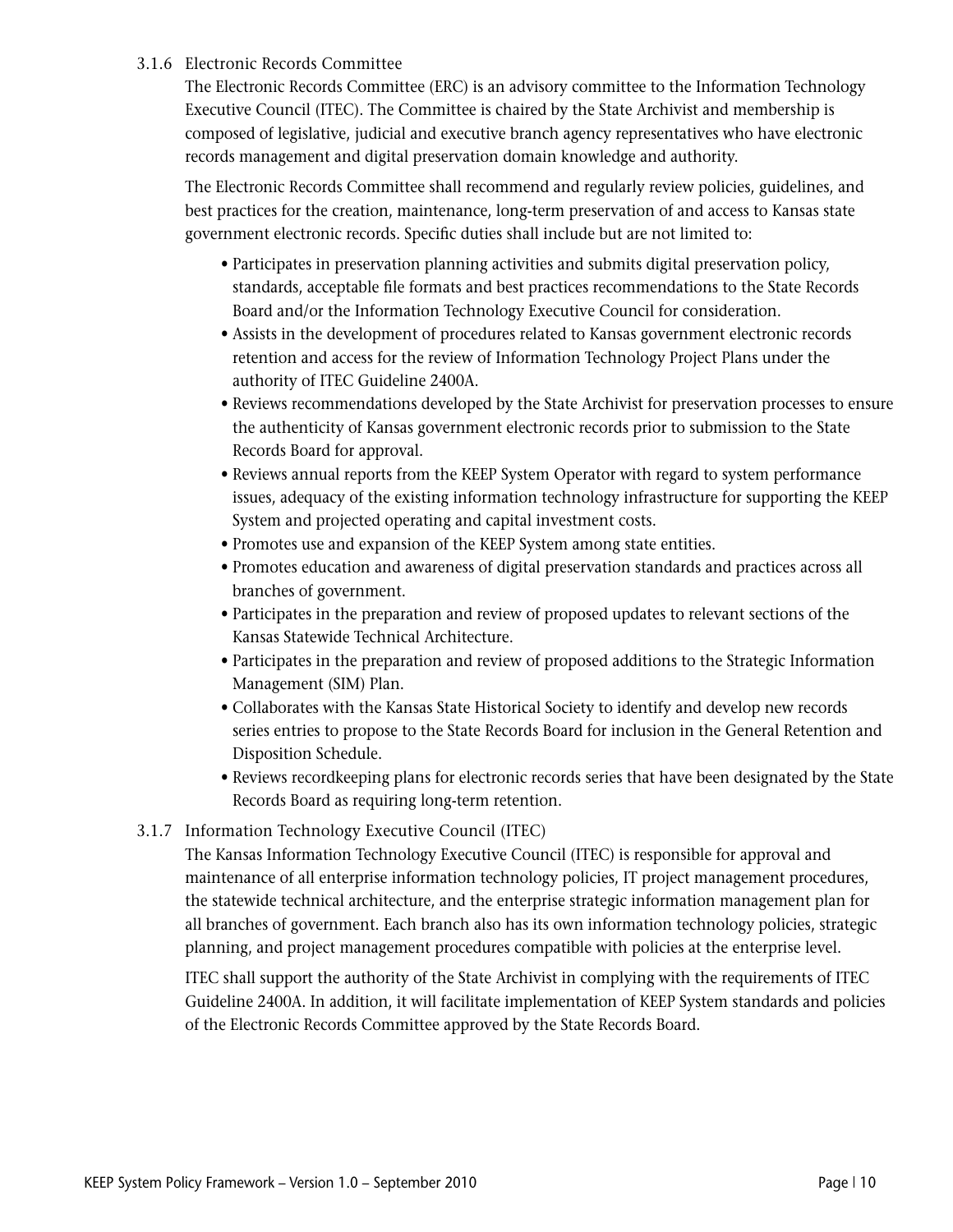## 3.1.8 KEEP System Operator

 The KEEP System Operator shall have broad responsibilities for operating system, network, and security services for the Repository including facility management and operational controls. Responsibilities include but are not limited to:

- Establish and operate all components of an infrastructure sufficient to ingest, authenticate and provide access to state government electronic records with long-term value
- Report on performance of operations in meeting its obligations as a Repository including potential risks
- Plan and forecast expenditures and resources necessary to maintain the viability of the KEEP System infrastructure
- 3.1.9 Organizational Leadership

 The director of each state government agency and the heads of all Branches, Boards, Commissions, Departments, and Divisions shall be responsible for ensuring the preservation of long-term electronic records through compliance with policies, procedures, and methodologies approved by the State Records Board and endorsed by the Information Technology Executive Council.

 The director of each state government agency and the heads of all Branches, Boards, Commissions, Departments, and Divisions shall be responsible for assigning sufficient resources to ensure that digital preservation issues are taken into account in the delivery of services to the citizens of Kansas.

 Organizational leadership shall be authorized to enter into agreements with the KSHS State Archives and Library Division for the transfer and storage of permanent records as well as nonpermanent Kansas state government records that must be retained for ten years or longer.

3.1.10 Agency Records Officer

 Agency Records Officers shall maintain a liaison with the KEEP System, the retention and disposition authority, and the KSHS Archives and Library Division.

 Agency Records Officers shall be authorized to sign and submit state government records to the KEEP System in accordance with submission requirements and standards.

3.1.11 Chief Information Technology Architect (CITA)

 The Chief Information Technology Architect (CITA) publishes plans and standards under the auspices of ITEC. The CITA shall be responsible for incorporating KEEP System policies and requirements into the Kansas Information Technology Architecture, Strategic Information Management (SIM) Plan, and Kansas project management training curriculum and certification processes.

3.1.12 Chief Information Technology Officers (CITO)

 Branch Information Technology Officers (CITO) provide leadership and direction for state entities and their IT investment.

 Each CITO shall be responsible for ensuring compliance with digital preservation policies and best practices in all systems and functions under his/her purview. Toward this end, each CITO shall designate a Digital Preservation Officer to serve on the Electronic Records Committee and to coordinate digital preservation initiatives, priorities, and methodologies within their respective branch of government.

 CITOs shall advise the State Archivist of digital preservation requirements, changes in technologies, and other evolving issues in their operations.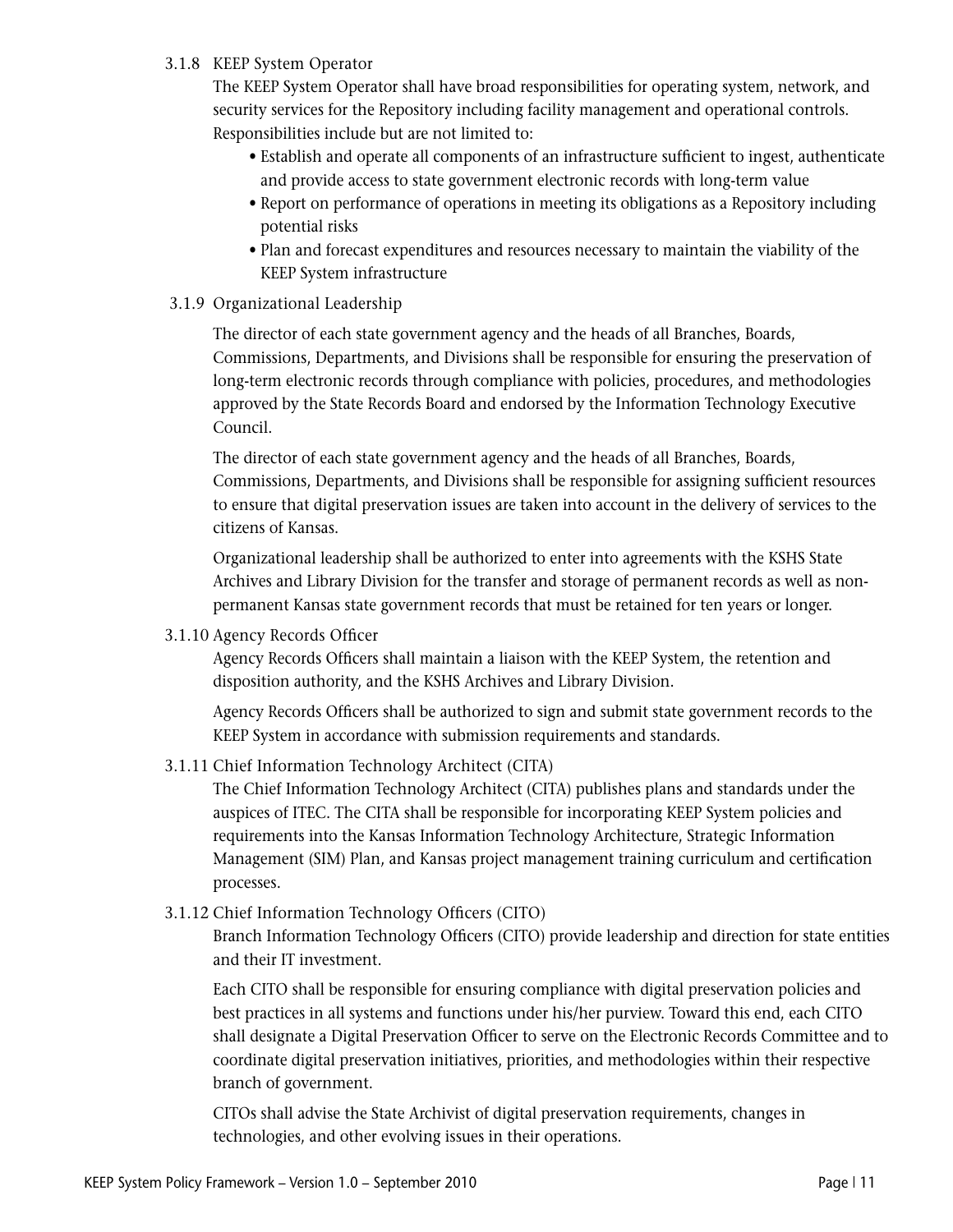#### 3.1.13 INFORMATION NETWORK OF KANSAS

 The Information Network of Kansas (INK) shall support public access to the KEEP System and payment portal services.

 Kansas Network Consortium, Inc. (KIC) shall collect and distribute revenue for online KEEP System authentication services.

 User feedback on the KEEP System shall be routinely collected and analyzed by the network manager. Feedback results and public access requirements shall be provided to the Kansas State Historical Society.

- 3.2 Financial Sustainability
	- 3.2.1 Rate Setting Process

 The rate setting process is done in accordance with OMB Circular A-87 and appears as part of the annual statewide cost allocation plan (SWCAP). SWCAP filings are approved each year by the federal Department of Health and Human Services Office of Cost Allocation.

Rates must be reviewed annually to ensure they are adequate for KEEP System sustainability.

- 3.2.2 Fee Basis
	- On demand records authentication services
	- Storage of other electronic Kansas state government records that must be retained for 10 years or longer
	- KEEP System pre-ingestion services including design of Submission Information Packages
	- Estimated digital preservation services under the authority of ITEC Guideline 2400A
	- KEEP System preservation planning and archival storage services
	- Customized services
- 3.3 KEEP System Operating Principles and Procedures
	- 3.3.1 General Principles
		- Mandatory Repository for electronic Kansas government records with enduring value and is available for other electronic records required to be retained for 10 years or longer
		- Specifically designed Repository for electronic Kansas government records preservation and access that can handle a variety of formats and supports use of open source software
		- Periodic self-audits and third party audits for conformance to best practices and standards
		- Sufficient human, technical and financial resources to ensure sustained attention to the management and preservation of electronic Kansas government records
		- Capable of integrated life cycle records management, including the scheduled transfer of government records from records Producers to the KEEP System as soon in the life cycle of the records as practicable
		- Comply with federal and state requirements for digital evidence, data privacy and data security
		- The long term success of the KEEP System depends upon upstream records management programs that ensure digital records are initially created in technology neutral open standard formats. Toward this end an Enterprise Records Management Model based on the requirements of ISO 15489 should be implemented to ensure that upstream records management issues bearing on digital preservation are identified and addressed in the design and implementation of records systems.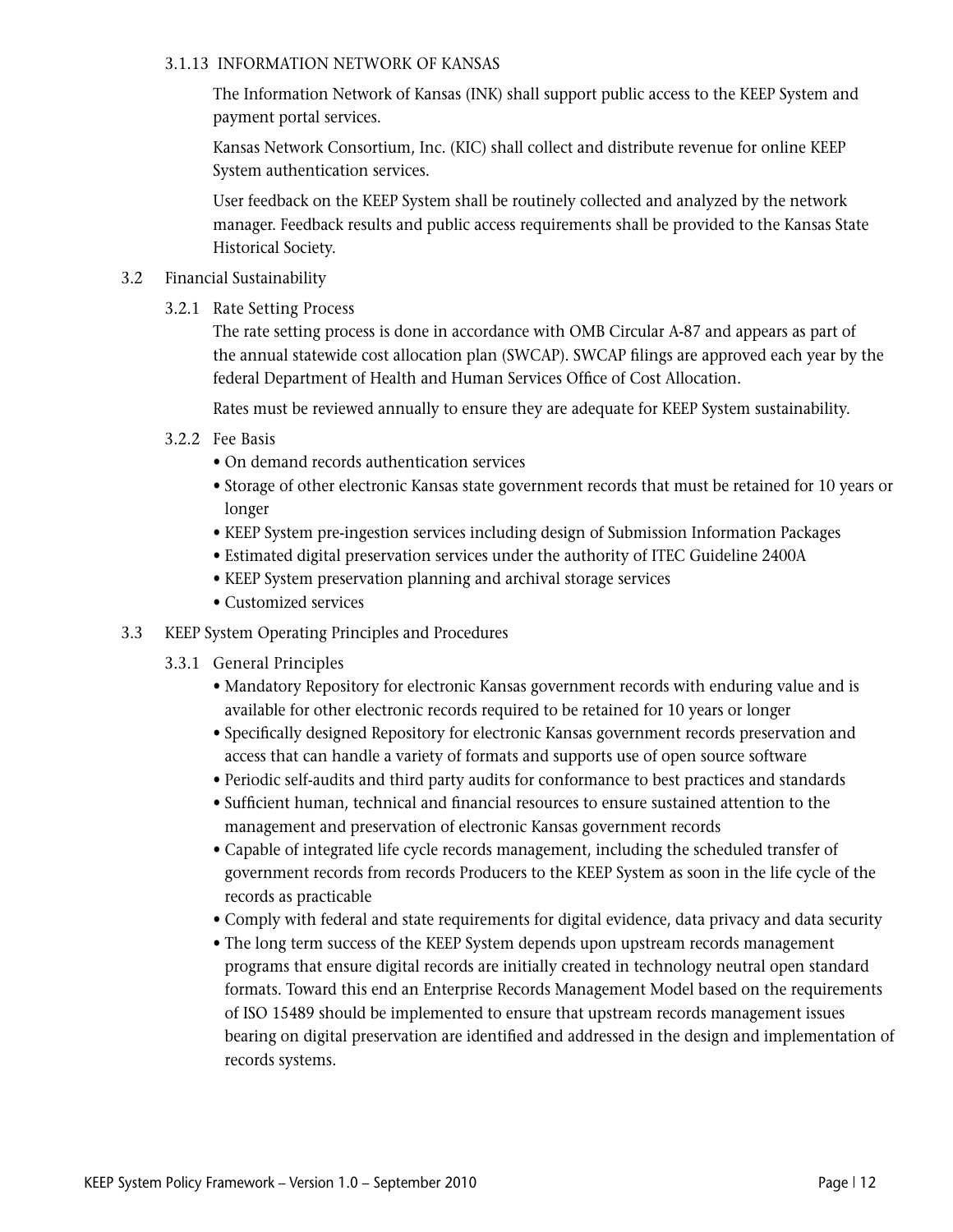## 3.3.2 KEEP SYSTEM

- Records that originate in digital form or are digitized and designated to be of permanent value shall be retained in perpetuity by the KEEP System in accordance with State Records Board (and other disposition authority) requirements.
- Other records that originate in digital form or are digitized that have an authorized retention period of ten years or more shall be stored in the KEEP System
- Access to records stored in the KEEP System shall be administered in accordance with the provisions of the submission agreement.
- Producers file signed permissions for authorization to access non-permanent electronic records with a retention period of 10 years or longer. PKI shall be used to certify the authenticity of rights to access such records.
- State Archivist authenticates KEEP System records on demand
- Capability to auto-ingest records, close to the point of creation/finalization from records Producers according to scheduled records life cycle transfer protocols specified in submission agreements
- Records Producers must have approved (by their respective branch retention and disposition authority) retention and disposition instructions and complete a Submission Information Package (SIP) in order to transfer records to the KEEP System
- Agency Records Officers shall have the authority to transfer electronic state government records to the KEEP System
- KEEP System provides for future migration of the electronic records to provide preservation and access over time, including migration of file formats and periodic media renewal
- 3.4 Records Selection Criteria

 KEEP System shall accept Kansas government records that originate and are maintained in digital form and digitized Kansas government records that have authorized retention and disposition instructions which identify them as having permanent value.

 The KEEP System shall accept Kansas government records that originate or are and maintained in digital form or digitized Kansas government records that have a retention of 10 years or longer

 Non-permanent electronic records with a retention period of 10 years or longer will be retained in the KEEP System until their authorized retention period expires after which they will be destroyed in accordance with approved disposition instructions

 KSHS shall identify and periodically update a list of a limited number of archival preservation standard formats and support their use in the KEEP System to ensure the retrievability, usability, and authenticity of electronic Kansas government records.

 KEEP System may accept government electronic records from Producers that are in proprietary and obsolescent file formats

- 3.5 Records Acquisition
	- 3.5.1 Submission Agreements

 KEEP System shall implement State Records Board requirements for the transfer of legal custody of records of permanent value to the Kansas State Historical Society

 KSHS shall negotiate agreements with Kansas government agencies/entities (Producers) that produce business records with a permanent value and non-permanent electronic records with retention periods of 10 years or longer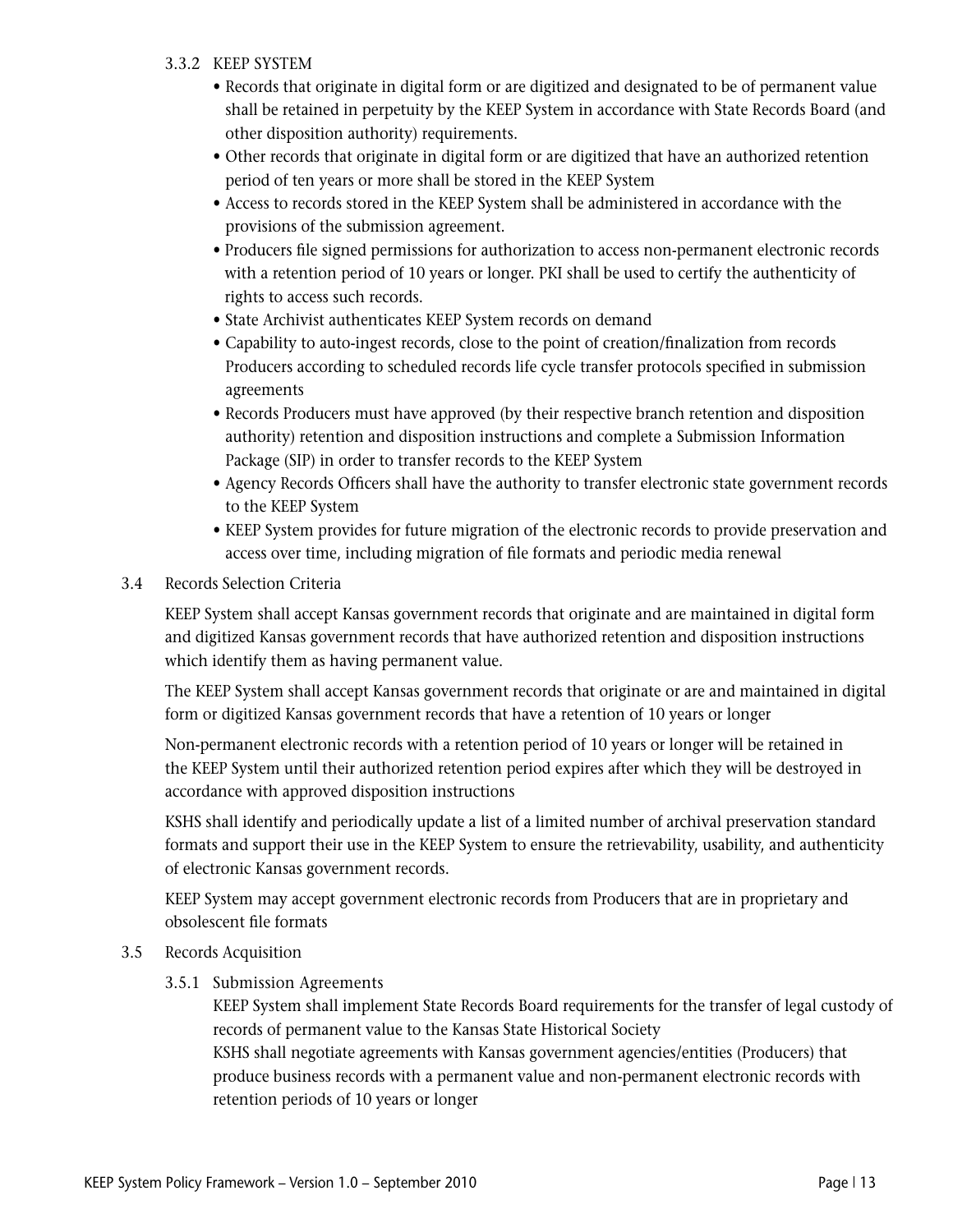Submission agreements for permanent as well as non-permanent electronic records shall include any and all restrictions for access based upon statutes or regulations

3.5.2 Ingest

 The KEEP System accepts Kansas government electronic records through a process called Ingest. The Ingest process shall use standardized information packages and protocols for the actual transfer of electronic records from a records Producer to the KEEP System.

 Core OAIS ingestion protocols that are supplemented with features customized for the KEEP System shall be developed and implemented. (See Appendix 1).

 The KEEP System shall support the automated, semi-automated, and manual transfer of Kansas government electronic records that meet the selection and acquisition criteria from records Producers and records management systems and business applications.

 Electronic Kansas government records shall be transferred to the KEEP System through secure protocols: Web Portal, File Transfer Protocol (FTP), LTO Magnetic Tape, DVD or CD.

3.6 Preservation Approaches

 Technology obsolescence is inevitable as new computers, processing methodologies, and storage devices displace current ones. Typically, there is a window of time between five to ten years after displacement has occurred before the pace of technology obsolescence begins to escalate sharply as vendor support declines. Complete technology obsolescence that results in digital content no longer being accessible or usable is inevitable unless addressed within the time window referenced above. The KEEP System will maintain evidence of any preservatin actions performed on records in the repository.

The KEEP System shall use a variety of approaches to mitigate technology obsolescence:

- Storage device and media refreshment and replication
- Migration repackaging
- Migration transformation
- Viewer technologies
- Technology neutral file formats
- Open source software
- 3.6.1 Storage Device and Media Refreshment and Replication

 The KEEP System shall preserve the bit streams of electronic Kansas government records through periodic storage device and media refreshment and replication.

3.6.2 Repackaging

 The KEEP System shall preserve evidence of any preservation activities that result in changes to KEEP Repackaging Information.

3.6.3 Transformation

 The KEEP System will employ Transformation to convert Archival Information Packages (AIPs) to new archival storage file formats as they become available.

3.6.4 Viewer Technologies

 The KEEP System shall use Viewer Display Technologies to render electronic records stored in proprietary file formats and provide access to static, non-processible renditions of the records. (See Appendix 2)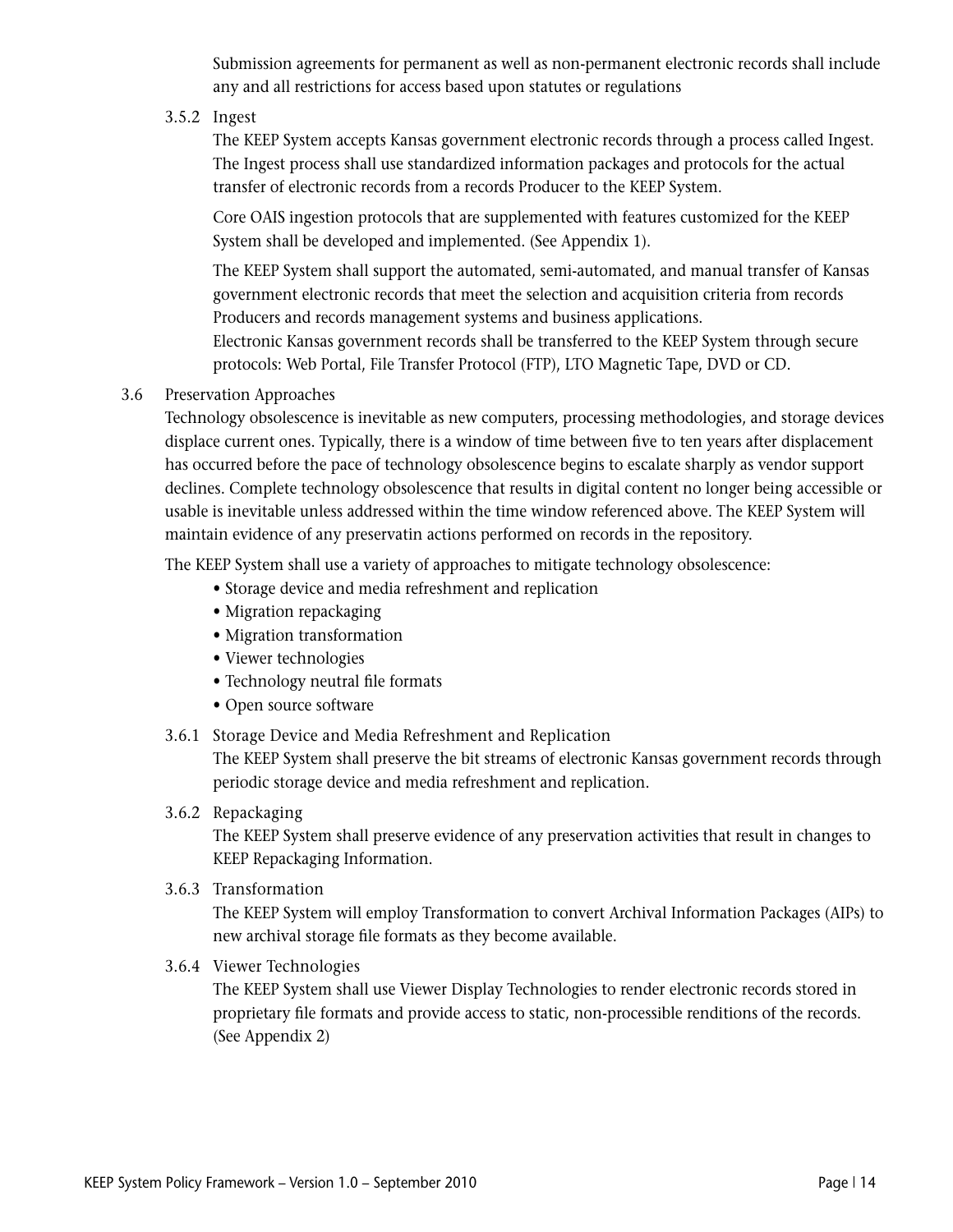## 3.6.5 Technology Neutral File Formats

 The KEEP System shall adopt technology neutral file open standard formats for archival storage (See Appendix 3).

 During the Ingest process, non-legacy proprietary file format records will be transformed to an archival storage format where such tools are available.

 Producers will be encouraged to implement these same technology neutral open standard file formats in their operational records systems. Digital records in these formats are "preservation ready" so no transformation activities will be required during Ingest.

3.6.6 Migration

 The KEEP System shall mitigate technology obsolescence through migration unless emulation tools are established and widely used and become a digital preservation best practice. (See Appendix 4)

3.6.7 Repository Software

 Sustainability of the KEEP System will be supported wherever possible through the design and use of community-supported open source software and systems.

3.7 Records Authentication and Integrity Protection

 The KEEP System shall protect the authenticity of Kansas government electronic records by requiring records Producers to authenticate records at the time of transfer and by creating and maintaining preservation activity and other metadata that supports an electronic chain of custody.

- 3.8 Access and Use Criteria
	- 3.8.1 Access

 The KEEP System shall ensure access to electronic Kansas government records that have been retained for long-term preservation and use by the public, legislators, courts, and Kansas agencies.

 The KEEP System shall enable access to its holdings for different user communities and sets of security rights.

 The KEEP System shall comply with Kansas Open Records Act exemptions and other state and federal laws restricting access to Kansas government records.

 The KEEP System shall comply with access requirements of ADA Section 508 and related statutes as well as ITEC Policy 1210.

3.8.2 Usage

 KEEP System shall support persistent access to Kansas government electronic records of enduring value through multiple access points, including the Kansas.gov portal and the portal of the Kansas State Historical Society.

 KEEP System shall disseminate electronic records in selected technology neutral open standard formats.

 The KEEP System shall support authorized Producer access to Kansas government electronic records in its physical but not legal custody through a portal restricted to Kansas government employees with certified authorization.

3.8.3 Restrictions, Including Redaction

 KEEP System shall redact or otherwise restrict public access to Kansas government electronic records based on the restrictions identified in the submission agreement. This includes but is not limited to redaction using the appropriate technology tools in accordance with the current redaction policy of the KSHS.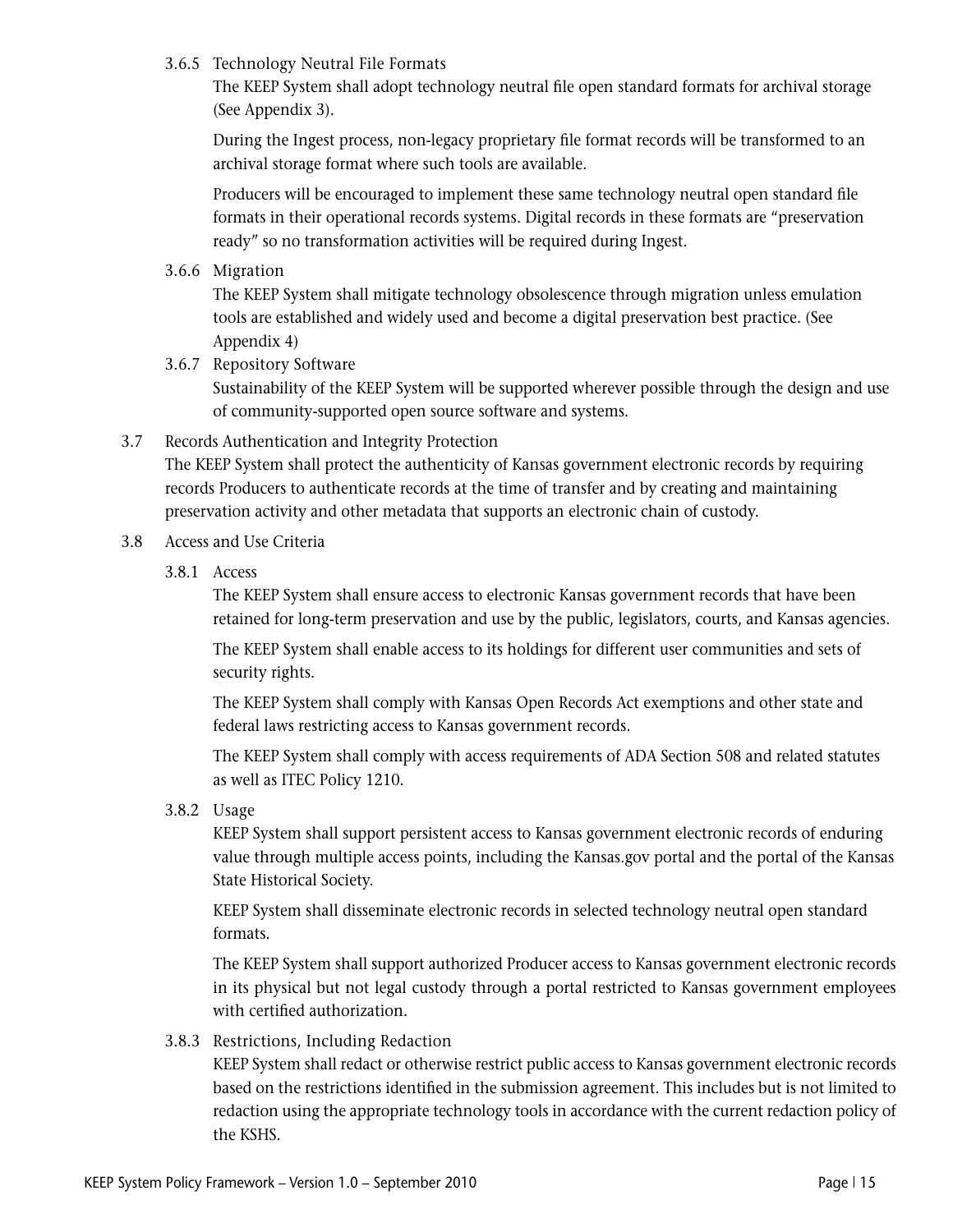KEEP System will comply with legal holds issued by the records Producers on electronic records stored by the KEEP System by temporarily suspending all disposal actions associated with the records.

## **4.0 Facility Management and Operational Controls**

- 4.1 Physical Controls
	- 4.1.1 Site Location and Construction

 The location and construction of the facility housing the KEEP System will be consistent with Tier 4 facilities used to house high-value, sensitive information. The site location and construction, when combined with other physical security protection mechanisms such as guards and intrusion sensors, will provide robust protection against unauthorized access to the KEEP System.

## 4.1.2 Physical Access

 The facility that houses the KEEP System will implement physical access controls to reduce the risk of equipment tampering and malicious manipulation of the software system.

At a minimum, physical access controls must:

- ensure that no unauthorized access to the hardware is permitted,
- ensure that all removable media and paper containing sensitive plain-text information regarding access to or operation of the system and its configuration is stored in secure containers, be manually or electronically monitored for unauthorized intrusion at all times
- ensure that an access log is maintained and inspected periodically and require two-person physical access control to both the database and storage subsystems
- ensure physical security systems (e.g., door locks, vent covers) are functioning properly.

 A person or group of persons will be made explicitly responsible for making such checks. When a group of persons is responsible, a log identifying the person performing a check at each instance will be maintained. If the facility is not continuously attended, the last person to depart will initial a sign-out sheet that indicates the date and time and asserts that all necessary physical protection mechanisms are in place and activated.

4.1.3 Power and Environmental Conditioning

 The KEEP System will have backup capability sufficient to automatically lock out input, finish any pending actions and record the state of the equipment before lack of power or environmental conditioning causes a shutdown.

 The equipment will be installed so that it is not in danger of exposure to water, e.g., placement on tables or elevated floors. Moisture detectors will be installed in areas susceptible to flooding.

4.1.4 Water Exposure

 This policy makes no provision for prevention of or exposure of KEEP System equipment to water beyond that called for by practices that are commercially reasonable within the industry for Tier 4 facilities. Equipment will be installed so that it is not in danger of exposure to water, e.g., racks or elevated floors. Moisture detectors must be installed in areas susceptible to flooding.

 The KEEP System Operator that has sprinklers for fire control will have a contingency plan for recovery should the sprinklers malfunction or cause water damage outside of the fire area.

4.1.5 Fire Prevention and Detection

 This policy makes no provision for prevention of exposure of the KEEP System to fire beyond that called for by practices that are commercially reasonable within the industry for Tier 4 facilities. An automatic fire extinguishing system will be installed in accordance with local code.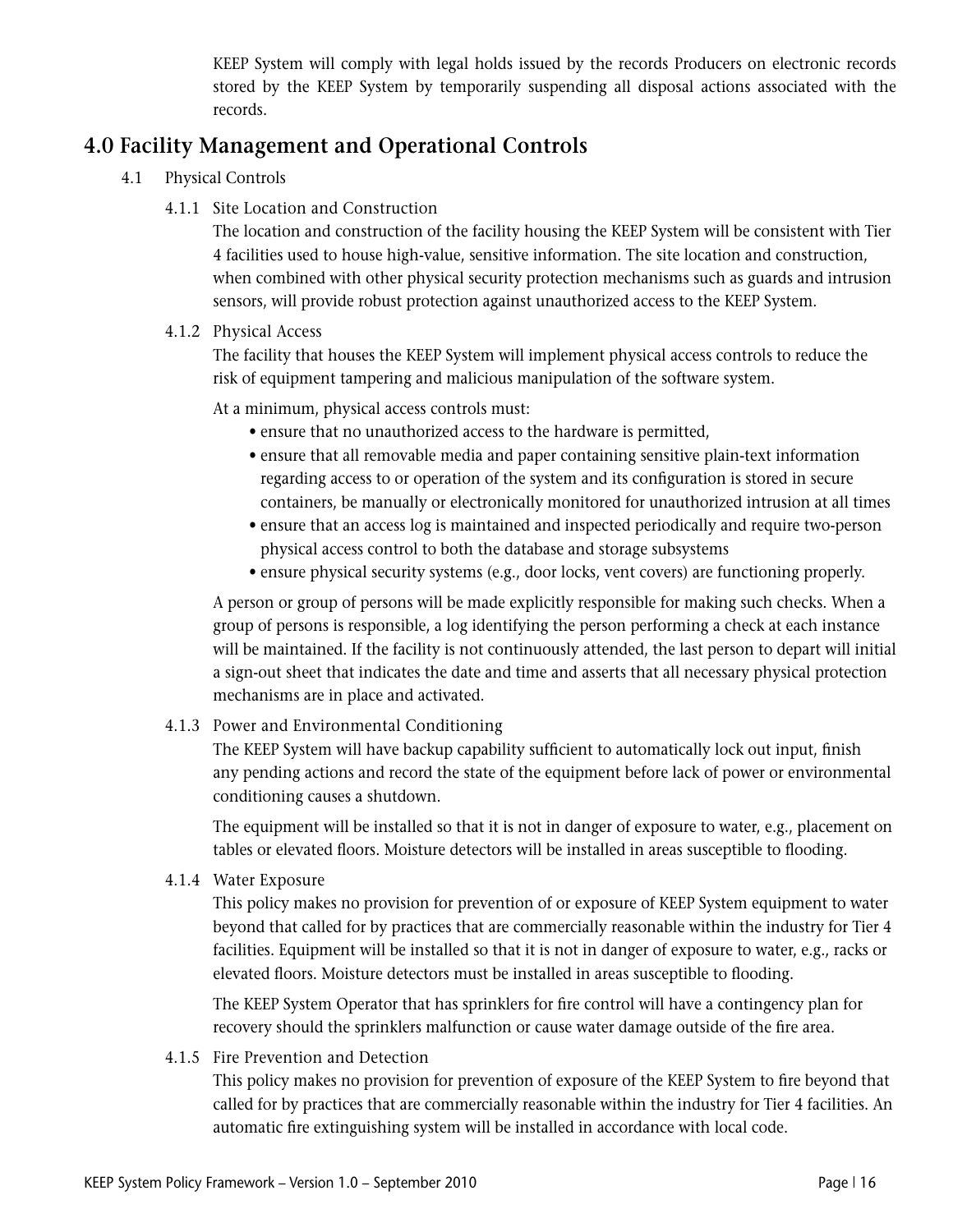The KEEP System Operator must have a contingency plan which contemplates and addresses damage by fire.

4.1.6 Off Site Backup

 System backups, sufficient to provide recovery from system failure will be made on a periodic schedule that provides for complete recovery of the system and data. At least one backup copy must be stored at an offsite location separate from the KEEP System. Only the latest backup is required to be retained. The backup will be stored at a site with physical and procedural controls commensurate with that of the operational system.

## 4.2 Personnel Controls

4.2.1 Qualification of Personnel

 The KEEP System Operator will implement and comply with personnel and management policies sufficient to ensure the trustworthiness and competence of their employees and of the satisfactory performance of their duties in a manner consistent with this policy.

4.2.2 Background Check Requirement

 At a minimum the KEEP System Operator staff with direct access to the repository will pass a background investigation covering the following areas:

- employment
- education
- place of residence
- law enforcement and
- references.

 The period of investigation must cover at least the last five years for each area, with the exception of the residence check which must cover at least the last three years. Regardless of the date of award, the highest educational degree must be verified. Any personnel who fail an initial or periodic background check must not serve in a trusted role.

 The Director, KSHS Archives and Library Division may request conduct of periodic background checks at their discretion.

4.2.3 Training Requirements

 All personnel performing duties related to the operation of the KEEP System will receive comprehensive training appropriate to their roles, and the training will be documented. Training will be conducted in the following areas:

- security principles and mechanisms;
- all software versions in use on the system including special storage media;
- all duties they are expected to perform;
- disaster recovery and business continuity procedures; and
- provisions of the law and this policy.

 All persons responsible for KEEP System operations will be made aware of changes in the operations appropriate to their roles. Any significant change to the operations will have a training awareness plan, and the execution of the plan must be documented. Examples of changes are software or hardware upgrades, changes in automated security systems and relocation of equipment. In any event, the KEEP System Operator will review operational requirements with persons performing significant or trusted roles at least once a year.

 The KEEP System Operator will document the training program, identity of all personnel who receive training and the level of training completed.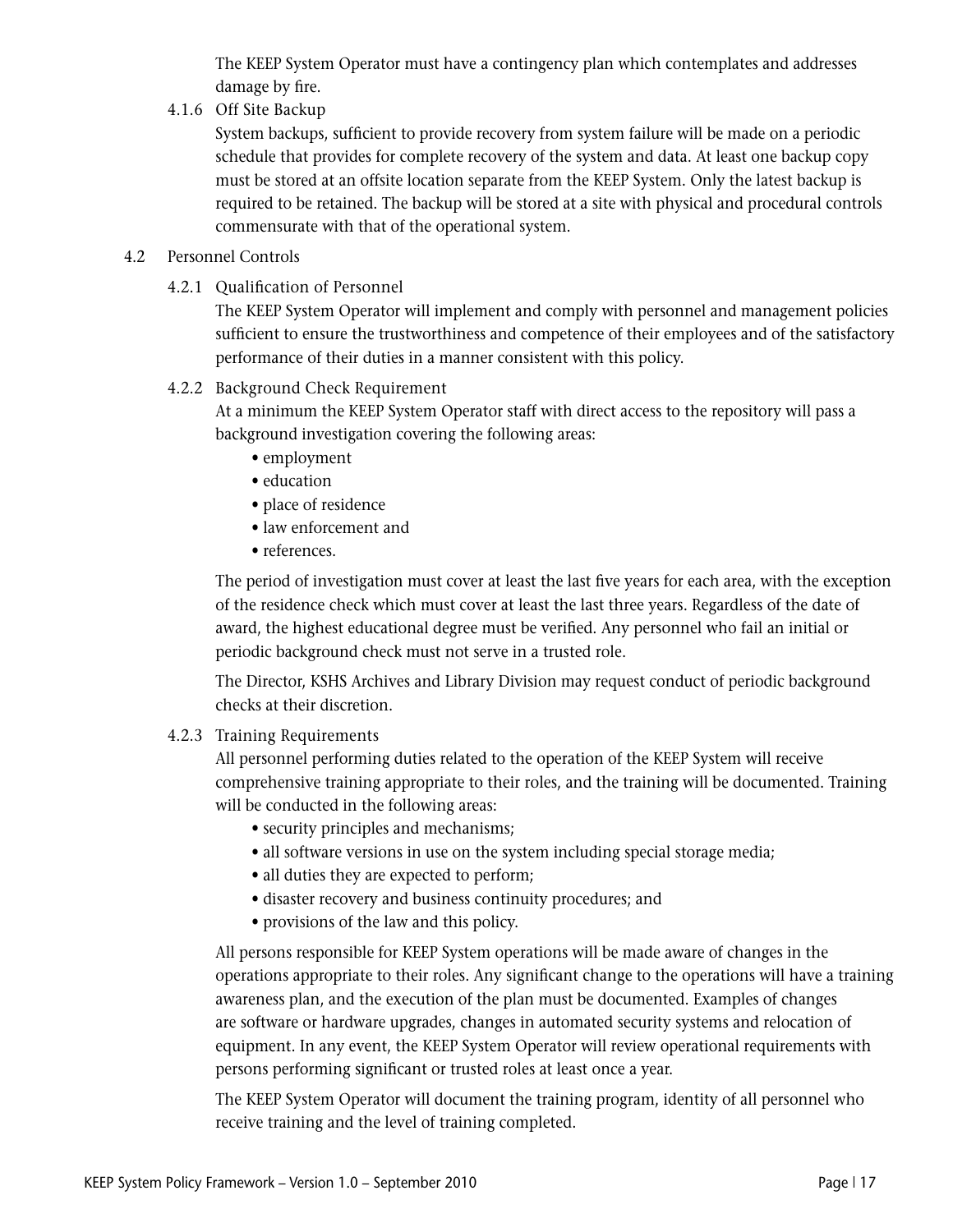## 4.2.4 Sanctions

 The KEEP System Operator will take appropriate administrative and disciplinary actions against personnel who have performed actions not authorized by law, this policy or who have been negligent in performing their duties in the operation of the KEEP System.

## **5.0 Compliance Reviews and Other Assessments**

## 5.1 Frequency

 The KEEP System Operator shall submit to and pay for compliance reviews applicable to trusted digital repositories and file the review report with the State Records Board.

 Once every three years an external review by a competent third party must be conducted. An internal review performed by the KEEP System Operator must be prepared annually except in those years in which a third party audit is performed.

## 5.2 Qualifications of Auditor

 A compliance auditor shall be qualified to conduct a compliance review pursuant to those standards recognized by this policy law and must be sufficiently familiar with the best practices of a trusted digital repository. The auditor must be thoroughly familiar with the requirements of TRAC and other applicable standards as identified in Section 2 of this policy.

 The auditor shall have a contractual relationship for the performance of the review, and the auditor shall be sufficiently separated legally and organizationally from the KEEP System Operator to provide an arms-length, unbiased, independent evaluation. To ensure this, the selected auditor shall be approved by KSHS.

5.3 Scope of Audits

 Audits shall be conducted in accordance with Kansas law, this policy, other applicable standards and with TRAC. The purpose of the compliance audit is to verify that the KEEP System Operator complies with all of the requirements of Kansas law, this policy and standards for trusted digital repositories.

## 5.4 Actions Following Audit

 If audit findings report any material noncompliance with Kansas law, this policy, applicable ISO standards or TRAC, the following actions shall be performed:

- the compliance auditor must note the discrepancy in writing;
- the compliance auditor must notify the parties in section 3 of the discrepancy and
- the party responsible for correcting the discrepancy shall propose a remedy in writing, including an expected time for completion, to the State Archivist

 Depending upon the nature and severity of the noncompliance, the KEEP System Operator may be required to suspend ingestion of any new content until the non-compliance is remedied. If the severity of the noncompliance is determined by the Electronic Records Committee not to warrant lapse of ingesting new content, it may negotiate a timetable and project plan for the successful completion of the remedy.

 The final order concerning the remedy and the status of the KEEP System Operator will be made by the management of the KSHS (or it could name Pat's position, or say the State Records Board in conjunction with the State Archivist, etc.).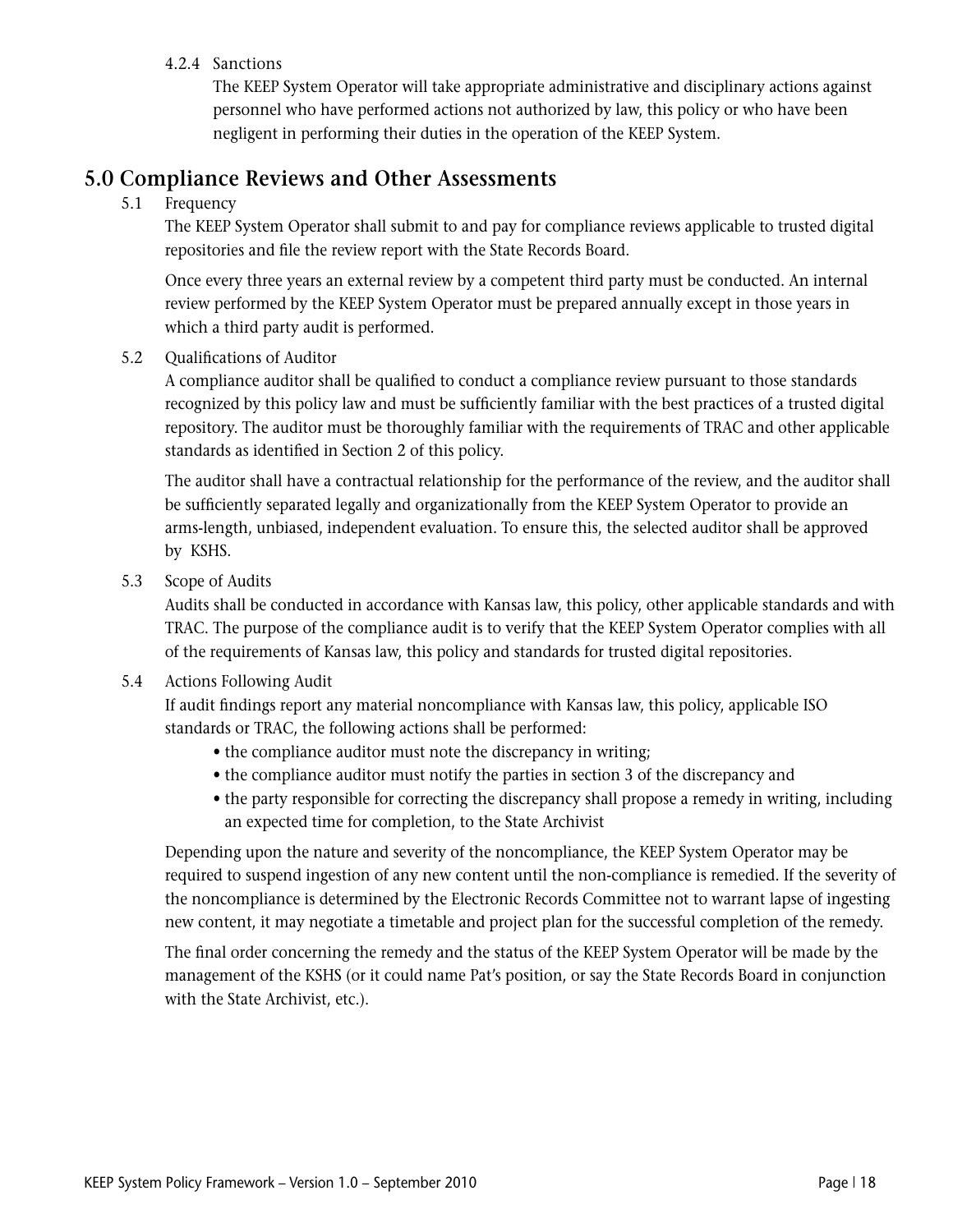## **6.0 Policy Administration**

## 6.1 Policy Review

This policy will be reviewed by the State Records Board on an annual basis.

6.2 Suggested Changes and Notice

 Suggested changes to this policy will be communicated to the State Records Board on or before October 1 each year. Such communication must include a description of the change, a change justification and contact information for the person requesting the change. On or before October  $31<sup>st</sup>$  of each year, the State Records Board will provide notice of proposed changes under consideration.

6.3 Review and Comment Period

 Interested parties may file comments concerning the proposed changes with the State Records Board on or before November 31 each year. After receipt of the comments, the State Records Board will use its best efforts to review the comments and provide its approved policy changes, if any, to Information Technology Executive Committee (ITEC) by December 31 each year.

6.4 Final Decisions

 Final decisions on the proposed changes to this digital preservation policy are at the sole discretion of the State Records Board, with the support and advice of the State Archivist and ITEC Electronic Records Committee If a proposed change is adopted as a result of the policy review, a notice of the change will be given to all branches of government and all parties for whom Submission Agreements with the KEEP System exist.

6.5 Changes Outside Annual Review

 Notwithstanding the foregoing, if, in the judgment of the State Records Board or the State Archivist, it is determined changes to the policy should be made prior to the annual review, the State Records Board reserves the right to modify the policy upon notification of the proposed changes to all branches of government and all parties for whom a Submission Agreement exists.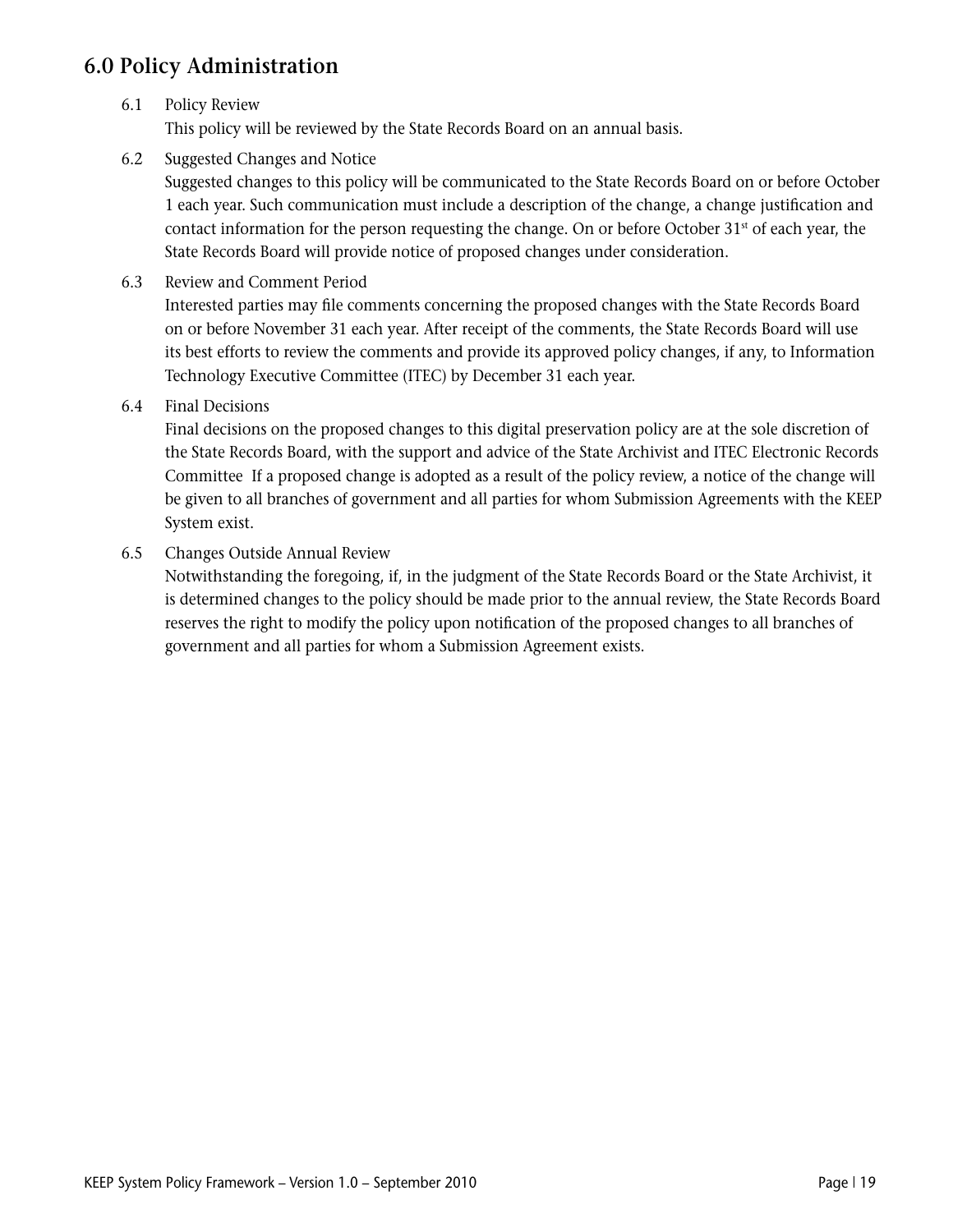## **7.0 Privacy and Data Protection**

- 7.1 Protection of Confidential or Personal Identifiable Information TBD
- 7.2 Release of Information for Criminal or Civil Matter

 Only the State Archivist may authorize disclosure of protected information to a law enforcement agency or other duly-authorized agent in a criminal or civil matter and only under the following circumstances: when (1) required to be disclosed by law, governmental rule or regulation or court order; or (2) authorized by the producing entity. Any request for such disclosure of private and/or confidential information must be made in accordance with applicable law.

- 7.3 Limitation on Liability TBD
- 7.4 Severability

 Should it be determined that one section of this policy is invalid, the other sections will remain in effect until the policy is updated. The process for updating this policy is described in section XXX.

## 7.5 Governing Law

 The laws of the United States of America and the State of Kansas will govern the enforceability, construction, interpretation and validity of this policy.

## 7.6 Contact Information

Communication to the State Records Board should be addressed to:

 Name Address 1

Address 2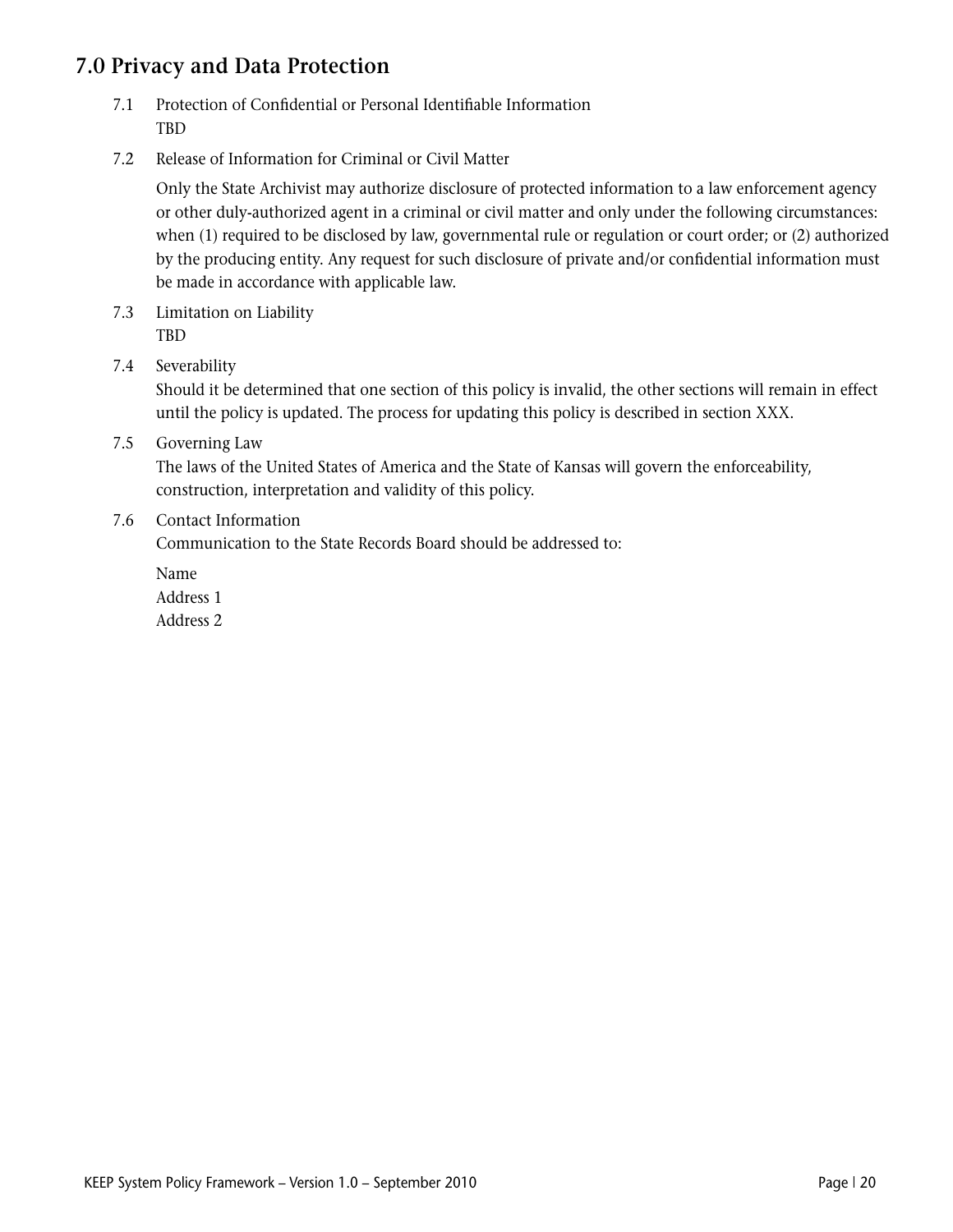## **Appendix 1 Minimum Ingest Standards**

At a minimum the KEEP System Ingest process will include:

- Virus check and quarantine
- Specification of permanent or non-permanent digital records
- Authenticated legal or physical custody agreement with records Producer
- Digital record content
- Authentication of transfer of Submission Information Packages (SIP)
- Notification of SIP receipt to Producer
- Transmission integrity validation
- Version of software used to create or store digital record content
- File format validation
- Required descriptive, structural, administrative and preservation metadata
- Procedures for conversion to an Archives Information Package (AIP), including normalization as appropriate
- Retain a copy of the original bit stream ingested before normalization
- Specification of normalization storage standards

The KEEP System will protect the integrity of digital records by the use of hash digests, digital signatures, and time stamps to validate that no change has occurred.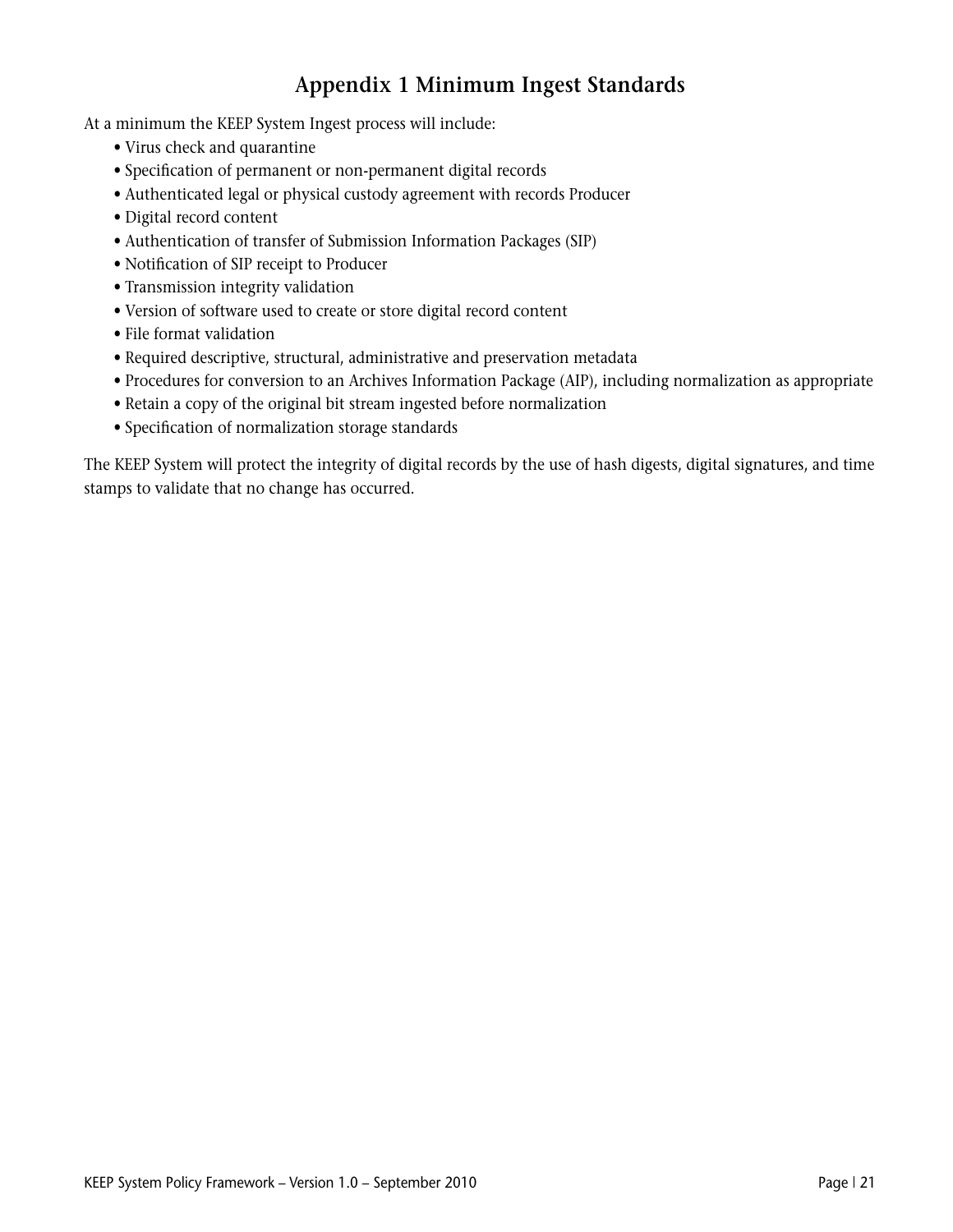## **Appendix 2 Viewer Technology**

File formats provide critical information about special operations (e.g., compression), instructions on how to interpret the digital content (e.g., image, text, audio), specifications of a software application required to process the bit stream, and identification of non-printing characters that represent rendering specifications, such a type font. They are essential in the creation, use, storage, and preservation of digital records but transparent to users.

Many file formats can be characterized as proprietary, native formats that are application dependent and therefore can only be opened and used by the original software application. Proprietary file formats are subject to technology obsolescence as vendors displace them with new file formats and cease supporting the older ones. Over time, these formats become "legacy file formats" because tools to convert them to newer formats are not available or may be prohibitively expensive to develop.

Fortunately, viewer display technology can render representations of many electronic records without using the native applications originally used to create them. This rendering capability includes display viewing and printing functionality that can run on multiple technology platforms.

Viewer display technologies, which currently enable this rendering capability for more than 500 native file formats, can be used to render electronic records embedded in legacy file formats and applications. This is only a short term solution because in the future at some point current viewer technologies may not be supported.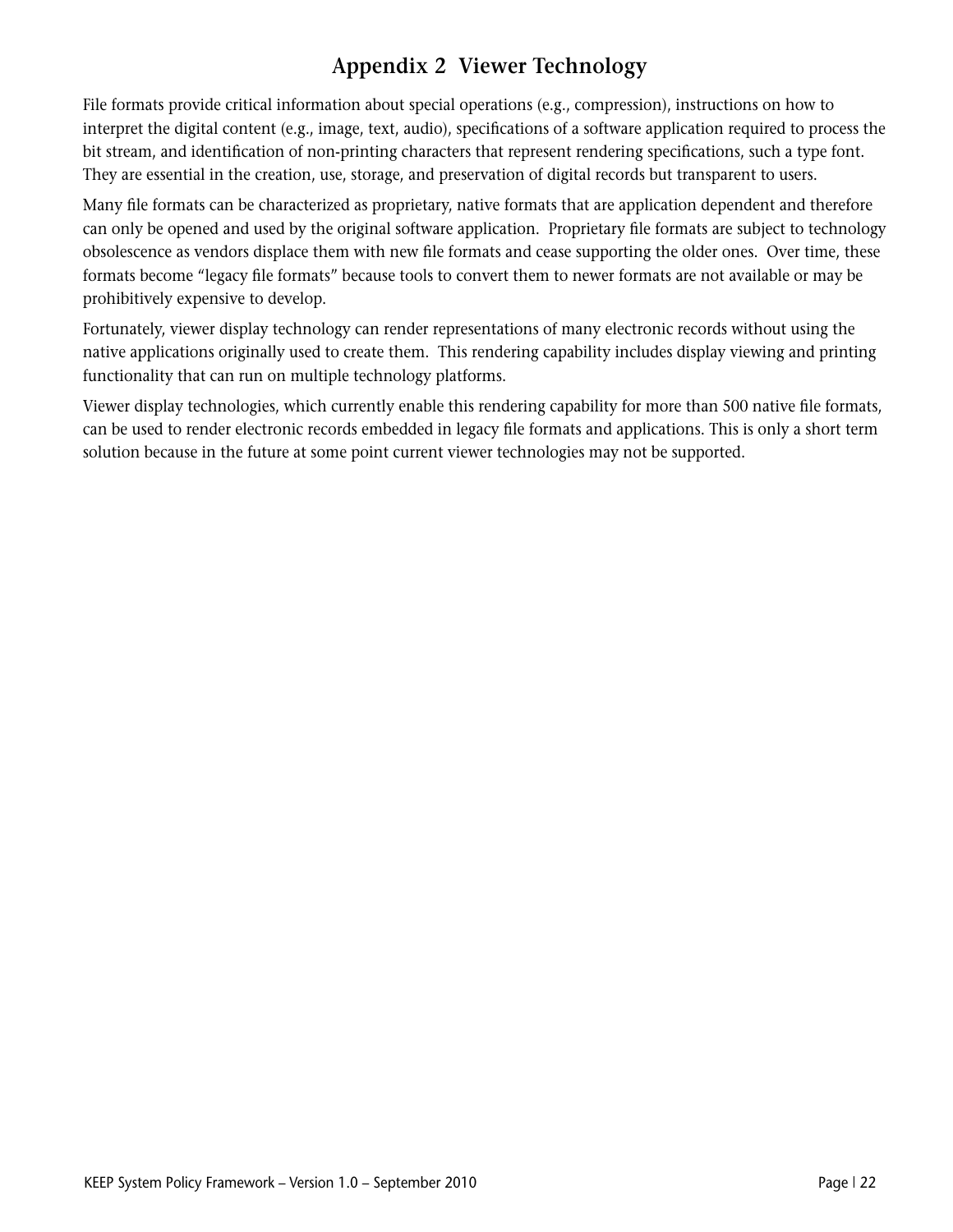## **Appendix 3 File Formats Accepted By KEEP System**

File formats accepted by the KEEP System include:

- Text
- Extended American Standard Character Information Interchange (ISO 8859-1)<sup>1</sup>
- Open Document Format (ODF)
- Portable Document Format/Archives (PDF/A)
- Extensible Markup Language (XML)
- Hypertext Markup Language (HTML)
- Comma Separated Values (CSV) for spreadsheets

Photographic Images

 • Lossless JPEG 2000 (Joint Photographic Experts Group)

Scanned Images

- PDF/A (Portable Document Format Archives)
- PNG (Portable Network Graphics)

Vector Graphics

 • SVG (Scalable Vector Graphics)

Geospatial

 • PDF/E (Portable File Format Engineering)

Audio

 • BWF (Broadcast Wave Format)

Digital Video

 • JPEG 2000 (Motion JPEG 2000)

 In some instances it may be appropriate to Ingest digital content in native legacy formats for which no software tools currently exist for normalizing them in archival preservation formats. In such instances the KEEP System will support the bit preservation (rendering will be accomplished by a compatible viewer) through media and device renewal until new tools are available that can normalize them into archival preservation formats..

<sup>1</sup> It can be argued that Unicode, which is an International Standard that can support text in more than 65,000 languages, should be the recommended standard for text. However Unicode requires 16 bits as opposed to the 8 bits of Extended ASCII. The first 8 bits of Extended ASCII and Unicode are identical but transforming Extended ASCII to Unicode would add 8 "null" bits to each alphanumeric, which has the net effect of doubling the storage space requirements with no appreciable gain.